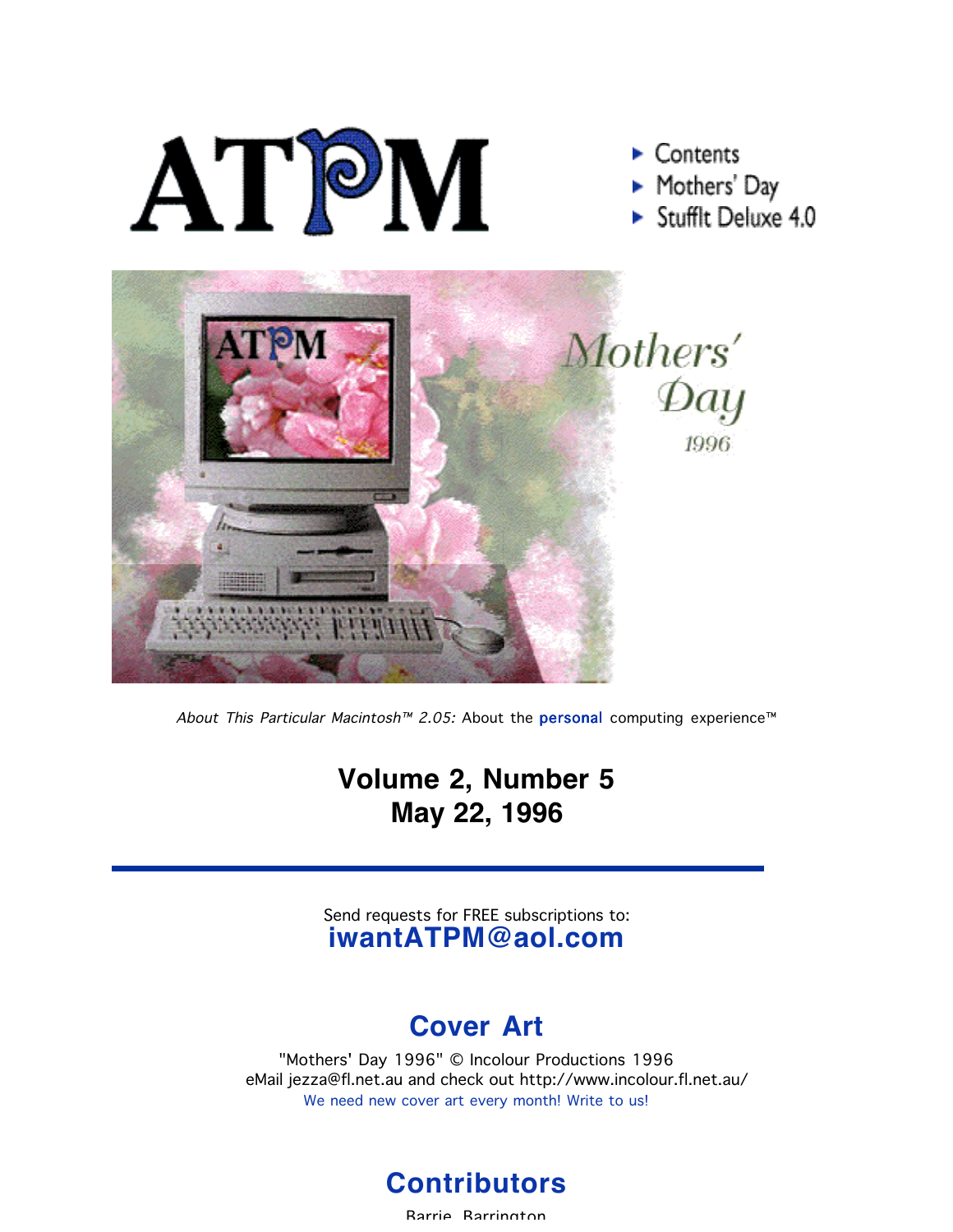Marc Bodine Jeremy Field Adam Junkroski Robert Paul Leitao Robert Madill RD Novo Mike Shields Mark Starlin Michael J. Tsai Macintosh users like you Please write for ATPM! Check out the Guidelines

#### **Staff**

 Publisher - RD Novo Editor - RD Novo Managing Editor - Vacant (RD Novo) Keeper of my Sanity - Tiffany Johnson Opinionated Associate Editor - Mike Shields The Cover Story Editor - Vacant (RD Novo) The Very Critical Associate Editor - Michael J. Tsai In charge of Design - RD Novo Blue Apple Icon Designs - Marc Robinson Advertising God - Adam Junkroski Webzinger - Nancy Ross Beta Testers - The Staff

#### **The Tools**

Pokegenia (a Mac IIci) DOCMaker 4.6 Emailer 1.0v3 Graphic Converter 2.2.2 Illustrator 6.0 Tex-Edit Plus 1.7.1

#### **The Fonts**

Cheltenham Cloister Garamond Geneva Gill Sans **Helvetica** Isla Bella

#### **Where to Find ATPM**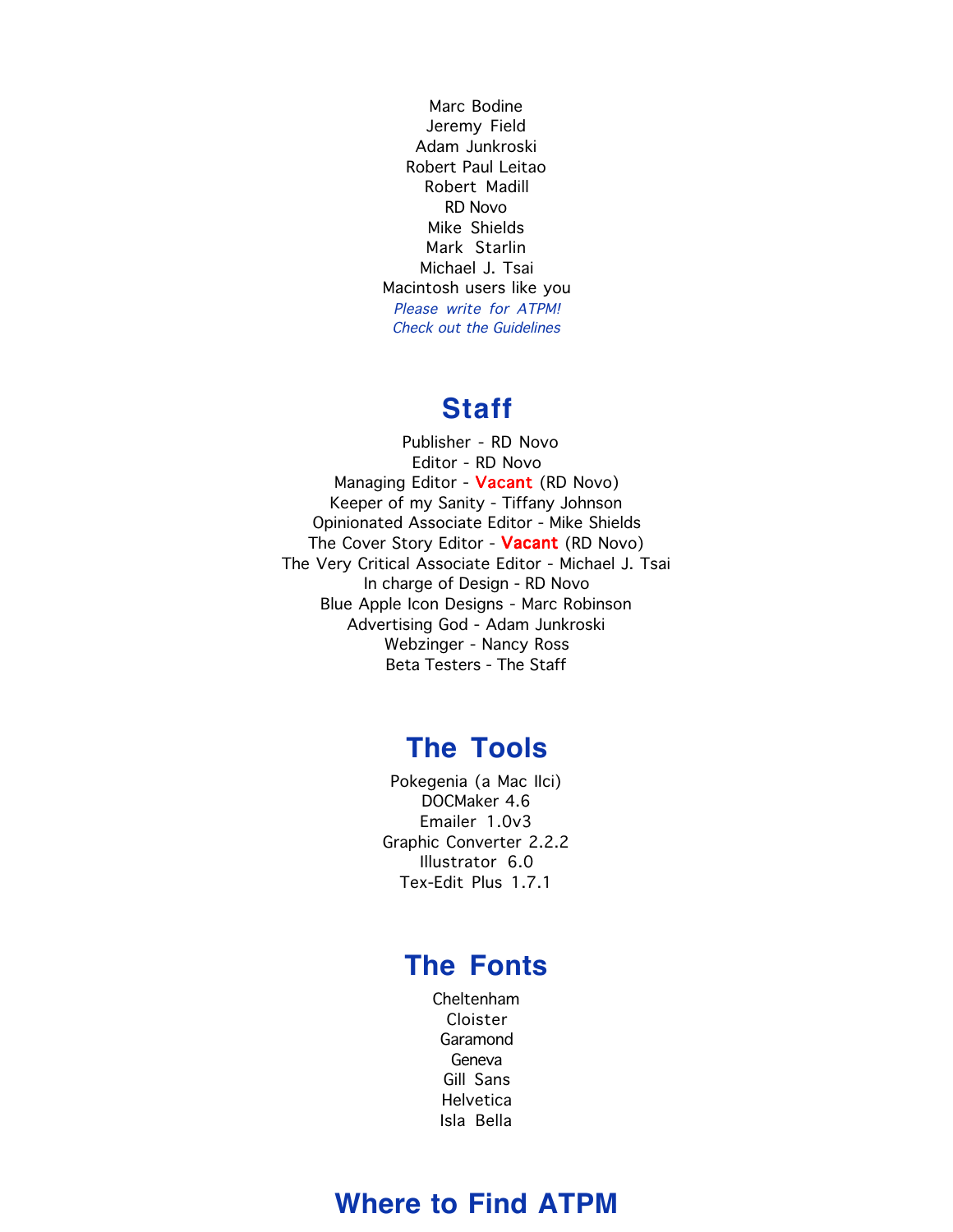America Online : search "atpm" CompuServe : GO MACCLU North Coast BBS NYMUG, New York City SenseNet, New York City Tulsa Info Mall BBS, Oklahoma Raven Net, British Columbia SpiderNet, Holland Speaker's Corner BBS, Jacksonville Info-Mac and all its Mirrors Any others? Let us know!

An Only Boy™ Production © 1995-96, All Rights Reserved (Exceptions noted below)

#### **Reprints**

Articles and original art cannot be reproduced without the express permission of Only Boy™ Productions, unless otherwise noted. Authors may be contacted through  $ATPM's$ editorial staff, or at their eMail addresses when provided.

#### **The Legal Stuff**

About This Particular Macintosh is an Only Boy™ Production, © 1995-96, published by RD Novo. ATPM may be uploaded to any online area or BBS, so long as the file remains intact and unaltered, but all other rights are reserved. All information contained in this issue is correct to the best of our knowledge. So, the first person to notify us of a spelling, typographical, or editorial error in this issue will receive Free Stuff for their trouble. April's keen eye was that of Michael Josephy, hailing from Central America. He'll get a book of some sort or another, 'cause of customs irregularities <grin>. The opinions expressed in ATPM are not necessarily those of this particular Macintosh. ATPM, Only Boy, and the Only Boy logo are the property of Only Boy Productions. Publication, product and company names and logos may be registered trademarks of their respective companies. About This Particular Macintosh is published with DOCMaker 4.6, and owes its existence to the program's author, Mark Wall. May his camels never have fleas. Thank you for reading this far, and we hope the rest of the magazine is more interesting than this. Thanks for reading ATPM.

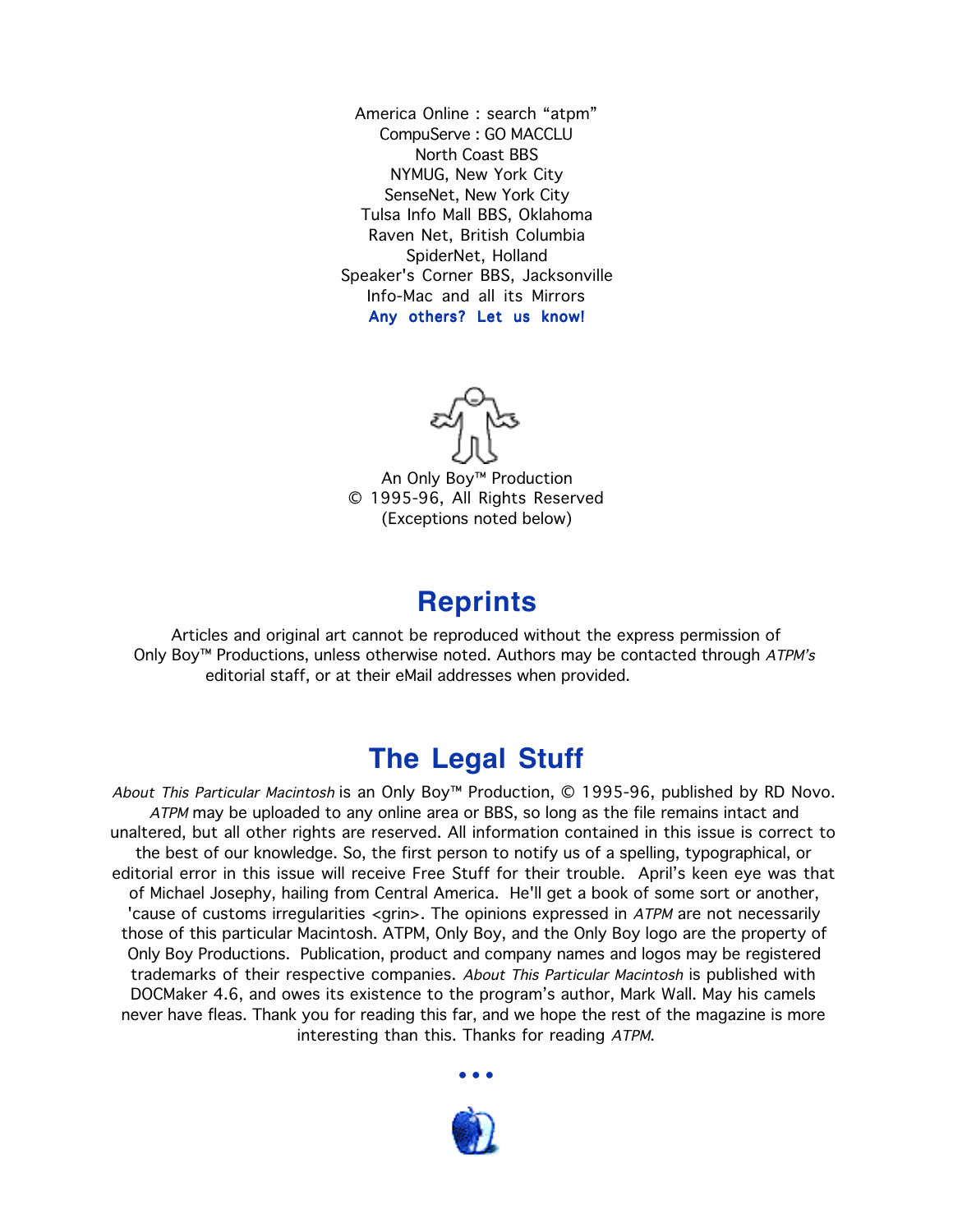The Publisher and Editors of About This Particular Macintosh would like to thank the following sponsors for their generous support of ATPM, the Macintosh, and all things cool. Sponsorship does not imply endorsement, and endorsement does not imply sponsorship. Click on each banner for more info. Thank you for your support.



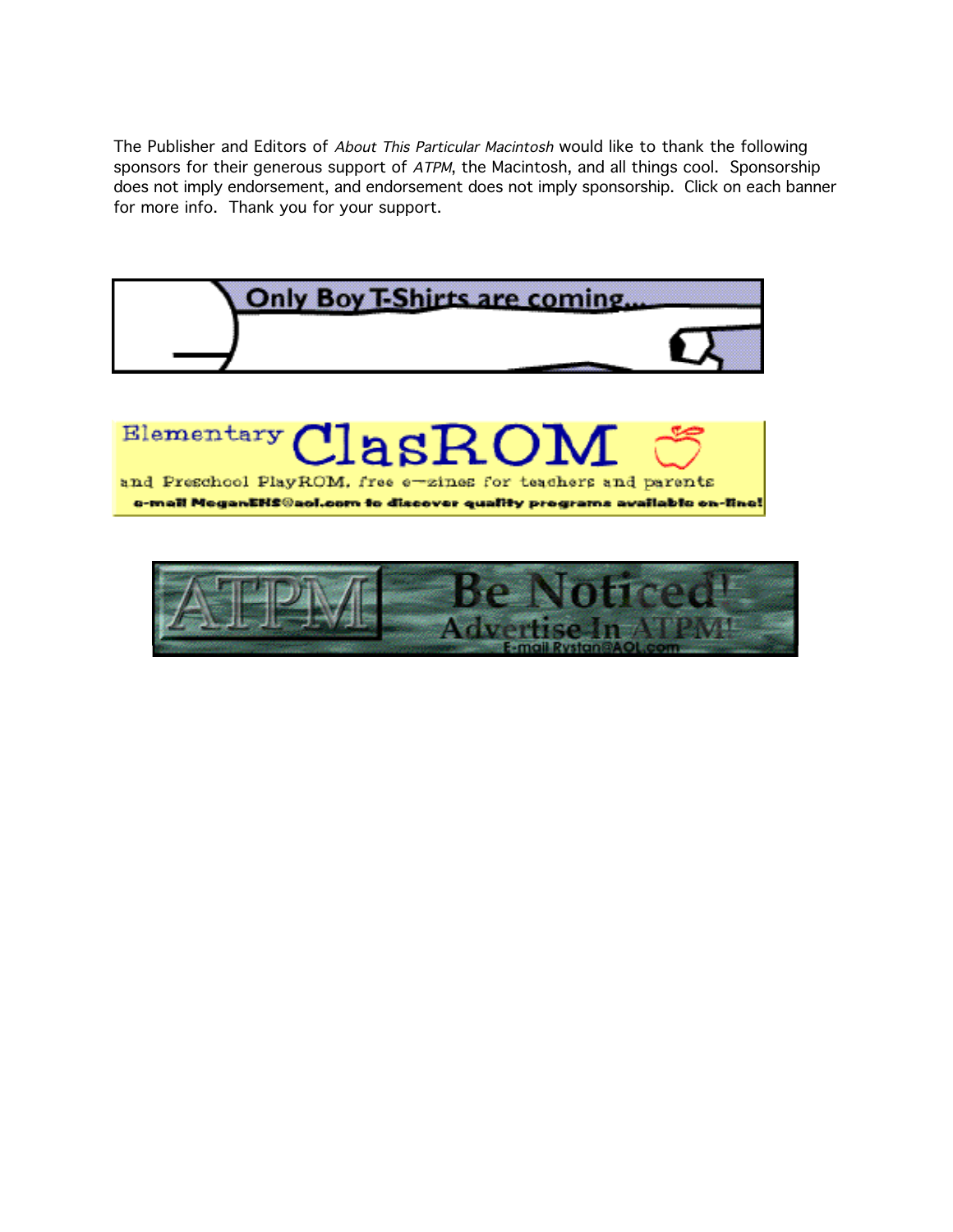

# Welcome

Hi there, and welcome to About This Particular Macintosh. We have passed another marker worth noting, here at the magazine. About two months ago I sent a small, enthusiastic, glowing description of ATPM to Guy Kawasaki for inclusion in his popular MacWay mailing list. For those of you who aren't familiar with MacWay (better known as the EvangeList), this is a subscription e-mail service where Guy posts messages about how cool the Mac is, about how much it gets used, about new programs and neat gadgets… in essence, it's a list for people who love the Mac and want to see it succeed. At last count, the EvangeList had more than 15,000 subscribers. (To subscribe to EvangeList, send email to evangelist@macway.com)

So a month went by. I faithfully scanned my copies of MacWay, looking for our notice. There was nothing. I saw other e-zines listed, but didn't see hide nor hair of this one. I began to fear that I had missed the posting, and considered going back to read through all the past issues.

I need not have worried.

The posting was sent to subscribers as part of the regular MacWay postings on April 23, almost a month after I had sent it in. By that afternoon, five hours later, I had received two hundred requests for copies or subscriptions. By the next day it was four hundred. In fact, I'm still entering those requests today, and the number is rapidly approaching six hundred.

I was swamped. Tiffany said I looked "tharn." (That's what deer do when they're caught in headlights, and what bunnies do when they're in danger.) I just couldn't comprehend what was going on.

Now I do. A month of entering subscription requests, by hand (I know, I know, isn't that what computers are for?) and I'm ready to make some changes.

"But ATPM changes all the time," you say. Well yes, it does, but these are a little deeper than the usual graphics and titles. Sure, I changed a few pixels here and there <grin> but the most important change is this: we have new eMail addresses. The editor can now be reached at ATPMEditor@aol.com, instead of at my address. <Big Sigh of Relief, not to be confused with the Big Sigh of Consternation.> Subscription requests (and cancellations) can be sent to iwantATPM@aol.com. And each of our editors has a new eMail address, too. Plus, with this issue we debut a new section called Guidelines. In Guidelines you'll find the answers to all your questions. And we hope the most burning of those questions is, "How do I write for ATPM?" Check out the Guidelines chapter.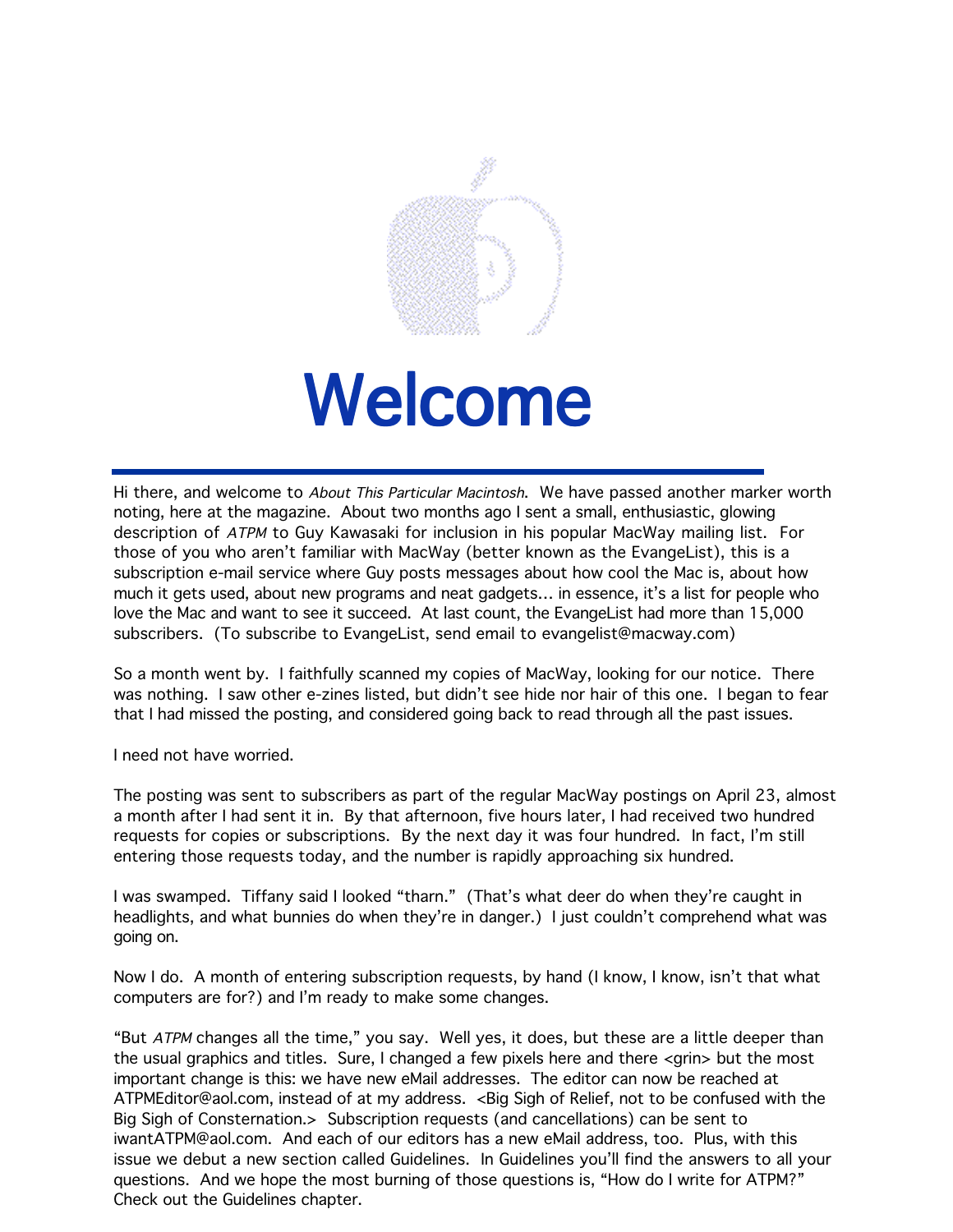We're also looking to fill a couple of positions here in the staff. If you have any interest, please write to the editor at ATPMEditor@aol.com. Neither position will be paid, but then, none of them are. < Big Sigh of Consternation>

If you really couldn't care less, and you just want to get on with the magazine, just use your mouse (or use the arrow keys, left and right, up and down) to move on.

This issue is kind of special to me, being as it has to do with Mother's Day (now long past, but sentiment is sentiment). My column in MacSense was about Mother's Day, and so I tried to stay away from it in this magazine, but then everyone else went and ruined it. This month's Segments piece is by Marc Bodine, and offers a loving look at a son advising his mother about her Mac. (Do we all do that?) Among our many reviews this month (thanks to Michael Tsai, our capable reviews editor) is one for a graphics tablet, which my mother and I have been dealing with of late. She's also looking for a scanner (see RPL's Scanner review). So I feel okay now that Mother's Day was covered by other people. This issue is chock full of other stuff, too, including our usual opinions by Adam Junkroski and Robert Paul Leitao, more reviews, including Mark Starlin's Keyword, StuffIt Deluxe, and a Frank Lloyd Wright CD-ROM, and our newly re-named help section, Macman to the Rescue! And don't forget the debut of our Guidelines for ATPM fans (and writers). Check it out before you quit the magazine. Please enjoy yourself and your Mac.

Thanks for reading ATPM,

RD Novo Publisher, Editor, and a couple of other things.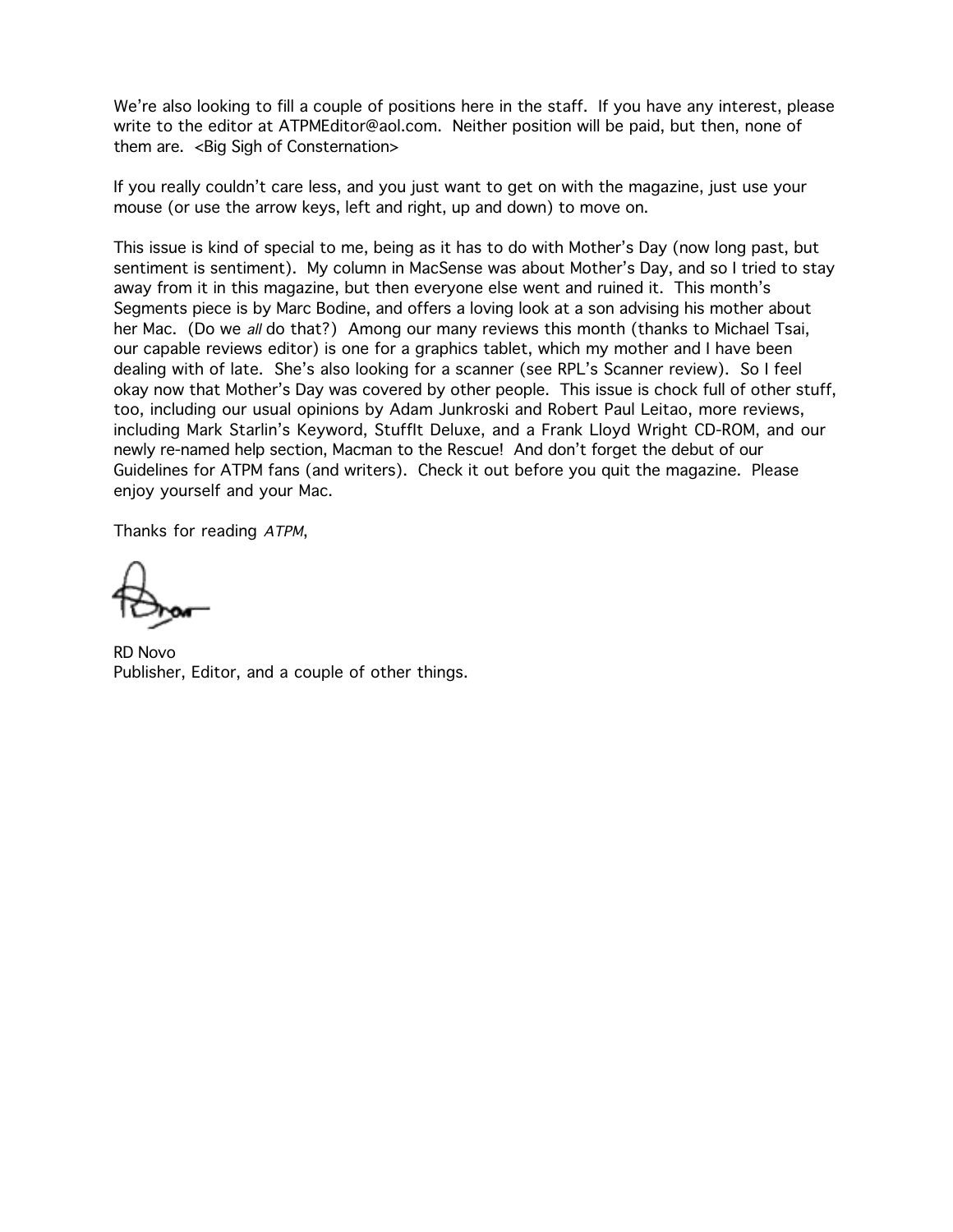

Send your e-mail to ATPMEditor@aol.com. All mail becomes the property of ATPM.

#### **No, no, no, thank** *you!*

I've just finished reading the April issue cover-to-cover. I've been working on it for a couple of weeks. My husband isn't done yet. We both love it. We'll try to come up with some anecdotes, etc. from time to time, since we moonlight as Mac consultants. Thanks much for all the work you and your staff have put in. You're appreciated! Ed & Mary Ann Edman, America Online

We appreciate letters like this to no end. ATPM began as a labor of love, and remains so to this day, a free service to Mac owners for their persistence, dedication, and passion. If you derive a little laugh or a little usefulness from our efforts, we are pleased to have provided them.

 $\bullet$  •  $\bullet$  •  $\bullet$  •  $\bullet$  •  $\bullet$  •  $\bullet$  •  $\bullet$  •  $\bullet$  •  $\bullet$  •  $\bullet$ 

#### **Scott Adams is a god.**

This from Lynn Roseborough, who wrote in ATPM 2.04 about problems with her recently purchased Dilbert denim shirt being WAY too big for her when it arrived. Editor.

There's a fairly significant error in the footnote to the Lynn Goes Shopping Story in the new ATPM. Scott Adams replied to me within four hours, not four days, which changes the tone of his accessibility. Especially since he was only cc:'d the letter, which was sent to United Media, who never even sent me a form email. Here is Scott's actual reply:

- > Subject: Re: Received my DNRC Denim Shirt Today!
- >
- > > > Or are all computer people really THAT BIG?
- >
- > All of our demand is for even larger sizes! Wash it twice and it's a
- > barbie shirt. (I'm 5'8" and thin and my large fits just right now.)
- >
- > Scott Adams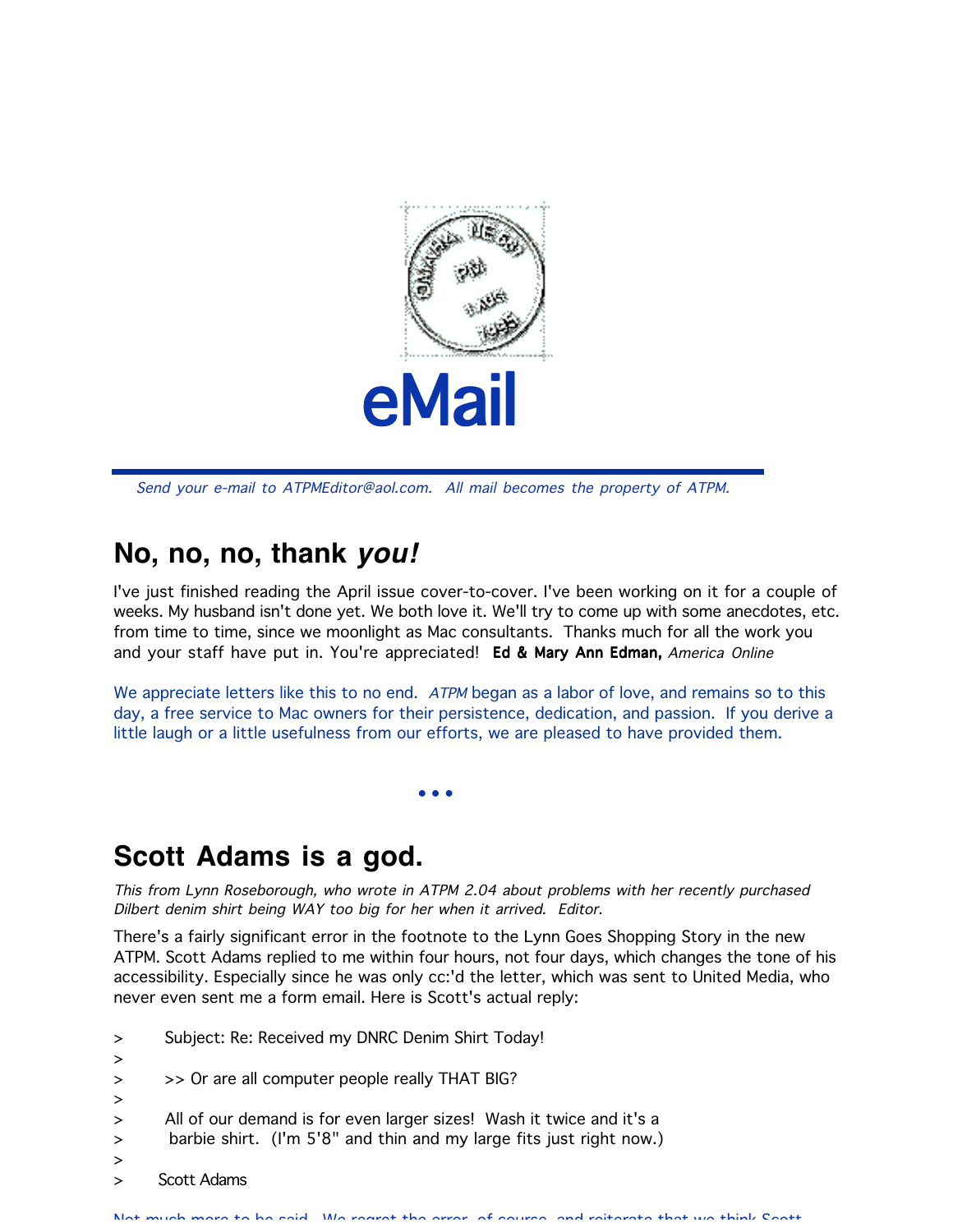Adams, creator of Dilbert, is next to cleanliness.

 $\bullet$  •  $\bullet$  •  $\bullet$  •  $\bullet$  •  $\bullet$  •  $\bullet$  •  $\bullet$  •  $\bullet$  •  $\bullet$  •  $\bullet$  •  $\bullet$  •  $\bullet$  •  $\bullet$  •  $\bullet$  •  $\bullet$  •  $\bullet$  •  $\bullet$  •  $\bullet$  •  $\bullet$  •  $\bullet$  •  $\bullet$  •  $\bullet$  •  $\bullet$  •  $\bullet$  •  $\bullet$  •  $\bullet$  •  $\bullet$  •  $\bullet$  •  $\bullet$  •  $\bullet$  •  $\bullet$  •  $\bullet$ 

#### **The Evil Empire's Browser**

To the editor: I read Mr. Tsai's review comparing Netscape Navigator to The Evil Empire's Internet Explorer in ATPM 2.04.

There is one feature omitted from the review, and it is the one that really swung my preference to Netscape. Using Netscape, I can designate where to build the cache folder. Using MIE, the cache folder is forced to be in my preferences folder on my system disk. I have my drive partitioned and try to keep from having transient files, such as cache files, written onto my system partition to cut down on the fragmentation. I much prefer being able to choose my data partition, which I can safely defragment regularly without fear of corrupting the system. It was for this single reason that I trashed MIE.

There is a second major factor that almost forces me to choose Netscape, and that is the attempted monopoly of the software industry by The Evil Empire. A few years ago, the US government threatened IBM with anti-trust action; when IBM chose to fight the action instead of settle the issue, the government had to withdraw from the fight because Big Blue had more money to throw at the case than Uncle Sam. The Evil Empire is bigger and more litigious than Big Blue ever was, and recently won a similar anti-trust case for the same reason. Mark Nobles, Internet

[Michael J. Tsai, ATPM's Associate Editor of Reviews, and the author of the Microsoft Internet Explorer vs. Netscape Navigator comparison in ATPM 2.04, responds. Editor.]

#### Thank you for writing!

That's a good point, and I should have mentioned that limitation of Internet Explorer. Your system of putting transient files on a separate partition is a good idea, especially given that the relatively small sizes of the cache files, and the large number of them waste space on large partitions due to the allocation block size. This is a solid reason to prefer Netscape Navigator.

As for 'The Evil Empire,' you're right about its attempted monopoly. However, users should choose their web browser (or any other piece of software) based primarily on its quality. If the chief goal of choosing software was to stop monopolies, I might be forced to recommend Internet Explorer. According to percentages, Netscape Navigator has a larger monopoly in the Web Browser industry than Windows does in the Operating System industry.

Michael

 $\bullet$  •  $\bullet$  •  $\bullet$  •  $\bullet$  •  $\bullet$  •  $\bullet$  •  $\bullet$  •  $\bullet$  •  $\bullet$  •  $\bullet$  •  $\bullet$  •  $\bullet$  •  $\bullet$  •  $\bullet$  •  $\bullet$  •  $\bullet$  •  $\bullet$  •  $\bullet$  •  $\bullet$  •  $\bullet$  •  $\bullet$  •  $\bullet$  •  $\bullet$  •  $\bullet$  •  $\bullet$  •  $\bullet$  •  $\bullet$  •  $\bullet$  •  $\bullet$  •  $\bullet$  •  $\bullet$  •  $\bullet$ 

#### **Base64 is ugly.**

Thanks for sending me ATPM. I noticed that this was the first time you've sent it encoded with MIME (or base64). It was much more difficult to decode on my system (as the mail system doesn't handle it). Is it possible for you to continue to BINHEX the files as you've done in the past? Thanks, Corbett Enders, Internet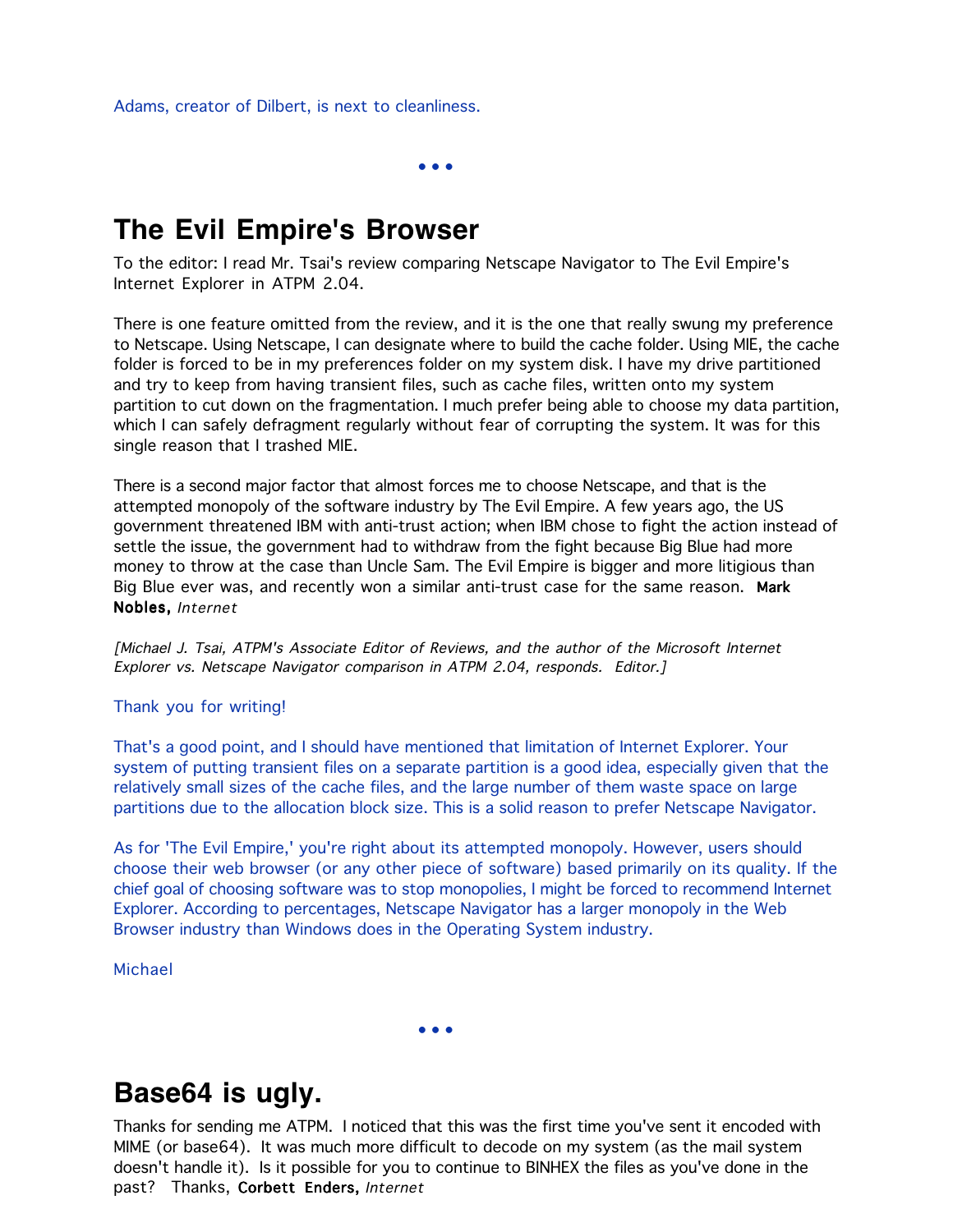A number of readers have sent mail regarding this. To a person, they are former eWorld subscribers. When we send out subscriptions to old eWorld addresses, they get forwarded to your new addresses, and at that point get transcribed as AOL's baseline encoded document, which is a Base64 code. We hate it here, and wish AOL would switch to a BinHex code, and we've told them as much. In the meantime, if you can't decode the gobbledygook you get when you download your subscription, let us know. We'll do what we can. Thanks for reading ATPM despite these problems.

**Your picture... not so ugly.**

 $\bullet$  •  $\bullet$  •  $\bullet$  •  $\bullet$  •  $\bullet$  •  $\bullet$  •  $\bullet$  •  $\bullet$  •  $\bullet$  •  $\bullet$ 

This was directed at RD Novo, our erstwhile artsy columnist regarding his new column photo from ATPM 2.04, as compared to the old, distinctly blue one in ATPM 2.03.

The new photo is a vast improvement over the last one, which frightened my children. Who are 16 and 19, by the way. Bill Beall, America Online

Yeah, yeah, yeah. I know. The old picture was, well, a wash. I was playing with Illustrator a lot and it was fun and I don't know what got into me. When she saw the new one, my mother merely said, "It's so nice to see your face," or something like that. So this picture stays until I get a cool color picture. RD.

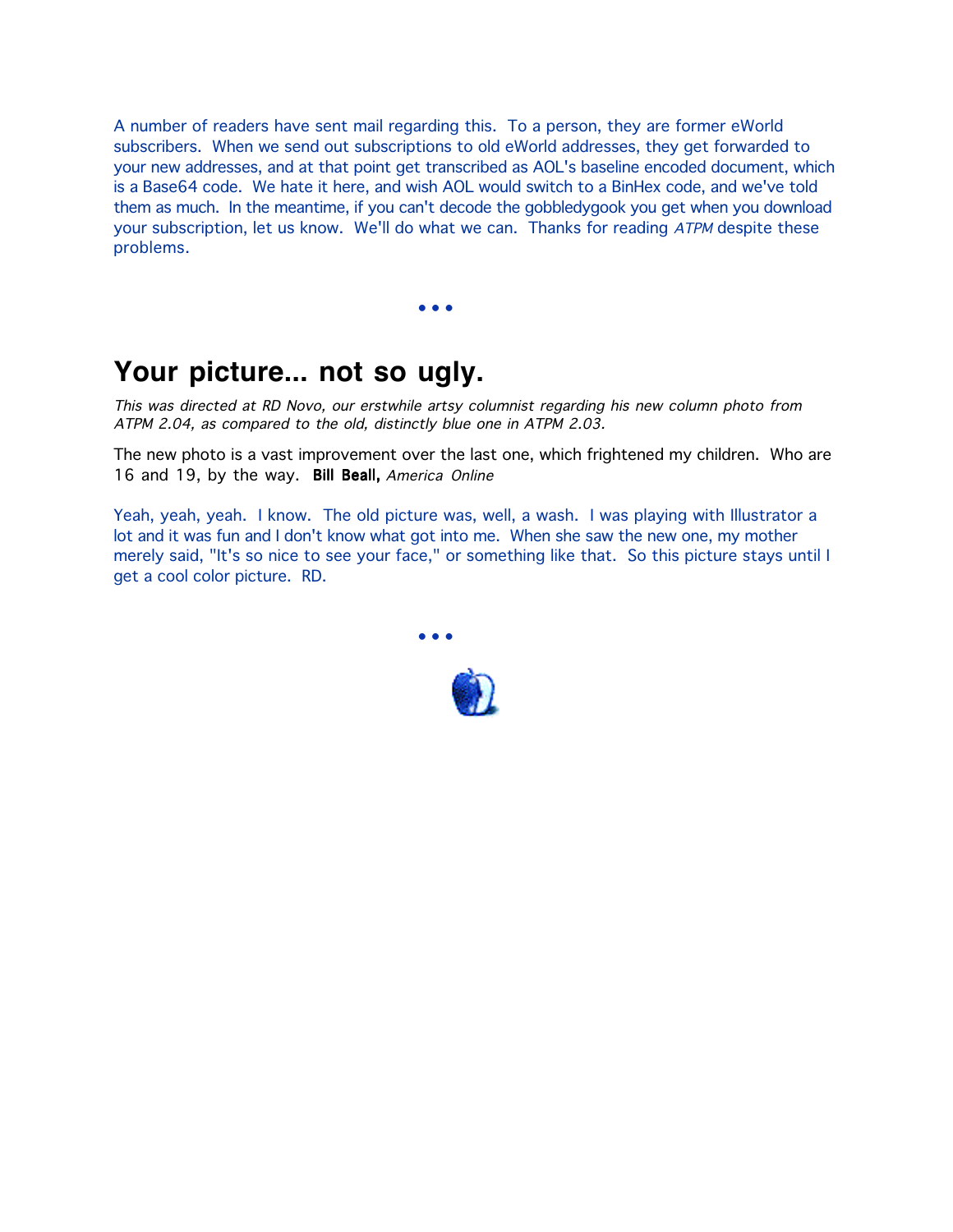



ABOUT THIS PARTICULAR MACINTOSH, BY RD NOVO

# An Aptus in Every Home

Bill, one of my more faithful readers, sent me an incredulous note after last month's column, protesting that if I couldn't think of something to buy with my 500 Apple Dollars, he sure could. It's not that I can't think of anything to buy, it's that I want to buy a new computer, not just a new monitor, or a new printer, or a really cool new joystick, or a new Newton (is that redundant?).

No, I have my sights set very high. In fact, the other day Tiffany and I were cruising the web (I like cruising better than surfing, kind of like browsing versus grazing... or something), we were cruising the web for, of all things, furniture. One guy sells handmade log furniture (perfect for your log cabin, but where do you plug the computer in?) and there were several "build 'em yourself" kit stores. But then we started looking at computer desks.

Needless to say, I found one.

It's called the Aptus ER, and the base model, the 595, retails for just above \$12,500. The picture is from their web site, and I'm sure they won't mind my using it.

Let me explain. The horizontal desk space is extra. (So is the computer, by the way.) All you get for your 12 grand is the chair, which is admittedly very cool, and the "monitor stand," which is attached to the chair. That way the monitor is always at eye level, your body and the monitor are connected and move at the same time



in the same direction. Yes, the whole thing is in fact, motorized for your convenience. Can you imagine hand-cranking the thing up and down? The keyboard rest is also integrated and the whole thing is (I imagine) bolted to the floor.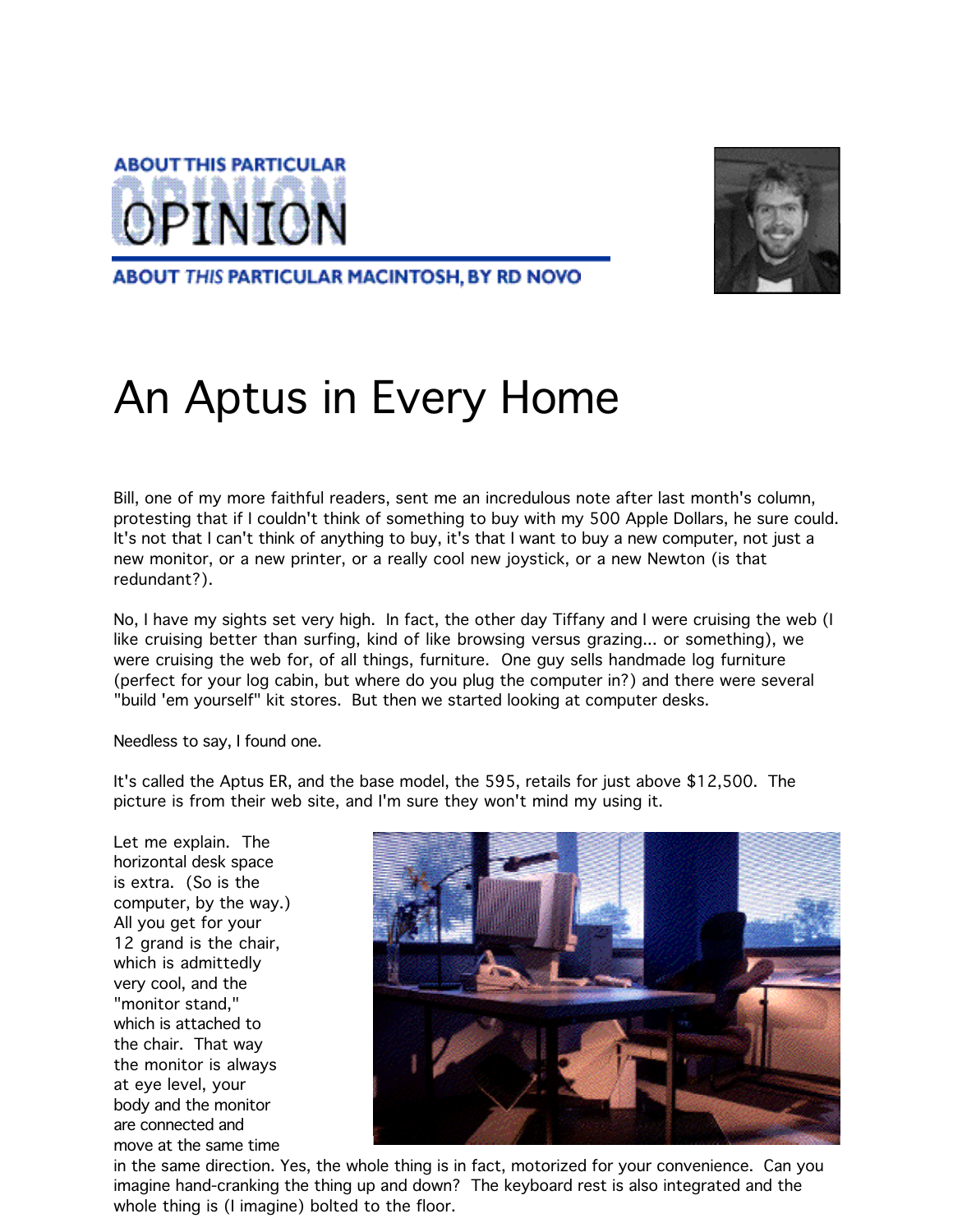When we visited their web site, they were taking applications for demonstration units. I tried, really, but all I got was a nice note saying they'd send me a color brochure. If anybody out there cares to try their own luck, you can find the Aptus and the company that makes it, Workstation Environments, at www.workenv.com

In the meantime, I received not one, but two copies of the System 7.5 Update 2.0 CD-ROM, both free, as it turns out. So I filed my Apple Dollars reward claim form against a future use.

I installed the update on a clean copy of System 7.5 that I installed on a Zip disk I bought. Occasionally I'll boot up from the Zip disk (named Cecilia, by the way) but it doesn't seem to give me much extra functionality. I'm not likely to load it onto Pokegenia. I guess it must offer more benefit to Power Mac owners.

You'll recall my trials with AOL from last month. Well, I now have two AOL accounts, ten screen names, and too much mail. Amazing how quickly things can turn around. In fact, the bottleneck is no longer AOL, but my much beloved Emailer. Turns out that Emailer can only accomodate one AOL account, with its five attendant screen names. To have another AOL account I need to install another copy of Emailer. I'll be doing that today, most likely. Let me tell you, I cannot wait for version 2.0 of Emailer, and while I have no knowledge of such a version, I can't help but think that in this Internet-happy environment, a new edition can't be far away. At the very least they have to strip all references to eWorld from the program.

Seems a bit dated now.

 $\bullet$  •  $\bullet$  •  $\bullet$  •  $\bullet$  •  $\bullet$  •  $\bullet$  •  $\bullet$  •  $\bullet$  •  $\bullet$  •  $\bullet$  •  $\bullet$  •  $\bullet$ 

 $\bullet$  •  $\bullet$  •  $\bullet$  •  $\bullet$  •  $\bullet$  •  $\bullet$  •  $\bullet$  •  $\bullet$  •  $\bullet$  •  $\bullet$  •  $\bullet$  •  $\bullet$  •  $\bullet$  •  $\bullet$  •  $\bullet$  •  $\bullet$  •  $\bullet$  •  $\bullet$  •  $\bullet$  •  $\bullet$  •  $\bullet$  •  $\bullet$  •  $\bullet$  •  $\bullet$  •  $\bullet$  •  $\bullet$  •  $\bullet$  •  $\bullet$  •  $\bullet$  •  $\bullet$  •  $\bullet$  •  $\bullet$ 

As you can tell from the ad at the top of this chapter, the t-shirts are on their way. This first run is only of Only Boy t-shirts, but one can only hope they'll become a collector's item someday. I'm ordering my first one now, to check on all those niggely little details, but you should be able to order one by next issue.

 $\bullet$  •  $\bullet$  •  $\bullet$  •  $\bullet$  •  $\bullet$  •  $\bullet$  •  $\bullet$  •  $\bullet$  •  $\bullet$  •  $\bullet$ 

I found a piece of hardware this past month for my mother. She's got a modem plugged into her modem port, and a printer plugged into her printer port, and a graphics tablet (yes, my mother is kinda cutting edge) that she plugs into one or the other. But she has to crane around the back to do it, and we thought there must be a more convenient method. So I turned to my favorite hardware peripheral supplier, APS. Not only do their catalogs have extremely funny bits (the latest addition being the Jennifer the sales agent spoofs) but they have just about anything you could need for storage or connection. The latest catalog even has keyboards and the like. It took me three minutes to find what I wanted, the serial Switch Cable for \$30. You plug two serial devices into it, and plug it into one serial port, then velcro it to the side of your computer, and when you need one device, you just reach up and flip a switch.

Very cool. Now all I need is a graphics tablet. A nice big one.

 $\bullet$  •  $\bullet$  •  $\bullet$  •  $\bullet$  •  $\bullet$  •  $\bullet$  •  $\bullet$  •  $\bullet$  •  $\bullet$  •  $\bullet$ 

And in sad news: Maxie has died. Maxie, some of you will remember, is a co-worker's Mac SE that I wrote about a while back in an article called "Resurrecting Maxie." I took her home one weekend last year because her hard drive wasn't working properly. I fixed it, using Norton Utilities, and diagnosed the problem as a lack of lovin'. So I christened her "Maxie," to make up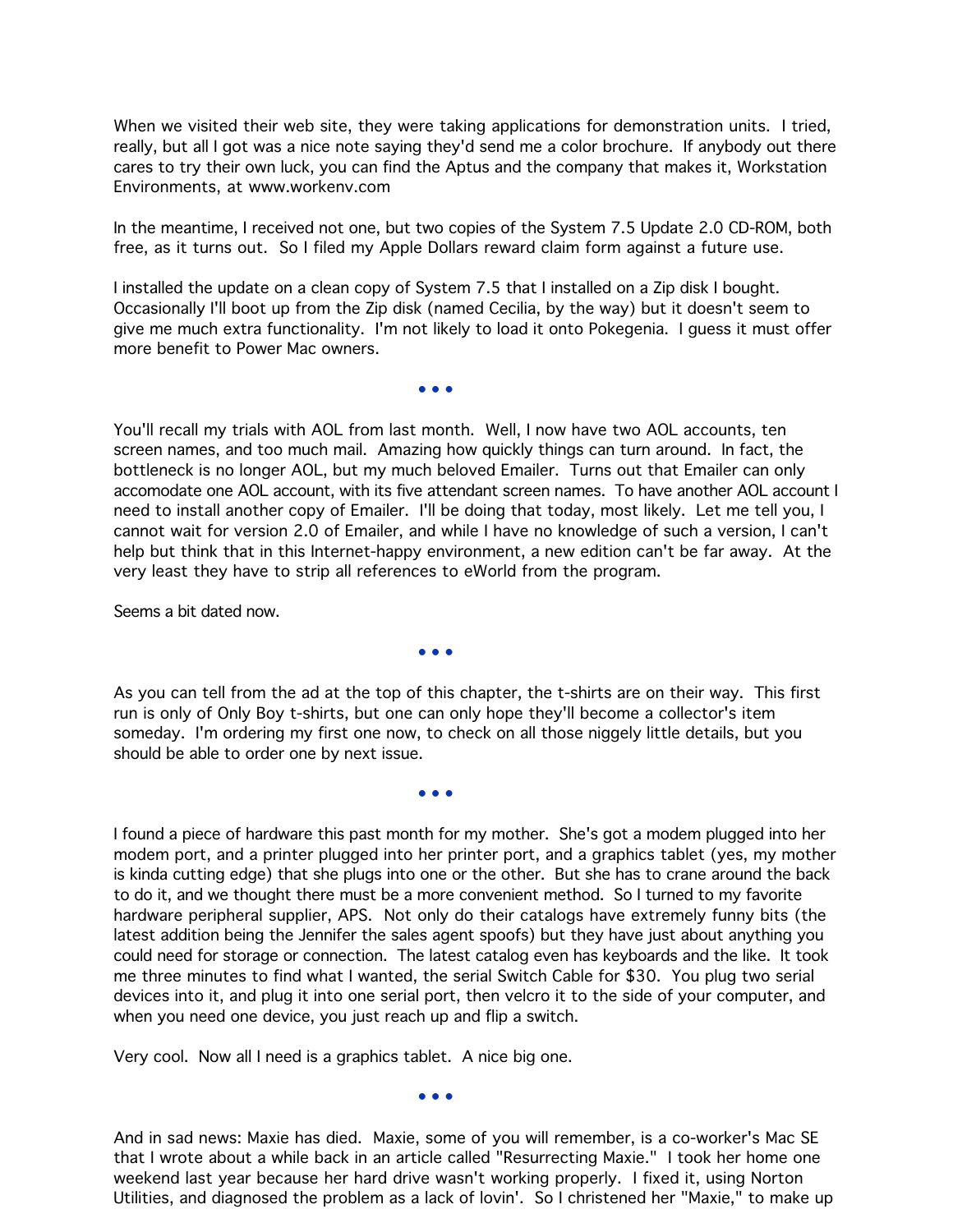for seven years of neglect as "HD 40," and John took her back as if she were a long lost child. The past few months have been full of stories about how "Maxie and Natalie wrote a book report," and "Maxie's been behaving very well." Alas, now news comes that she's given up the ghost. The hard drive won't even register now, and Norton can only describe it as a "damaged disk."

John is going to take it in for official repairs, mostly to try to recover some of the data on her drive. But he told me that he can't bear to part with her, now that she's Maxie, and not just some computer.

So, he'll buy a new computer soon, and in the meantime would like very much to discover how to turn Maxie into an aquarium. Anybody have Andy Inhatko's plans? Anybody know where I can get them?

 $\bullet$  •  $\bullet$  •  $\bullet$  •  $\bullet$  •  $\bullet$  •  $\bullet$  •  $\bullet$  •  $\bullet$  •  $\bullet$  •  $\bullet$  •  $\bullet$  •  $\bullet$ 

Nancy and I are still playing Warlords II, but I'm afraid I have a heresy to admit. My fasvorite game these days is not Warlords II. Nor is it on a Mac. I've been staying late at work playing Heretic, id Software's medieval version of Doom. Yes, I've only been playing the demo version, which is eight levels large, and yes, I know that both Doom II and Hexen, the sequel to Heretic, are available for the Mac. But they're only playable on a Power Mac, and as everyone who reads this column is painfully aware, I don't have a Power Mac.

So I've been playing Heretic on a Gateway 486 at work. Worse, I've been playing it without a sound card, so I don't even get that spooky sound rush out of it.

In the end, it would seem I have too little of what I want, and that what I want is very expensive. Yes, I want a 200 MHz Power Mac (when they come out) and I want a graphics tablet and I want one of those Aptus chair extravaganzas. In an ideal world, there would be an Aptus in every household.

And yet, I am humbled by the folks who continue to plug away on their Mac SE machines, or even on their Mac Plus computers. I am reminded that I don't \*need\* any of this, especially since I can't afford it.

So I end by renewing my plea. Send me free stuff to look at or review. My address is:

617 S. 37th Street, #304 Omaha, NE 68105-1241

 $\bullet$  •  $\bullet$  •  $\bullet$  •  $\bullet$  •  $\bullet$  •  $\bullet$  •  $\bullet$  •  $\bullet$  •  $\bullet$  •  $\bullet$  •  $\bullet$  •  $\bullet$ 

Thanks! I look forward to writing about it, playing with it, and even giving it back, should you insist.



"About This Particular Macintosh" is © 1996 by RD Novo, rdnovo@aol.com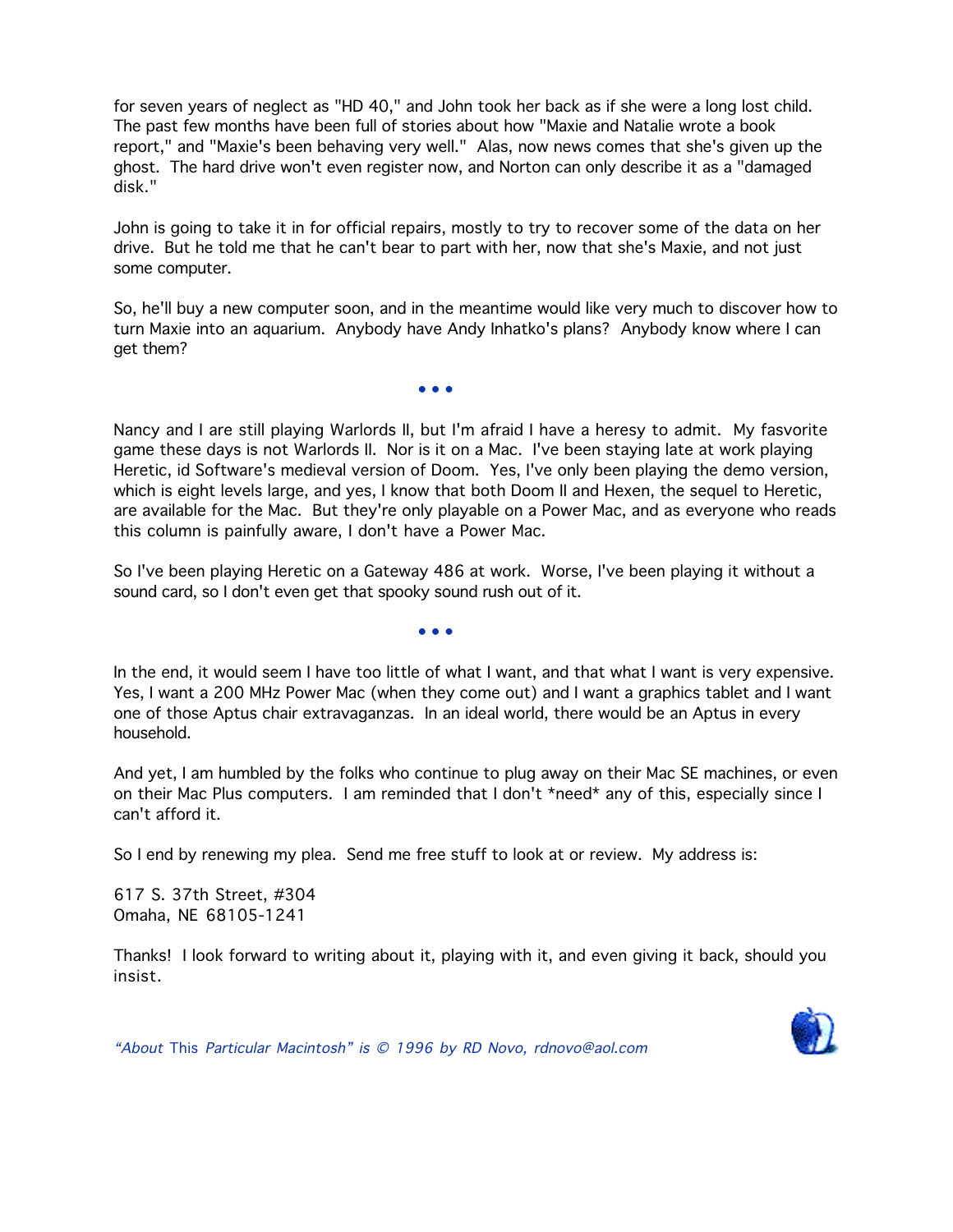



#### APPLES, KIDS AND ATTITUDE, BY ROBERT PAUL LEITAO

# Mindshare

For readers who may recall last month's column, I mentioned that my soon-to-be five year old daughter, Jessica, had wanted her own computer. What I didn't mention, out of concern for too much "Wintel buyer bashing," is what also occurred while she was gazing longingly at the Performa on display at the office supply store.

While we were there I witnessed a couple walking from machine to machine as they were deciding which computer they wanted to purchase. Their concern wasn't the micro-processor, operating system, ease-of-use, the ability to run the next generation of internet-savvy software, the monitor bit depth and resolution or the quality of the components and the manufacturer's reputation, but, rather, which computer had an internal 28.8 modem initially installed.

I was both amused and annoyed. I was amused that anyone would base a \$2,500 to \$3,000 purchase decision solely on the presence of a relatively inexpensive, possibly off-brand, peripheral. I was annoyed that Apple had a big inventory problem for attempting to cater to a fickle market segment that makes purchasing decisions without respect to brand, product quality, ease-of-use, warranty or performance.

Apple never had to be the biggest, they just need to continue being the best. If it takes that much effort to differentiate a Mac in the minds of buyers in a particular market segment, you're selling to the wrong segment. Thankfully, Mr. Amelio has discovered this early. There may be less wrong with Apple than with the mind-set of people who don't buy their computers.

Guy Kawasaki's extraordinary wit and intellect aside, I don't think "Wintel bashing" accomplishes much for the rest of us. He's funny and punny. What the rest of us sound like may be a different story. Macs will sell themselves to people with an open mind, a little bit of foresight and, of course, to Daddys of five year-olds with extraordinary taste.

As Mac advocates we simply need to make our voices heard and our dollars count. Buy from businesses that sell Mac products and tell them why you shop there. And, given the opportunity, let their competitors politely know why you don't shop with them instead. Ask the store manager if he's aware of the Mac's popularity among web page authors and web masters. We don't need to be pushy, just accurate with our facts.

As for my daughter, what had made Jessica's desire for a new computer a seemingly constant request (and always expressed with that sense of urgency that young kids vocalize so well) is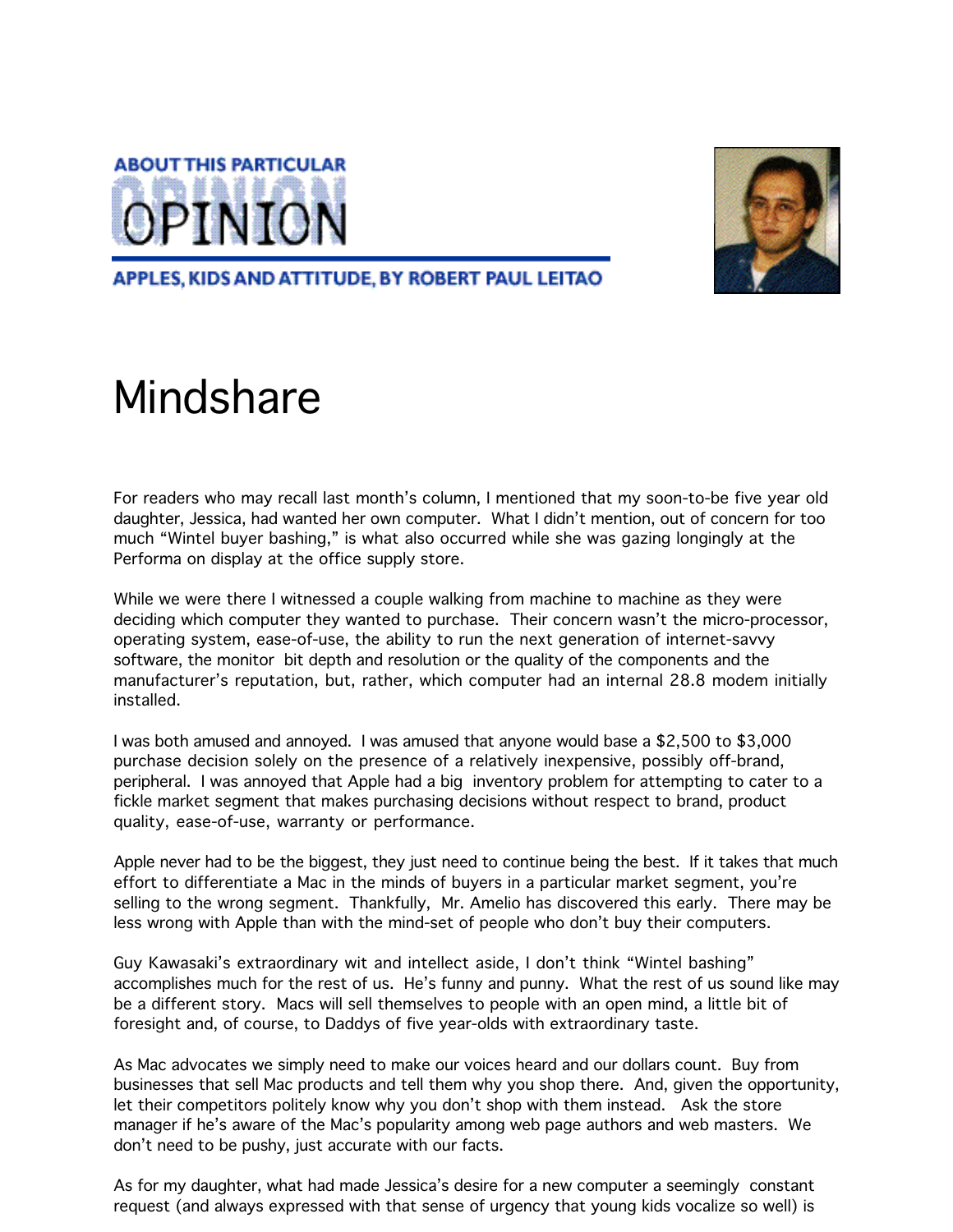that for a few fleeting moments she and her younger brother, Matthew, did have their own computer. This was when I replaced my IIci with a 7500/100.

However, within just a couple of days Matthew succeeded in doing something many of us had long ago hoped would be a cool future feature—the ability to simultaneously load two floppy disks into one floppy drive. Unfortunately, he accomplished this feat well before the engineers designed them for that.

It's tough to give kids a taste of something and then have it go away. The llci was relegated to the closet until I could decide just what to do about either repairing it and buying an external CD-ROM drive or simply replacing it with a newer model. Her little brother's mishap was on Jessica's mind and lips every time we put something on the table where the IIci used to sit.

Then it happened. Apple's \$200 rebate on already discounted 7200s when purchased with a new Apple monitor. I wanted a 1710AV monitor and they wanted a computer. I had the 7200 and my not-so-old 15" monitor set-up and running before they arrived home from pre-school.

Little did I know that this would be the ultimate move to raise Dad's coolness factor with the pre-kindergarten set. I was delighted for one more reason—no more switching back and forth between Mister Rogers on PBS and Thomas the Tank Engine videos. The house was hopping with interactive laughter and delight.

I had purchased a couple of children's CD-ROMs during the polite protocol of listening to "tonight's specials" on titles after placing my MacWarehouse order. From after-dinner until bedtime they were clicking this, drawing that and arguing that the other's turn had lasted more than a nano-second while they were each trying to exercise their own self-granted right to ten minutes of undisturbed mouse time.

I was used to hearing the "Mac chime" about 7:30 a.m., after my first cup of coffee, when I usually start-up to check my e-mail and the overnight news, not at 6:00 a.m. as it were the following morning when Matthew rolled out-of-bed and attempted to beat his sister to the newest of family attractions.

But what happened that afternoon made Apple (or at least family) history. While Matthew was napping and I was in the kitchen cleaning up from lunch, Jessica found the box for one of the software titles and wanted to know what the words were. Usually she would bring things like this to me and we would practice the ages-old ritual of sounding out the words.

This time she decided to try something new. She took the box, went over to the Mac, started it up, navigated to the new software installed on the hard drive, double- clicked on the icon and moved to the software component that converted text to audible words. She then translated the lower-case letters on the box to the corresponding upper-case keyboard symbol (I can thank her pre-school teacher for this skill), typed in the words and then clicked on the speech button to have the computer tell her what the words were that she was trying to learn.

My first inkling of all this is when I heard the abrupt, nasally voice of the software blurt out its first words of the afternoon. This made her Daddy very proud and her pre-school teacher quite happy. It also removed any small doubts about maybe having spent too much, too soon on the purchase of their Mac.

This is why there will now always be a second Mac in my home. It's the opportunity for my kids to explore, have fun, learn and play at their own pace without worry and the need for more than precautionary parental oversight (just concerns about possible sibling recrimination for too much mouse time). And, only two household rules—no juice by the keyboard and no touching the tape covering the floppy drive.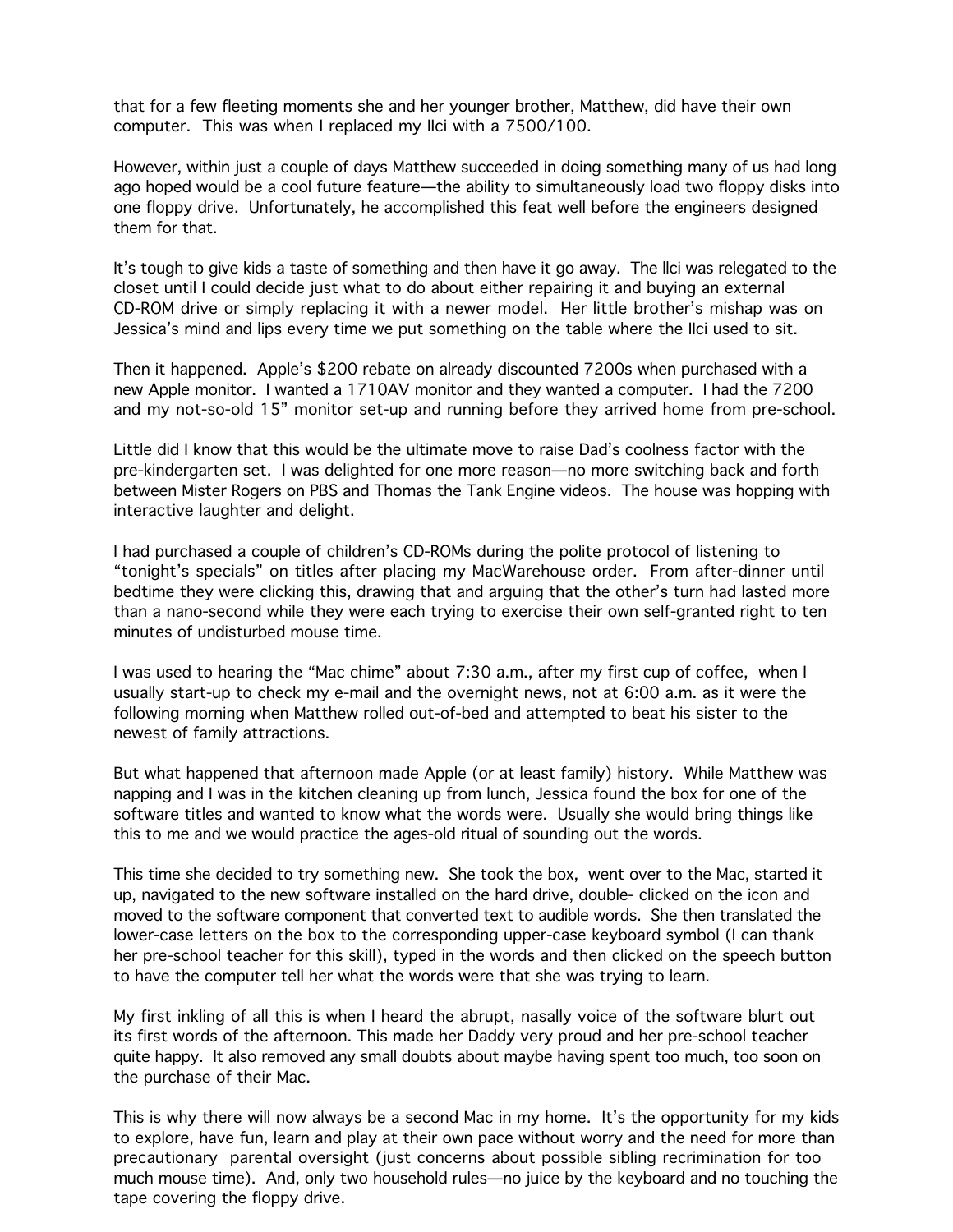As for the IIci, it's been fixed and is now back east in my niece's room. Like other heirlooms, some things are just too nice to let leave the family. Thanks to Apple, the mouse pad arrived just in time for her birthday. This, of course, prompted her to ask "when is Matthew getting his own computer." This week she's helping me choose the background colors for my web pages.

As a Mac-owning parent I'm not concerned about market share. If I were Packard Bell and the like, I would be. A year from know we'll see which computers bought today are still writing and reading the web pages of tomorrow without costly new equipment, hiccups and sneezes. People need to be burned only once. We'll see then how many more minds are opened to buying Macs.

A year from now you should also call back my web pages. By then they may just say "co-authored by two Mac savvy kids, Matthew and Jessica Leitao."

"Apples, Kids and Attitude" is © 1996 by Robert Paul Leitao, rodestar@aol.com

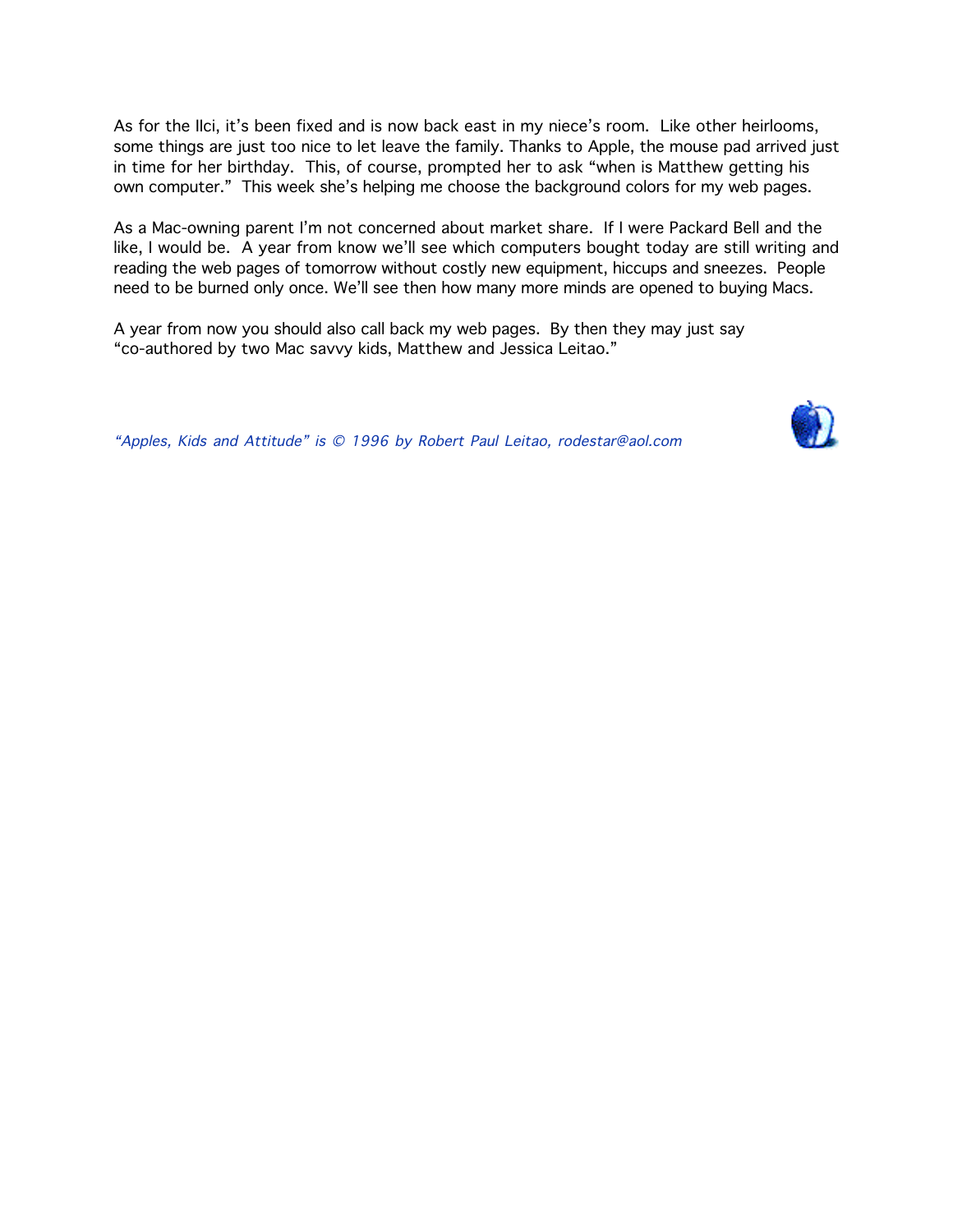

ON THE FRONT LINES, BY ADAM JUNKROSKI

# Hard Evidence

It occurred to me when I first decided to do this column that I was taking on the world, almost literally. When you consider that we Mac users are outnumbered by a pretty big margin, it becomes scary to defend our poor little Macs. Especially when we know that just as we end one fight with a PC user, another is most certainly around the proverbial corner.

It is for these occasions that I recommend shutting up and letting some hard evidence do the arguing for you. Have a PC-using friend who insists that Windows '95 has closed the gap? That the Mac has lost its edge? That the flaming gates of everlastingly-fiery Hades are closing forever on the Apple world? Let me tell you how to grapple these simpletons into a logistic full-nelson from which there is no escape. All it takes is a toll-free call to Cupertino.

That's right, Apple Computer, Inc. itself will provide you with the tools to combat your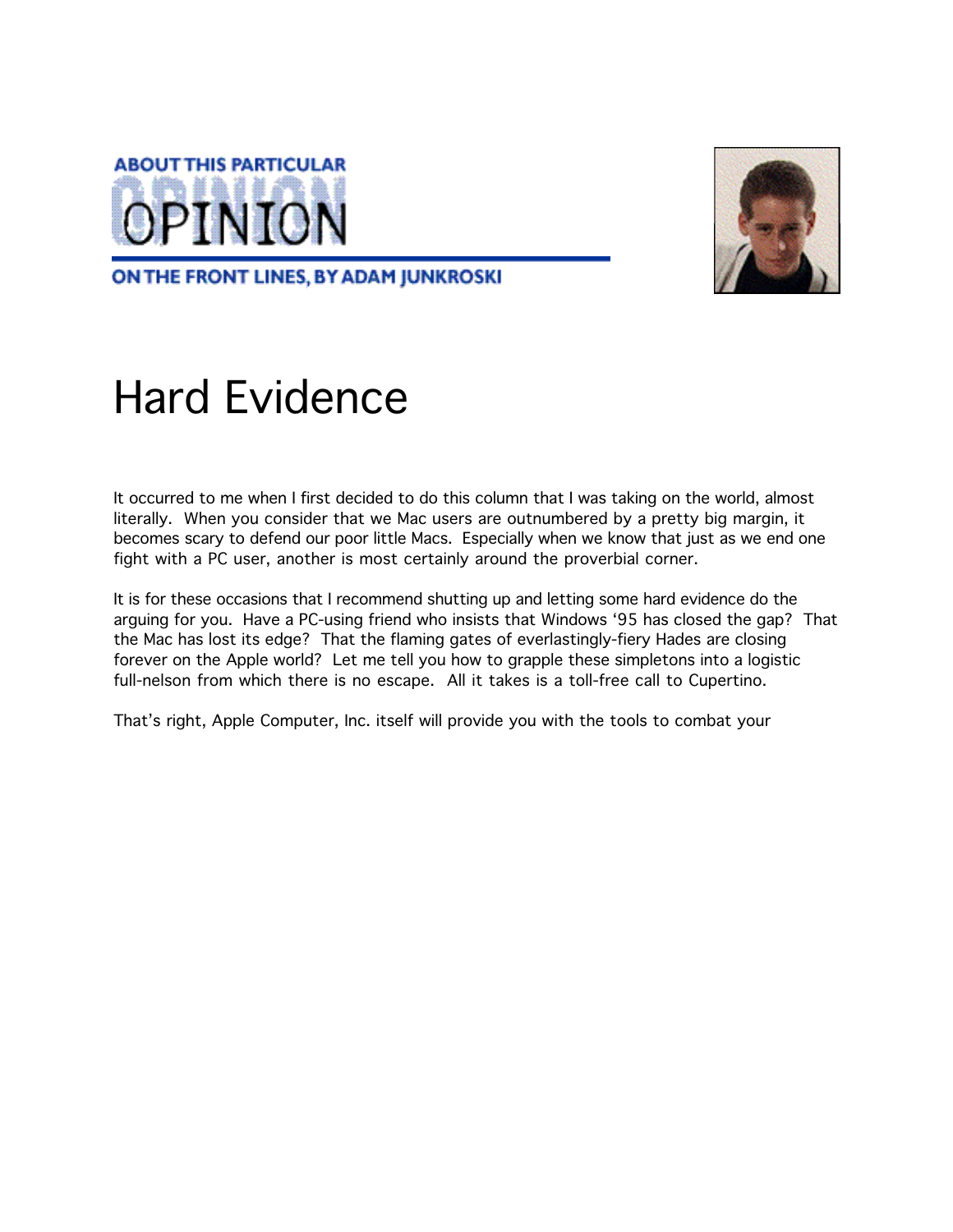unenlightened comrades, in the form of a 25-minute video comparing the two OS's side by side. You'll see a well-dressed, well-spoken, and maybe even slightly arrogant Apple representative showing all the embarrassing blemishes of the PC and Windows '95.

Scene: A steady and certain hand hooks a power cable and a SCSI cable into the back of an external hard drive, connects it to the Mac, and starts the computer, which in turn shows the icon for the new drive. The Apple rep smiles triumphantly. Cut to: PC - a pair of shaking and annoyed hands unscrew the PC lid, fumble around in the innards of the computer, set dip switches, configure for slave setting, and perform twenty or so other hardware related tasks. Then the user spends another five or six steps to prepare Windows '95 to recognize the new internal drive. The rep explains that in order to compare the two fairly, it was necessary to install an internal drive in the PC, since the computer did not come with a SCSI interface to allow the connection of an external drive. Convincing stuff.

There is a treasure trove of comparisons like the one above, that graphically and inarguably show that superiority rests within the Mac OS and its accompanying hardware. Scenes are interspersed with quotes from PC-intensive (rather than Mac-intensive) magazines claiming the Mac OS to be better, faster, and just plain easier. I believe Byte and PC Week are two of the prominent publications mentioned. If that doesn't convince your friends, I don't know what will.

So how good is the tape? Well, it is a sales tool, and as such, must be as watertight as possible. The sound is clear, the editing adequate, and the video excellent, if it does look a little homemade. But convincing? Yes, sir. A friend of mine is a system analyst with a Big 6 accounting firm. In his job, he basically sets up PC systems all day long. He visited me recently, and I convinced him to watch the video. Afterwards, I sat him down in front of Tiberius, my Mac, and let him play. After ten minutes, he was amazed at how much easier and faster my system was than most PCs. He left my house a changed man. He even mentioned looking into buying one. Understand now, the man works with PCs. They are his life. But the combination of the video and the experience were enough to start him on the path to conversion. I think in time, he will see the light and become one of us.

The kind people at Apple assured me that they weren't positive as to whether or not the video is free. The best answer I could get was "depends." I have been told that the video is free in reasonable quantities (probably fewer than five or ten), but if you call and ask for 500, I wouldn't be surprised if they charged you. However, I could not get confirmation of the price, so you'll have to ask when you call. Even if they charge a small fee, I highly recommend you pay it, as the video will surely pay for itself in saved arguments and frustration.

In fact, I recommend you obtain two or more copies, and distribute them as much as possible. Assemble people to view it. Pass it around at work. Get the word out there. Even one convert means money in Apple's pocket, and a faster road to recovery for our favorite company. The number to call for the video is 1-800-825-2145. Ask for item number L01760A.

The next time you have a PC user breathing down your neck, take a deep breath, close your eyes, and flick the VCR on. He'll probably never bother you again. And you can take that to the front lines.

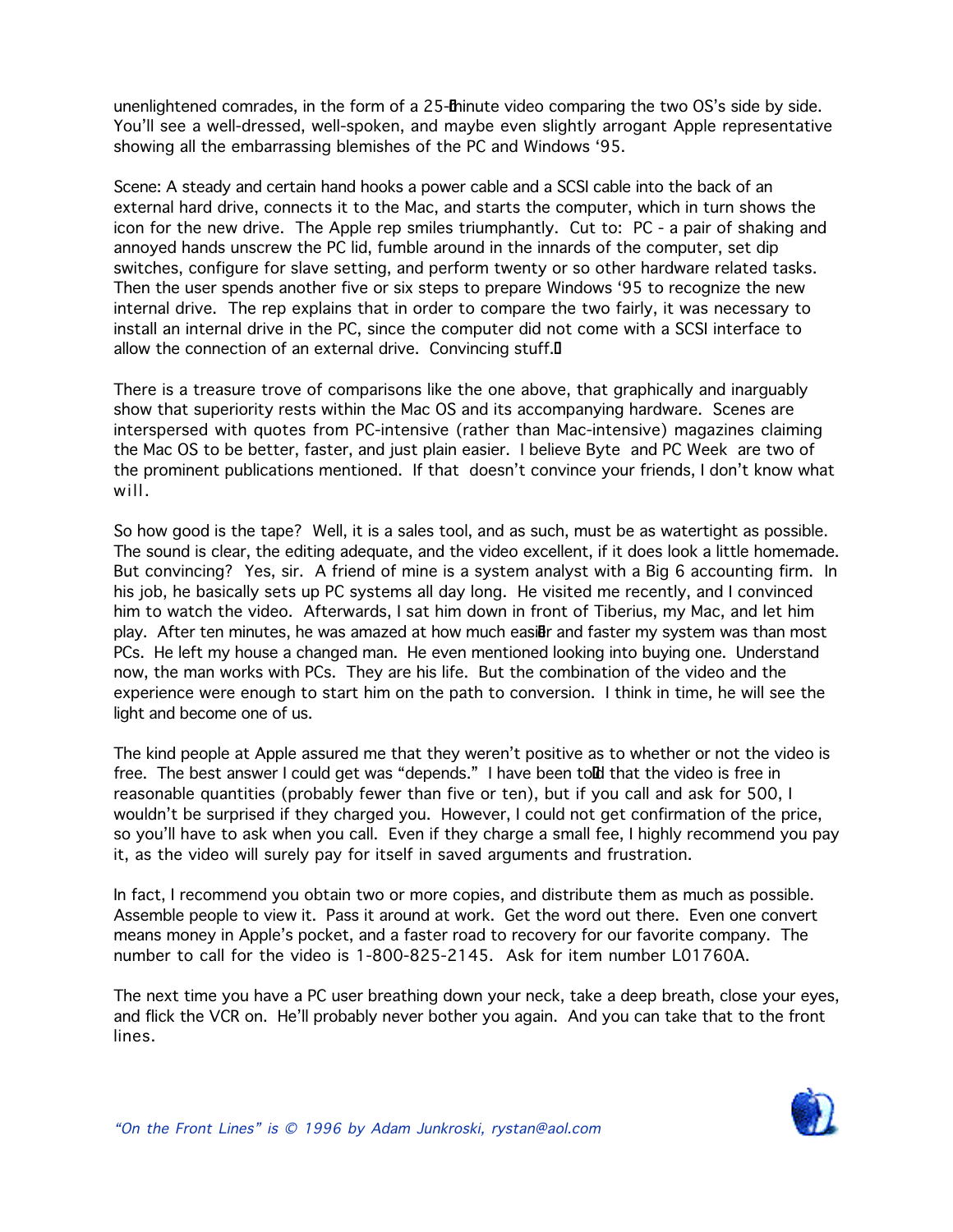



**BY MARC BODINE**, mbodine@tiac.net

# Calvin, Hobbes, and Mom

My mom's been a Mac user since July last year.

It all started when she inherited a Kaypro running MS-DOS something-or-other a few months earlier. I was new to the Mac and loved it, but thought, well, it's free, and she really only wanted a word processor. She had the thing running, and had found an expensive dot-matrix printer it would work with. But she was having trouble finding files, and trouble saving stuff, and trouble opening things, and trouble doing just about anything at all.

I live in New York. She lives in Florida. I figured I'd find out enough about DOS to help out occasionally over the phone. So I went out and got \_The Little DOS Book\_. Nice, friendly-looking book. Chatty, non-threatening, assuring prose. So I read it. I read it again. Then once more, because I was looking for the part where it tells you how to make things easy enough so your mother can use the computer.

I didn't find it.

Then Mom calls asking about a modem. She wants to go online. That's when I started sweating. And I wasn't sleeping well. Does AOL have a DOS B.C. disk? Aside from the fact that the only modems available, and those only sort of available, were really slow—like 300 bps—I was realizing that there's just no way in the world my mom is ever going to do the things she wants with this computer! She's very smart, but her mind is not the sort that will get along with DOS. (Thank goodness. I hate to think what my upbringing would have been like. Sheesh. Who would I be now?)

After a few fitful nights I suddenly realized I was sitting bolt upright in bed at 3 A.M.

Mom needs a Mac.

Not a fancy new Mac, an old cheap Mac that can do most of what she may want. And that she can actually use. I called Mom, told her what I thought, said I could get everything for \$1000 or less.

She'd had enough, trusted me, and agreed.

So I hit the AOL classifieds, USENET forsale spots, NYMUG's BBS. And after a few hours online and a few phone calls—okay, okay, more like ten hours online and a few dozen phone calls—I had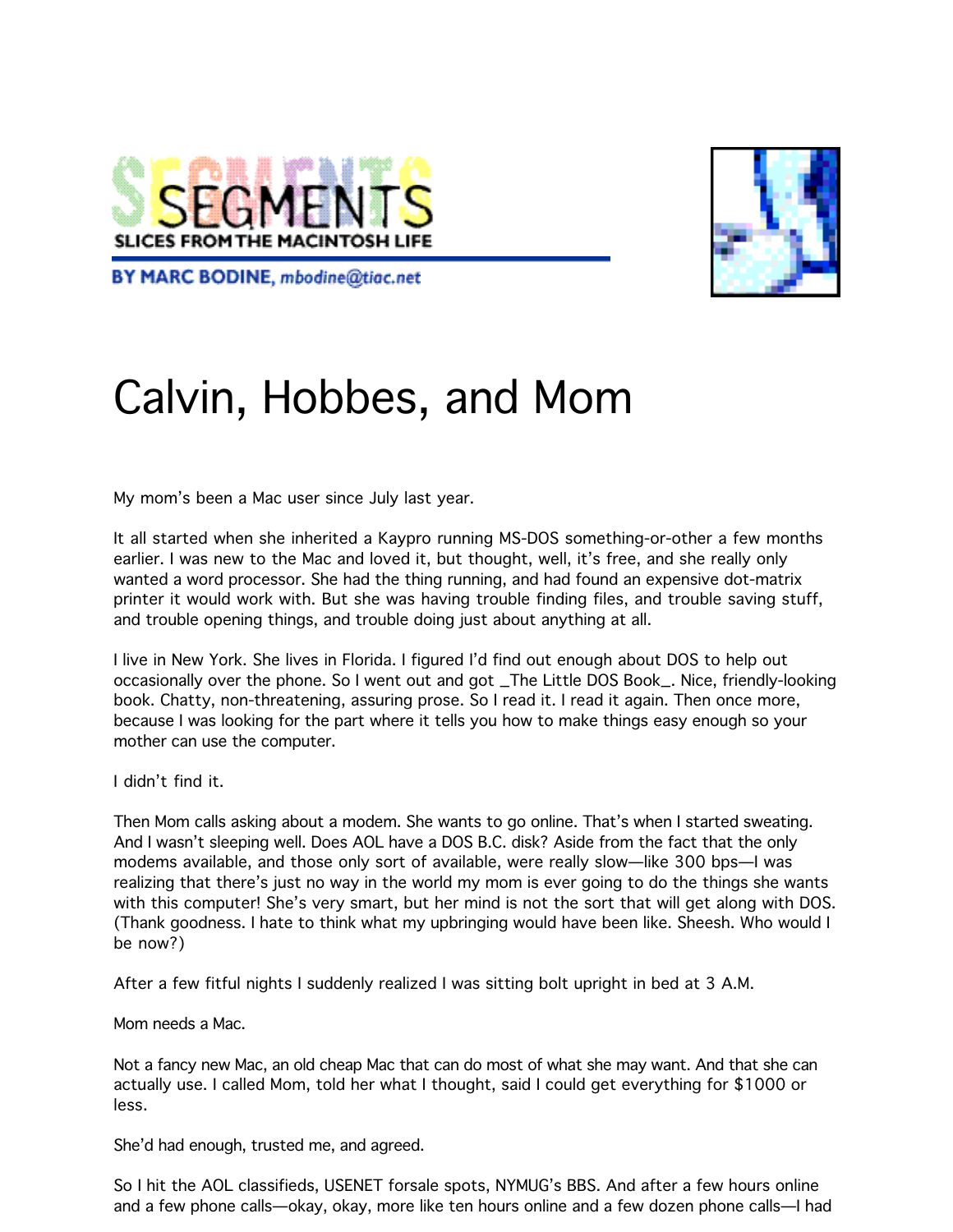it together: a IIsi 9/80 & FPU, Teleport Gold modem (not II) with OCR, ClarisWorks 2.1, System 7.5 (she owns the CD, I made disks for her), StyleWriter and more. About \$900 from five different sellers, from Austin, Texas to San Diego, California. And the StyleWriter came from Staten Island by ferry. I registered the software in her name and updated it. I assembled the complete Mac system into two boxes, labeled the cables and ports clearly, pasted on/off and emergency restart insructions to the monitor, included Macs for Dummies 1 and 2, and sent it off.

Of course everything has been working swell since then. Of course, some people need more help than others. But since she's legal owner of the software, she has full access to tech support!

She's never used tech support. Not once. I'd love to say it's because everything is so entirely and flawlessly intuitive that she has never had a problem.



In fact we've communicated more during the last nine months than we have in the whole rest of my life, or at least more than since I was an infant. Not because she wants to thank me for talking her into the Mac, which she does love. Nor because she's had huge problems doing what she first intended to do. We communicate because she keeps doing new things, or just plain screwy things. Just about one month after she got the computer she emailed me through AOL asking why she didn't have MacTCP in Calvin's Control Panels folder.

#### "What!?!"

"Well, I went to a meeting about Naples Freenet and I need MacTCP. They'll give me the PPP thing, but I need MacTCP."

So I emailed an explanation of how to get it from her 7.5 install disks, which she did. Then with the help of her FreeNet group she got online, even though the help was from an entirely non-Mac person!

I'll have to come clean here. I really believe in paying for software. But Mom does have some utilities on her drive that are also on my drive and should only be on one drive. I don't like to admit it. But there was an emergency, and she's my mother. Okay, I lent her Deraser (name changed to protect the guilty). I guess I didn't get it back. Anyway, her disk is getting just packed, and some operation or other said she needed more disk space.

So she threw out her documents folder. I'm not making this up. She had complete confidense that since Deraser worked so well before, she could just throw things out and retrieve them later. It's so simple! Why hasn't anyone thought of this before!

It didn't quite work out. And we communicated lots more. Luckily she had copied the most important files to floppies not too long ago.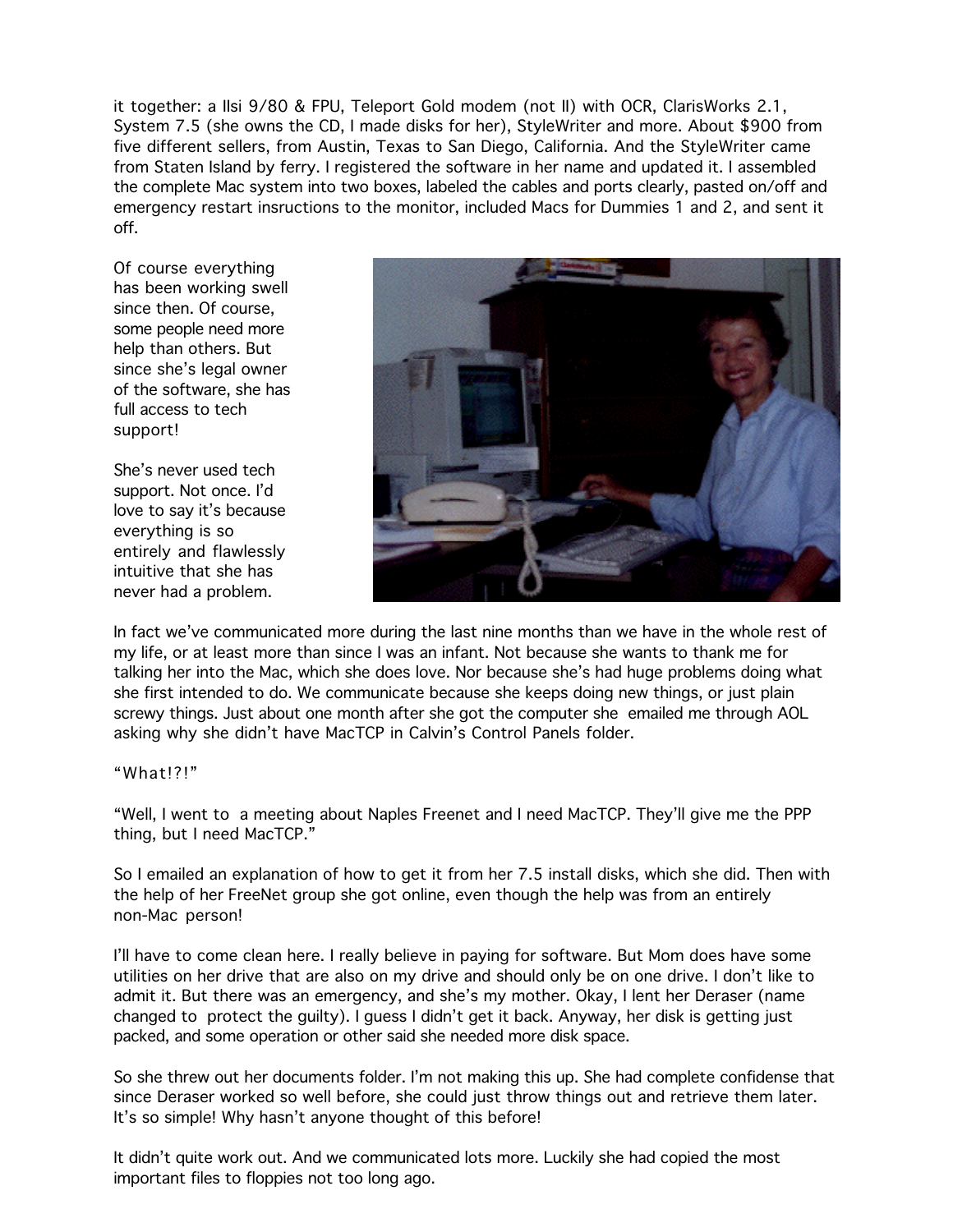Anyway, there seems to be no stopping Calvin, Hobbes (a Trash alias) and Mom. But we'll have to find her a larger drive

I can't tell you about her latest computer adventures. Someone might REALLY get in trouble.

Happy Mothers Day to All.

"Segments" is a column area open to anyone. Send your stories, pictures, anecdotes, funny e-mail, or whatever to ATPMOpEd@aol.com

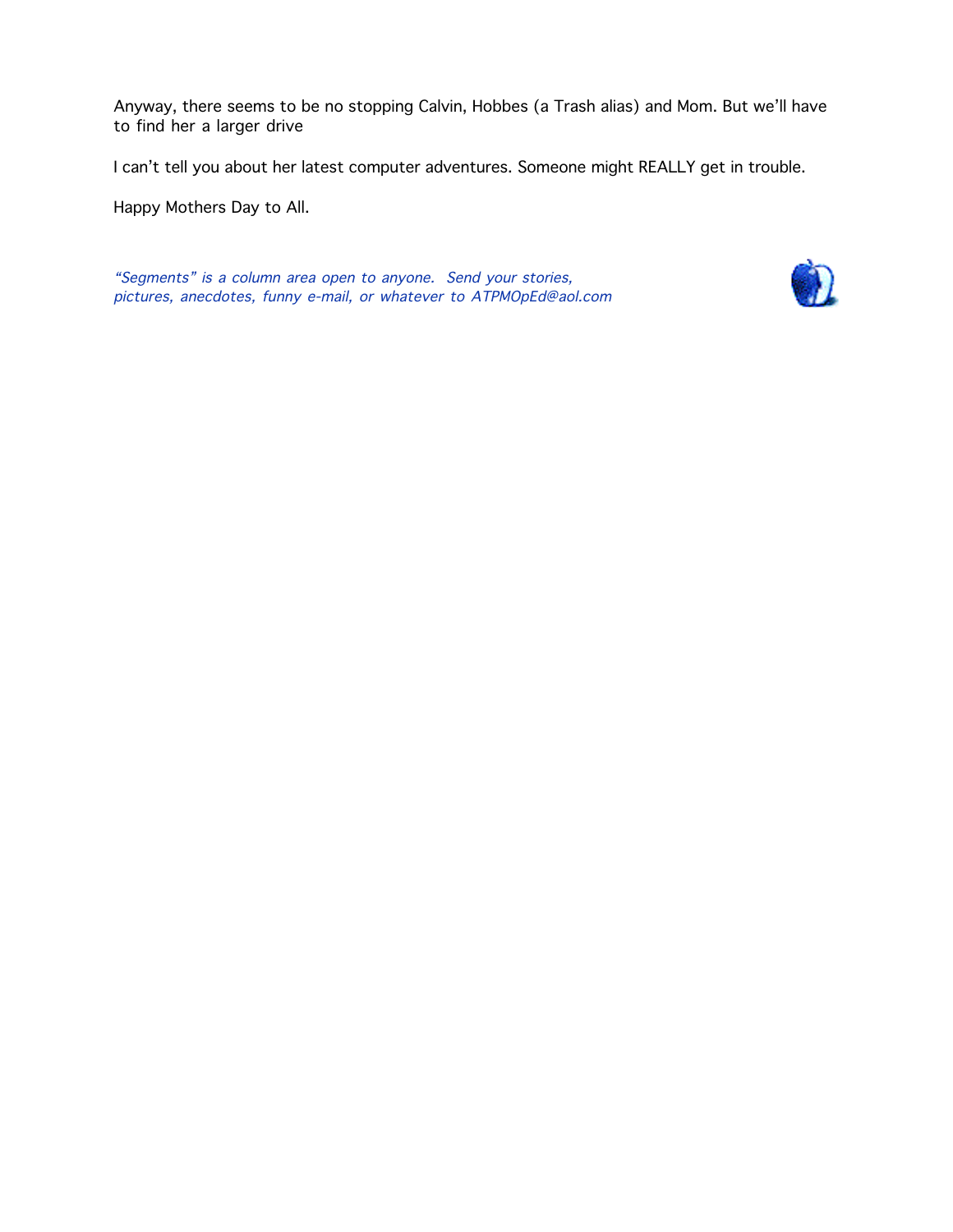



REVIEWED BY MICHAEL TSAI, mjt@sover.net



Aladdin Systems bills StuffIt Deluxe 4.0 as "Industry Standard Compression For Macintosh Computers," and this is an accurate description of the newest version of their compression package. Most Macintosh files on the internet or on online services are compressed with StuffIt. In addition, StuffIt can expand files from many other compression programs, making it a very useful piece of software to own.

StuffIt is useful for many things. It can speed up transfers of files over modems and networks, by reducing the amount of data that needs to be sent. It can reduce the number of floppy disks or removable cartridges needed to hold files, and allows large files to be spread across multiple disks. It is also useful for squeezing more data onto hard disks. Compression programs make files smaller by finding more efficient ways of representing the data they contain. There are many ways of doing this, and I don't have space to go into detail here, but the result of compression is that the file is usually reduced to about 50% of its original size. Large text files usually compress a bit more than this, while JPEG graphics files and QuickTime movies (which already employ their own sort of compression) don't compress as much. Compressing files can take anywhere from seconds to minutes to hours, depending on how large the file is, what speed computer it is being compressed on, and several other factors. A file compressed with StuffIt, or any other compression program in its class, must be expanded before it can be used, and once expanded, it becomes an exact duplicate of the original file.

StuffIt Deluxe is a package that performs very few tasks, but does them extremely well. It also goes to great lengths to give the user many different ways of accomplishing the same thing. StuffIt Deluxe is really two compression programs in one: StuffIt Deluxe and StuffIt SpaceSaver. StuffIt Deluxe is a full featured compression program made for archiving files. It is the main component of the package, and when people refer to a file that is stuffed, or if you see a file whose name ends in '.sit', the file in question is compressed with StuffIt Deluxe. StuffIt SpaceSaver, the other component of the StuffIt Deluxe package, is an automatic compression program which uses a different compression routine than does StuffIt Deluxe, and is made for increasing the capacity of your hard disk transparently. Aladdin uses the terms 'archived' and 'stuffed' to refer to files compressed with StuffIt Deluxe, and the word 'compressed' to refer to SpaceSaver compressed files. I will do the same for this review.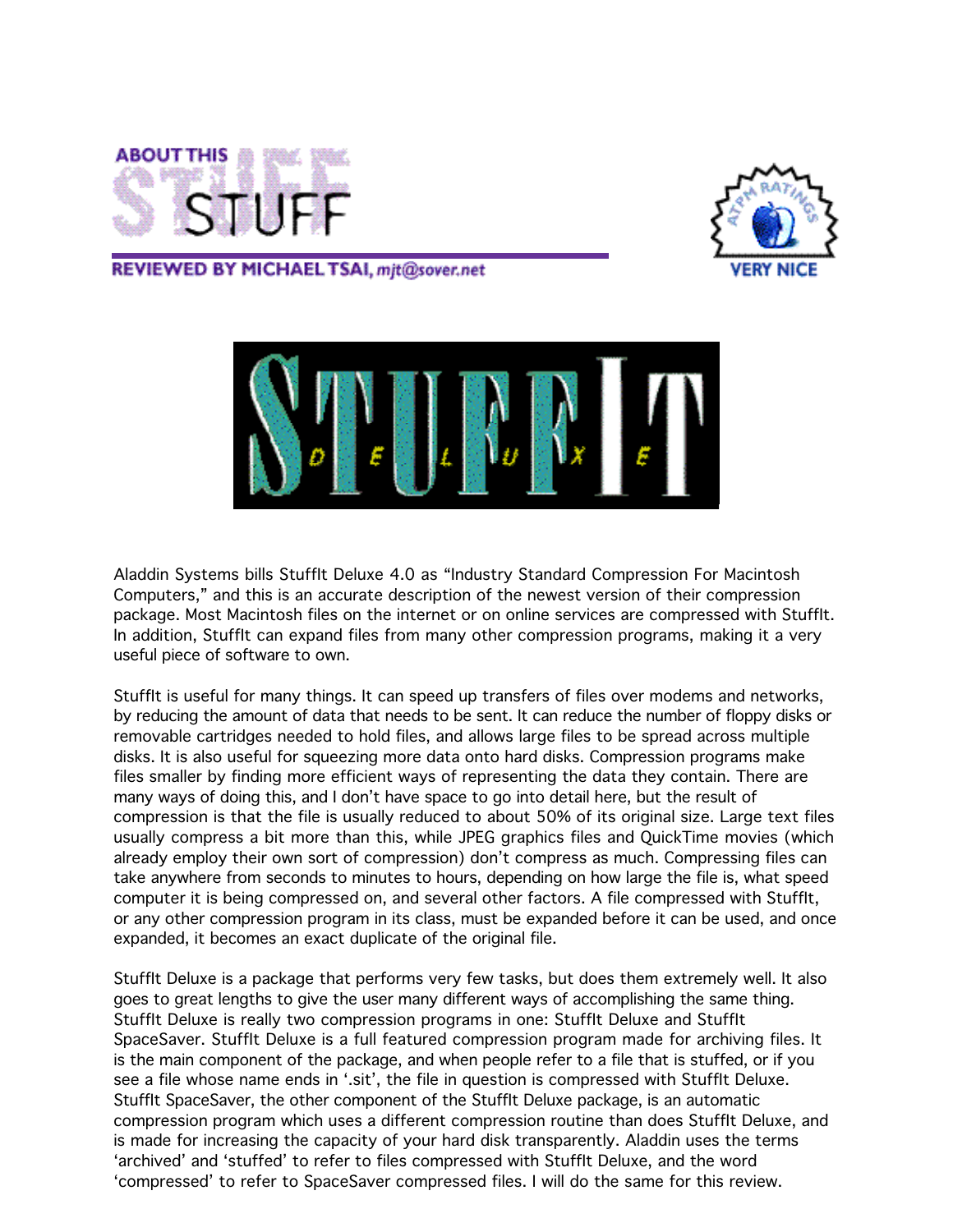### **Changes In StuffIt Deluxe**



 There are quite a few improvements in the StuffIt Deluxe package since the last version. Version 4.0 is significantly faster on PowerMacs than previous versions were. Aladdin claims that it can be up to 25% faster, and while I haven't done any formal testing, the new version does seem quicker. StuffIt is also more integrated with the operating system than it used to be. In fact, the new True Finder Integration control panel makes it possible to perform almost all StuffIt tasks without ever opening the main application. Double-clicking on an archive file in the Finder brings up a browser window showing all the files and folders in that archive, as well as statistics about how much space is being saved. Files and folders can be stuffed by dragging them into the archive window, and expanded by dragging them out of the **browser window. You can also manipulate files and folders in the**<br>TRUE FINDER **CORPORATION** and as assilves if they were inside a narmal folder. You TRUE FINDER archive just as easily as if they were inside a normal folder. You can even open certain types of files such as text documents and PICT graphics by

double-clicking them while they are still in the archive. This opens the appropriate StuffIt Viewer, letting you view, and sometimes edit files while they are still in the archive.

#### **Stuffing**

There are quite a few different ways to stuff files. Aladdin has created many of those possible ways, because different people find different methods more intuitive. To stuff a file or folder, you can:

- Select it in the Finder and choose 'Stuff' from the menu that StuffIt adds to the Finder.
- Drag and drop the file or folder onto the DropStuff application.
- Add the suffix '.sit' or '.sea' to the name of the file or folder. Adding '.sit' creates an archive, while adding '.sea' creates a self-extracting archive that you can give to people who don't have StuffIt.
- Open the StuffIt Deluxe application, create a new archive, and add the file or folder to that archive.
- Drag and drop the file or folder into an open StuffIt Browser window in the Finder.

### **Expanding**

There are also many different ways to expand files. To expand an archive, you can:

- Select it in the Finder and choose 'Expand' from the menu that StuffIt adds to the Finder.
- Drag and drop the file or folder onto the StuffItExpander application.
- Remove the suffix '.sit' or '.sea' from the name of the archive.
- Open the archive in the StuffIt Deluxe application and expand individual files.
- Drag and drop files or folders out of the StuffIt Browser window.

These procedures may sound difficult to remember, but after using StuffIt for a short period of time, they become second nature. Aladdin does a good job of explaining them in its detailed and complete documentation and tutorial. Actually, you only really have to know one way of stuffing and expanding files to use the program effectively.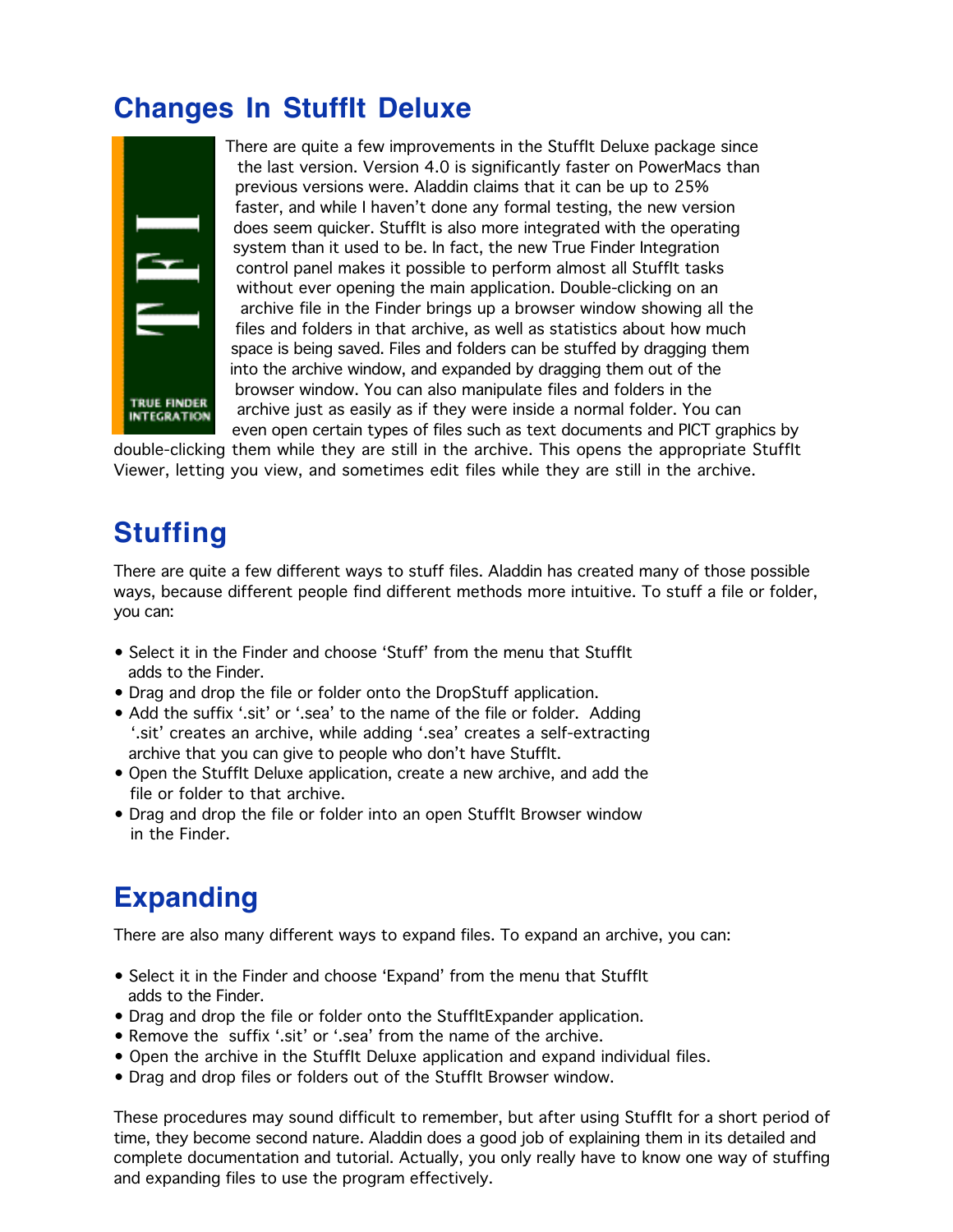### **StuffItExpander**

The StuffItExpander drag and drop application can be used for expanding and decoding just about any file from the internet, and is probably the most useful part of the entire package. You can tell it which types of files you want expanded, and even tell it to 'watch' a folder. For instance, if you select your Netscape download folder as the 'watch folder,' whenever you download a file with Netscape, it will automatically be decoded and expanded.

#### **Advanced Features**

In addition, StuffIt Deluxe has some advanced features such as the ability to encrypt archives, and the ability to break archives up into segments. Segmenting is useful if you want to distribute a large archive over a set of floppy disks or other removable media, and with the new DropSegment application, segmenting is now as simply as drag and drop. For people who like to write macros, StuffIt Deluxe can also integrate well with QuicKeys, AppleScript, and UserLand Frontier. The manual contains a complete reference detailing how you can control StuffIt Deluxe with AppleScript. In addition, because the main compression engine is an extension, it is possible for other programs to utilize its capabilities. For instance, ShrinkWrap, a disk image utility, can automatically stuff its files if you have StuffIt installed, and my disk cataloging programs can locate files within StuffIt archives.

### **SpaceSaver**

| . |
|---|
|   |
|   |
|   |
|   |
|   |
|   |

 SpaceSaver is a separate component of the StuffIt Deluxe package that uses a different compression method than the rest of the package, and performs an entirely different task. It is dedicated to increasing the amount of data that can be stored on your hard disk transparently. It can compress files automatically during idle time, or on demand via similar techniques as StuffItDeluxe. However, with SpaceSaver, every file is compressed individually. You can have SpaceSaver compress, or not compress files based on their label, their modification dates, and also by keywords in their names such as 'small' and 'big'. Whenever you open a SpaceSaver compressed application or file, it is automatically expanded.



**THEM T**he problem is that SpaceSaver runs rather slowly on the Macs I've tested it on. I fact, it doesn't seem to be much faster than StuffIt Deluxe. It is nowhere near as transparent a product as Symantec's AutoDoubler,

its closest rival. This could be because AutoDoubler expands only the portions of files that are needed, and does so into RAM, rather than onto the disk. Also, SpaceSaver doesn't save as much disk space as StuffItDeluxe does. On typical files on my hard disk, it averaged only about 30% savings. Stufflt SpaceSaver can be useful if you need to increase the capacity of your hard disk in a pinch, but be aware that using it incurs a huge performance penalty. You may be better off using StuffIt Deluxe because it saves more space, and is more easily controlled. If you are serious about a transparent compression program, you should look into AutoDoubler, a part of Symantec's Norton DiskDoubler Pro package, or Stac Technologies' Stacker.

#### **The Shareware Alternative**

If you decide that you don't need all the features of the full StuffIt Deluxe package, Aladdin has shareware programs that perform many of the same tasks. StuffIt Lite is similar to the main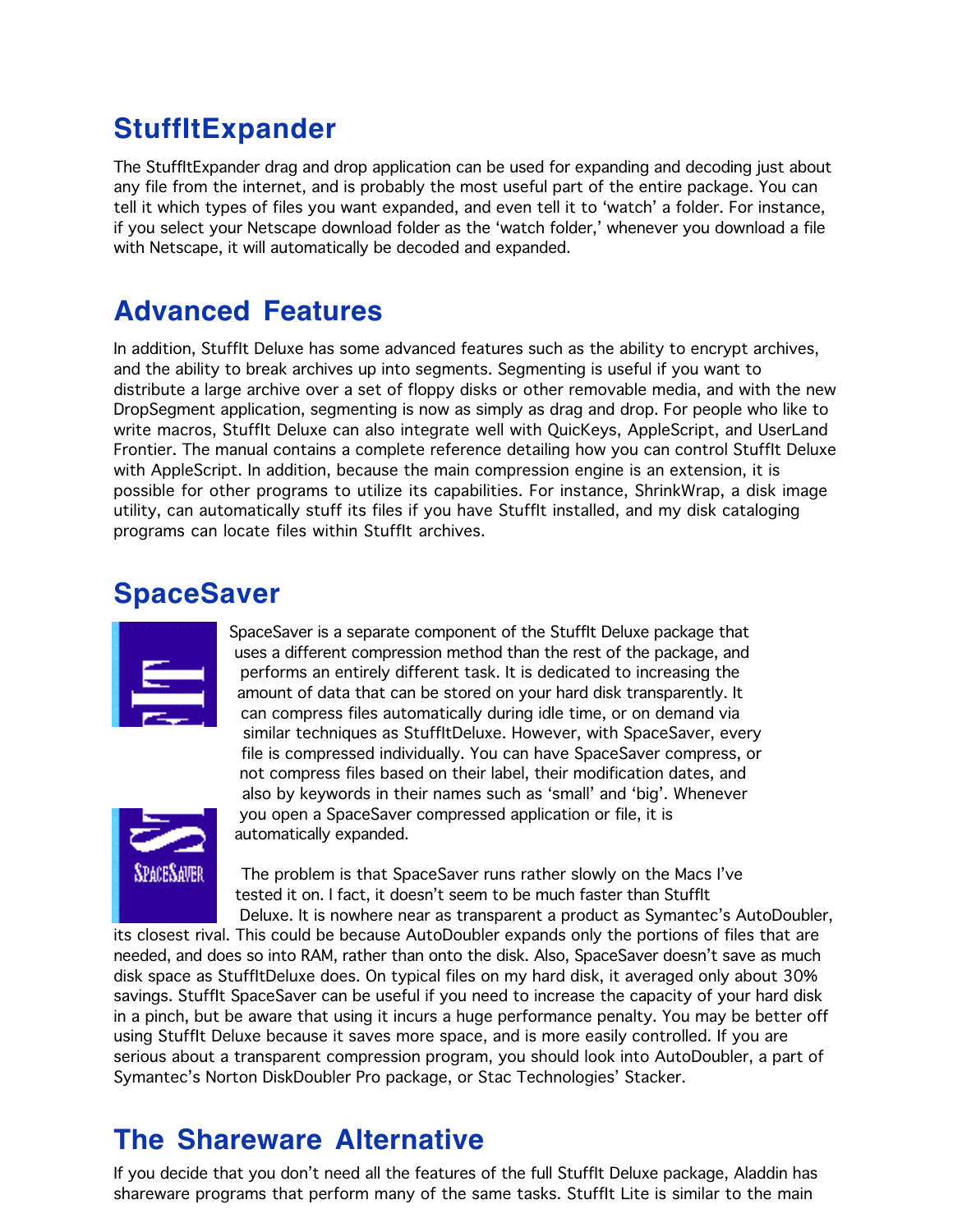StuffIt Deluxe application, although it isn't quite as fully featured. In addition, DropSuff and StuffItExpander are available as shareware, and can compress and expand just as well as StuffIt Deluxe, except that they don't give you the True Finder Integration control panel, which lets you stuff files by renaming them, and includes the StuffIt Browser and Finder menu.

### **Nothing Is Perfect**

The StuffIt Deluxe package comes close to being ideal. However, there are several improvements that could be made. At the moment, it cannot expand files compressed with Symantec's AutoDoubler or DiskDoubler. I suspect that this omission may have been due to licensing agreements, but nonetheless, it would be a welcome addition. Stuffing and expansion should take place in the background all of the time. At present, this only happens when the StuffIt Deluxe application, or one of the drag and drop applications is used. Also, it should be possible to queue tasks. For instance, it would be nice to be able to drag a file into a Browser window, regain control of the Finder, select an archive, choose expand from the menu, and have these tasks be executed one after another. As it stands now, you must wait for the operation to complete before regaining control of the Finder, though you can switch to another application while the process is completing.

#### **Final Words**

StuffIt Deluxe is a full featured compression solution. It offers excellent speed and savings, and the new version contains several important enhancements. It is integrated well with the Finder, and is very intuitive to use. If you are looking for

a well refined compression program, or a utility to decode files from the internet, look no further than StuffIt Deluxe.

#### **Aladdin Systems**

165 Westridge Drive, Watsonville, CA 95076

ph. 408/761-6200 | America Online: ALADDIN | http://www.aladdinsvs.com 

Michael J. Tsai is the Associate Editor for Reviews at ATPM. You can send any comments you have about this review to him at mjt@sover.net

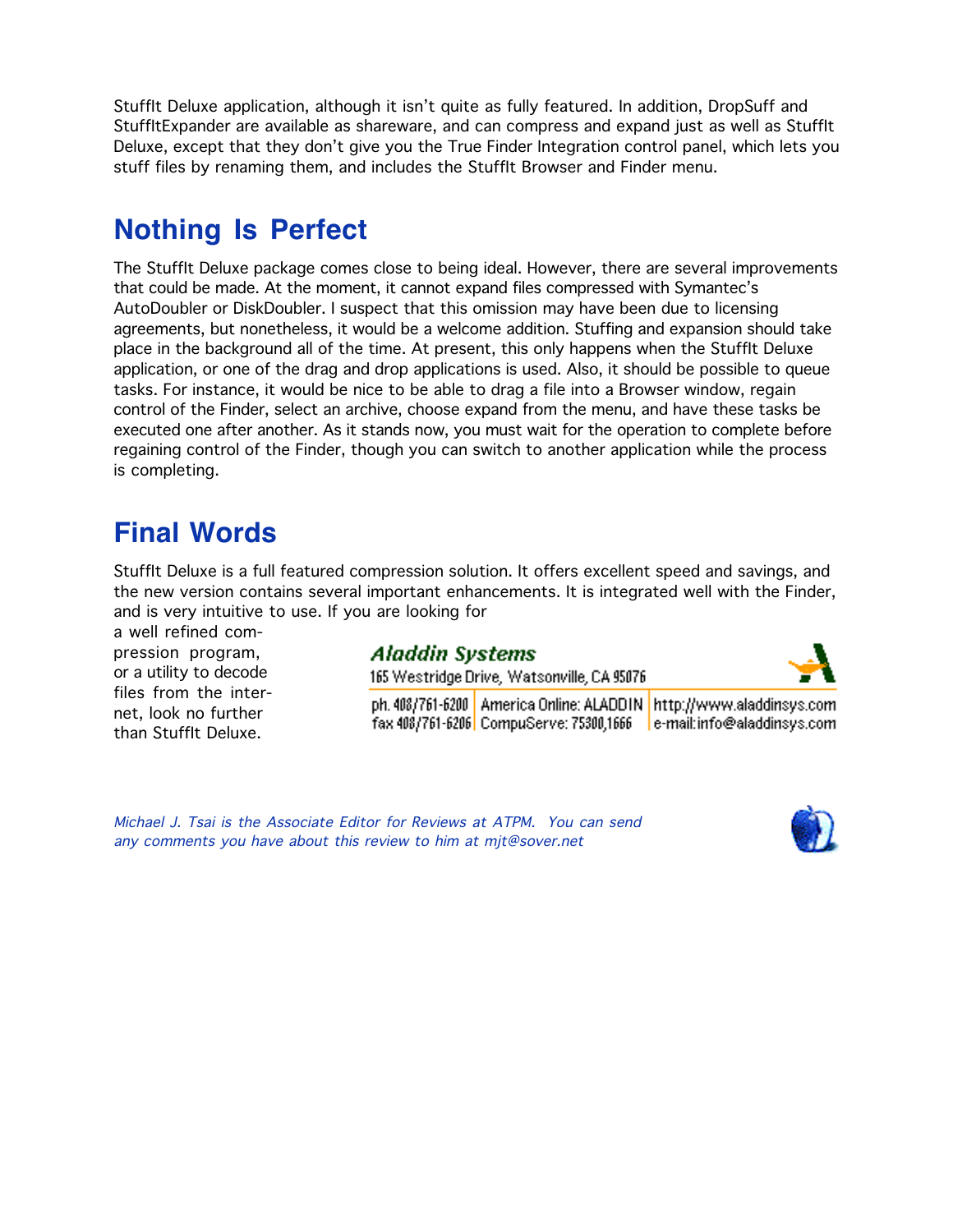



REVIEWED BY ROBERT PAUL LEITAO, rodestar@aol.com



## Apple Color OneScanner

It's 6:30 on Friday night. I'd just gotten off the phone with the sales person at the computer catalog. Because the Color OneScanner 600/27 had just been released, it took several minutes to convince them that Apple did have a new scanner, and that they probably did have it in stock.

I was already running late for a client meeting, which left no time to brow-beat or cajole about not having a fax machine or copier—these being two of the reasons I was purchasing the scanner—to send them a copy of the inside cover of the original manual for the software upgrade I wanted to order at the same time.

My consolation in all this was that by late morning Saturday, when my new Apple Color OneScanner should arrive, my problems with making a copy and faxing a document not already on my hard drive would be solved. And, the client who I was meeting with had a fax machine and copier at home that I could use before our meeting to satisfy the voracious appetite of the phantom monster in the "upgrade department."

Awaiting the delivery of my new scanner brought back memories. The last time I had a flatbed scanner hooked into my computer system, the Quadra 700 was a hot new machine. Adobe, with the release of Photoshop 2.0, was fast becoming known for more than PostScript and hundreds of esoteric fonts, and the word "interpolation" was being added to our computer-related vocabularies.

As the managing partner of a small graphic design firm, it was also a time in which many of us learned about SCSI-chain problems. Diagnosing a SCSI-chain problem back then was like fighting the proverbial octopus one tentacle at a time. You'd grab hold of one, while looking around and worrying where the other seven might be.

The thought of finding and fixing a SCSI-chain problem was on par with the thought of your neighbor asking you to help repaint their bathroom ceiling using a Q-tip; either task would be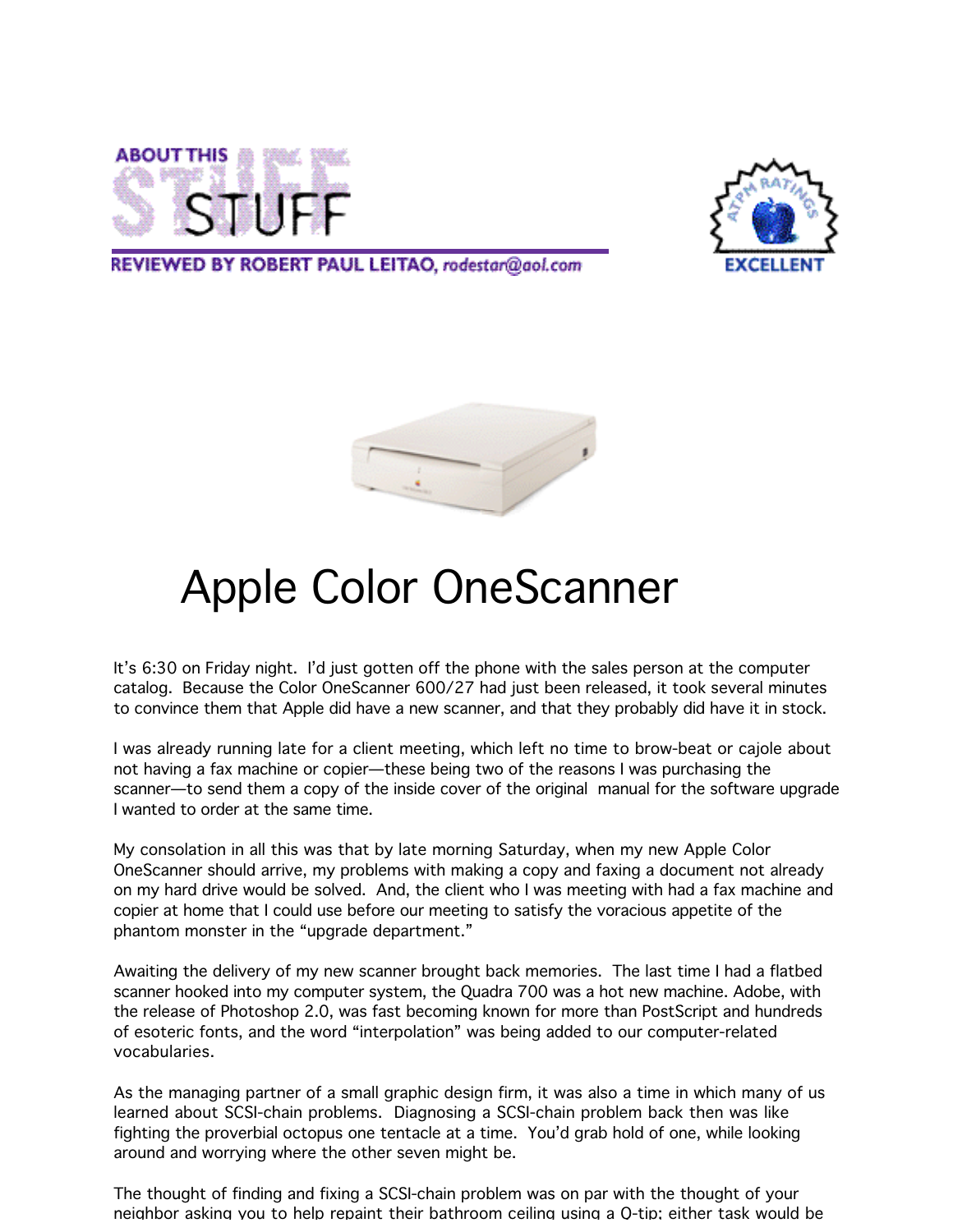excruciatingly painful, keep you up all night, and cause you to not know the true result until daybreak (or your 123rd restart). But at least with the painting job you'd have company.

Having learned from that experience, and now with a solo consulting business, I was quite happy to keep my computer hardware at a healthy minimum. I also used a fax modem because I didn't want a fax machine in my home office, and because I used the same phone line both for faxing, and for accessing the internet.

However, the need to make an occasional copy, to fax something not already on my hard drive, or to have quality OCR was becoming much more than a rare occurrence. I was also in the process of putting together a few web pages, and I wanted the convenience of scanning my own graphics and photos. With this in mind, I ordered the Apple Color OneScanner 600/27.

My first surprise was the size. Although the dimensions were mentioned in the product description (16in. x 11 1/8in.) my mind was fixed on the days of old, when scanners were larger and more awkward to handle. The Apple Color OneScanner 600/27 fit nicely on the few available square inches I had remaining on my office desk.

Secondly, the SCSI hook-up to my external hard drive (cable not included) was as simple as plug and play. The SCSI ID selector is an easy-to-read dial; flood lights and a pin-head sized screwdriver are not required. In addition, the scanner comes equipped with switchable internal termination and a large and small SCSI connector allowing it to be placed anywhere in a SCSI-chain.

Installation of the Color OneScanner Dispatcher software and the Text Bridge 3.0A OCR software took very little time. From the moment I opened the box, set the cables, installed the software (all at a leisurely pace while fielding phone calls), to the moment I was ready to scan, was less than a half hour.

If I were looking for a high-end flatbed scanner for a small graphic design firm the Apple Color OneScanner 600/27 would not be my choice, but this scanner is not intended for that market nor does it have a high-end price. The street price of \$599.00, with an optional document feeder for \$399.00, is attractively competitive with other scanners offering the same 300 x 600 optical resolution (and up to 2400 dpi with "interpolation" or computer added density on color and gray scale images).

The Apple Color OneScanner 600/27 does not come bundled with Photoshop or Photoshop LE. However, it does come with Apple's basic photo manipulation tools as part of the Color OneScanner Dispatcher software. The software does include a Photoshop plug-in which allows you to scan images directly into applications that are compatible with Photoshop plug-ins.

Although not having a full version of Photoshop or at least Photoshop LE bundled with the scanner may be a disappointment to some potential buyers, the Dispatcher tools seem to be quite adequate for many photo-related tasks. As you will see in the illustration below, the Color OneScanner Dispatcher software also nicely organizes all of your scanner-related software in one easy-to-use panel. This menu also leaves room for adding other applications, such as fax modem software, for your convenience and ease of use.

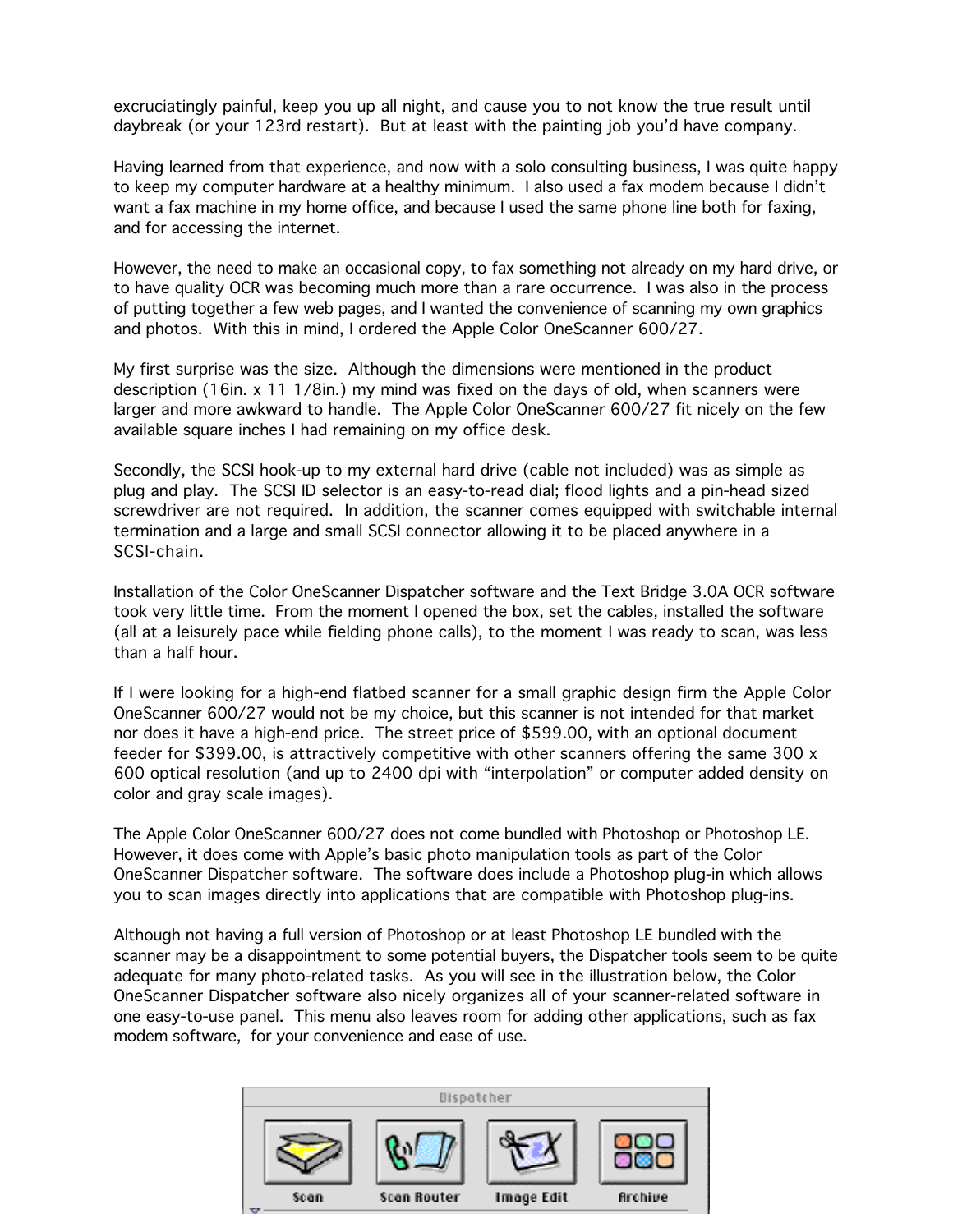

Dispatcher's Interface

The Text Bridge 3.0A software, made by Xerox, is bundled with the scanner. I first tested it by scanning a document printed in medium blue ink, containing several different fonts and type sizes. To my pleasant surprise it recognized close to 100% of the characters on a very difficult page. I then opened the document in Microsoft Word 6.0.1, changed the fonts, and copied and pasted the data into PageMill. There was virtually no extraneous character residue, and the text conversions were seamless.

I then tested the scanner using a high quality color photo. The scanned image was very good, and the tools allowed for easy cropping and re-sizing. The software also allows you to save the images in the most common graphic file formats. For images and photos scanned from a printed source, the scans are accurate and good. However, due to the low resolution of most printed material, the ability to use Photoshop filters would be helpful.

I've now used the Apple Color OneScanner 600/27 for a variety of tasks, including scanning photos, color images, text for my web projects, client projects, and some things just for fun. I'm happy to say that the scanner meets or exceeds all of my original expectations. Plus, I'm now ready to feed the documentation hungry beasts in the "upgrade department."

In short, there is no SCSI Octopus to battle here, and setup won't take all night. If you still want to stay up, you can always help your neighbor paint. My advice there: be kind to yourself; forget the Q-tip and use a brush.

My advice here: be kind to yourself, too. If you're looking for a good color scanner, very good OCR, the functionality of an occasional personal copier, and also full use from your fax modem, all at an attractive price, this product is for you.

 $\bullet$  •  $\bullet$  •  $\bullet$  •  $\bullet$  •  $\bullet$  •  $\bullet$  •  $\bullet$  •  $\bullet$  •  $\bullet$  •  $\bullet$ 

More info: http://product.info.apple.com/productinfo/datasheets/im/onescanner600.html

Robert Paul Leitao is a regular columnist for ATPM, and reviews what he owns on the side. Follow his stories in "Apple, Kids & Attitude" every month!

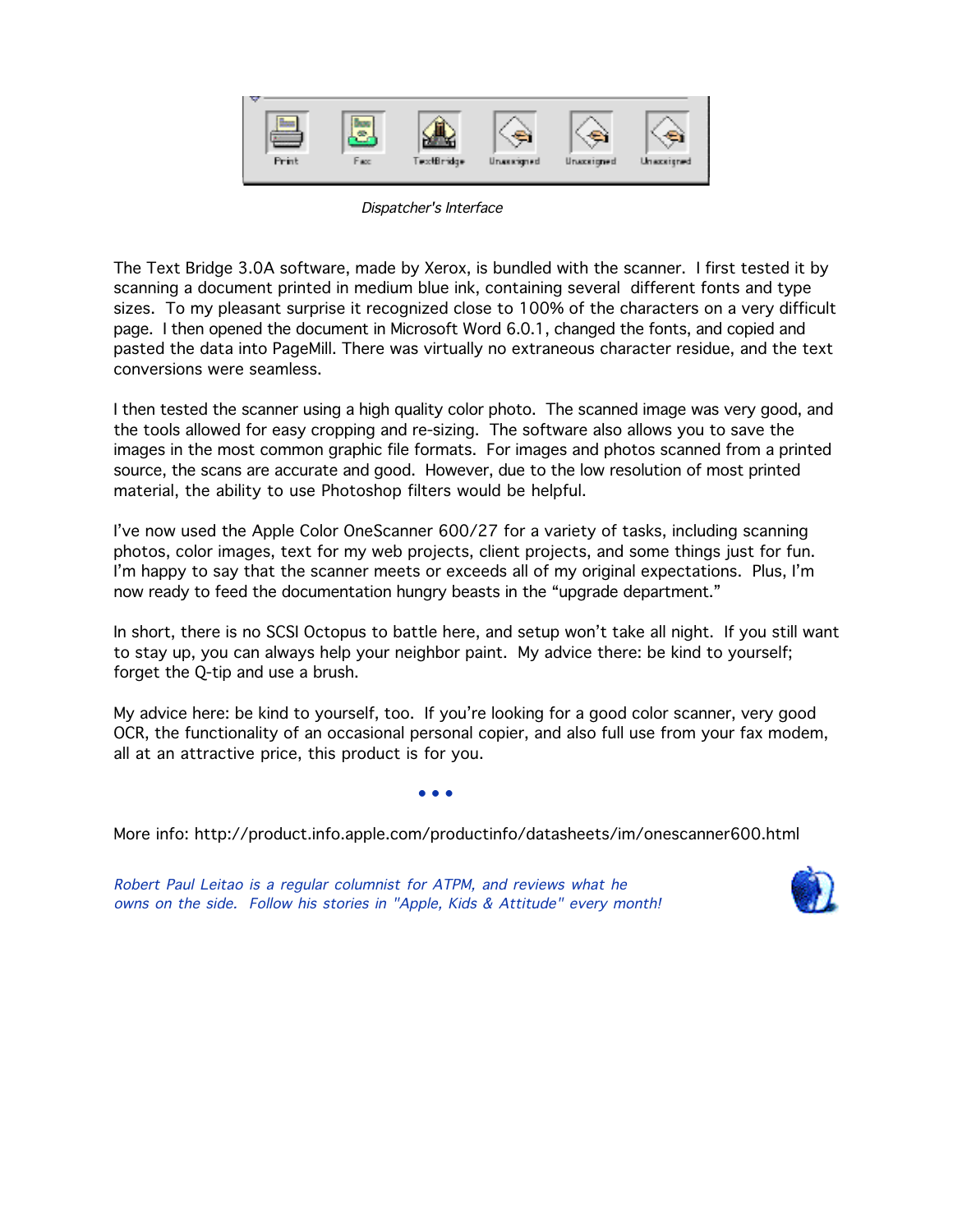



#### REVIEWED BY BARRIE BARRINGTON, barrieb@wimsey.com



## My Wonderful Wacom

As long as I have owned a Mac, I have always found great pleasure in working with painting applications. First came MacPaint, then Studio/1 (a fabulous B&W paint and animation application from Electronic Arts that is no longer available), then Expert Color Paint and now, Color It! 3.0.5. With each application I would create my silly little pictures, and with Studio/1, some goofy B&W animations. I am not greatly talented or skilled, but that does not stop me from picking up the mouse and applying some pixels to the virtual paper.

Lack of talent did not stop me from pursuing my painting hobby, but that darned Apple mouse almost did. Mind you, the mouse that came with my Mac Plus was, in my opinion, a far superior product as I cannot recall having any problems with it at all. However, my luck changed when I bought my LC III (now an LC 475). Along with it came the ADB mouse that was assembled in Malaysia, plus some frustration and pain. I am aware of certain problems with certain mice, but I can only comment on the things that happened to mine. Two things prevented my artistic endeavors from being totally fulfilling: a sticky mouse button, and the inconsistent rolling ability of the rodent. On too many occasions the mouse button would "stick" in the down position, and whatever I was doing was either rendered useless, gone, or just plain mucked-up. Whenever I wanted to draw a careful line, or get a splotch of color just right, the darn mouse ball would stick, and I could go no further.

There had to be a better way. Enter Wacom and their ArtPad II graphics tablet. The Wacom ArtPad II is a 1/4 inch thick plastic tablet measuring 7x7 inches, and colored in that ubiquitous computer-grey. The pad attaches to an ADB port on the back of your Mac, and its pass-through connector allows you to connect your keyboard and mouse as well. Inset on the pad is a 4x5 inch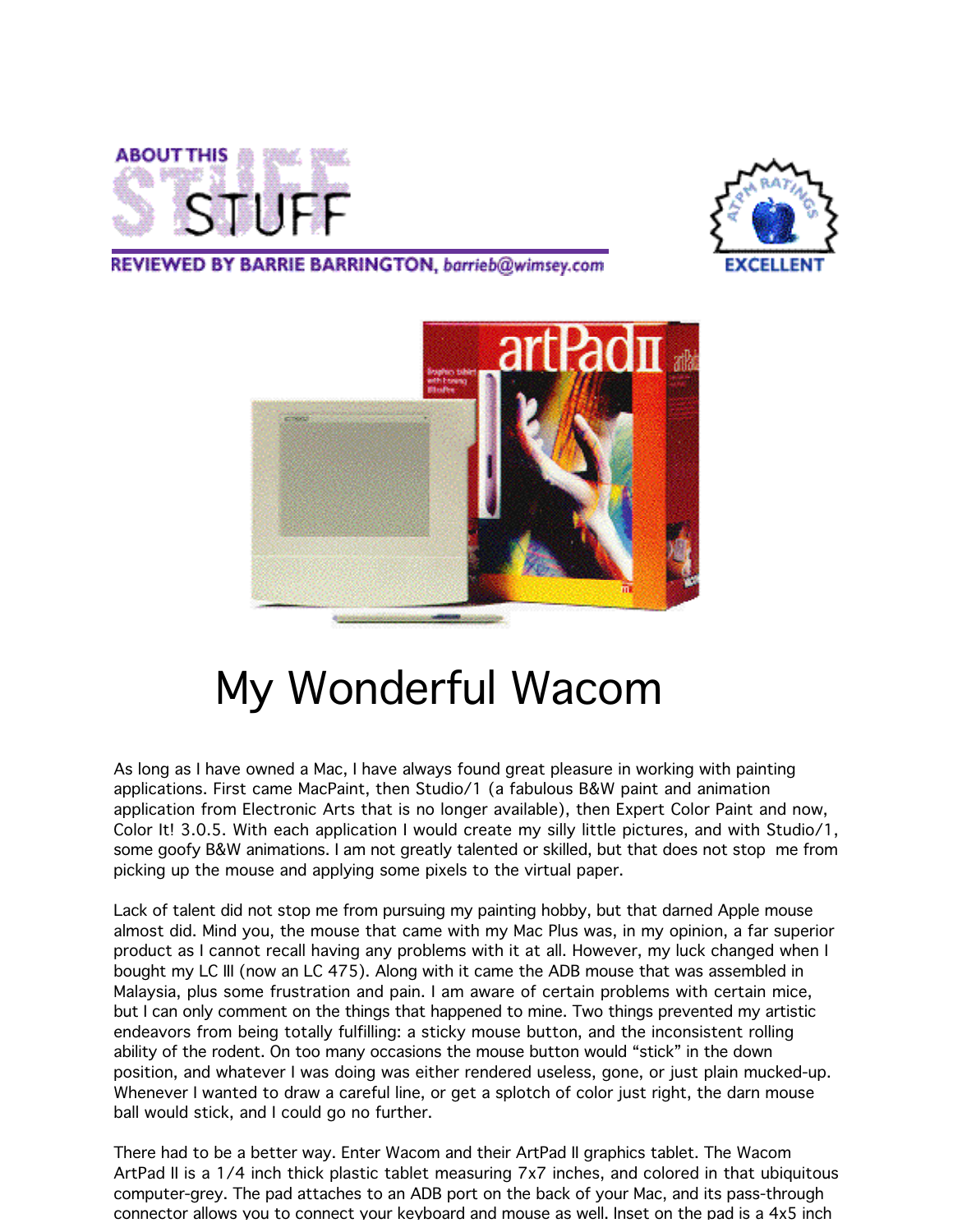rectangle of pressure sensitive material that can translate pen strokes into pointer movements, and can do so with great precision. Wacom also sells other sizes of graphics tablets right up to 18x25 inches.

The pad is able to discern 256 levels of pressure, and has a resolution of 2540 dpi. Therefore, anything that depends on careful placement of a pointer, cursor, or virtual paintbrush will work much better with the ArtPad II than with a mouse. Taking the very lightweight, supplied, cordless pen in hand, anything your mouse could do is now done better by the pad. The best example of what the pad can do that the mouse finds nearly impossible: sign your name. It feels just like writing with a real pen and paper. The only disconcerting aspect (until you grow accustomed to it) is the fact that when you are writing or drawing, the pen you are holding does not leave a trace on the surface upon which it is drawing; you must watch your monitor in order to see the results.

If you lose the pen, then you are out of luck as no other pen, pencil, finger, or fingernail will make the pad work. [Wacom does sell replacement pens, as well as replacement pen tips for a reasonable price. -Editor] As with any other external device I have connected to my Macs, installation was a breeze. It took all of 5 minutes, and the thing just works. Wacom's manual and instructions are clear, concise, and well worth reading in order to get the most from the pad.

The real heart of the device is the software that comes with it. The control panel allows you to set various parameters of the ArtPad to control tip pressure, eraser pressure, pad orientation, screen mapping, and the purpose of the single button on the side of the pen barrel. If you are heavy handed, then you can adjust the tip pressure setting so that it takes a lot of force to get the tip to respond. On the other hand, if you are a light touch, the tip pressure can be set so that a mere touch produces some results. The pen that comes with the pad is the "Erasing Ultra Pen," and can, with the proper application, use its eraser end for erasing mistakes. In applications that do not support the eraser, it can be set to do other things such as invoke a key stroke or a set of modifier keys. This latter trait is also available through the side mounted button on the pen. This button can be set to act as a click, double-click, click-lock, modifier keys, and more.

Another handy parameter that can be set with the control panel is the scaling, or how the pad maps its surface in respect to your monitor. You can have the pad act proportionately, one-to-one, or even select an area of screen in which the pad functions. Also, the pad can be oriented in either landscape or portrait mode, and inverted both ways. I find that I use the proportional setting the most as it seems to be the most natural. With this setting the edge of the pad is the edge of the monitor and the middle is the middle, etc. So if your pen comes down 3/4 of the way up the pad and 2 inches in from the right, the pointer will appear on the screen in the same place-relative to the size of the monitor.

One of the neatest things that the Wacom ArtPad does is allow one to trace pictures. An existing graphic can be placed on the tablet and traced using the pen, which means that the pen need not touch the sensitive surface in order to function. In fact, the pen operates the pointer on the screen even if it is 1/4 inch from the pressure sensitive surface. When I first encountered this, I thought it was a bug or that a great chunk of static electricity had zapped my ArtPad. I am relieved that it is actually a feature, and a darn good one at that. Any graphics work I do now is made much easier and more intuitive by this wonderful device. The application I use, Color It!, supports most of the features of the pad except for the eraser. Therefore, I can have the Ultra Pen produce a thicker line as I apply more pressure, or even apply pixels more densely as more force is applied. Probably the biggest boon though, is for the process of selecting parts of images. With the mouse and the freehand selection tool, I had to be very careful, and often the mouse would stick. Now, I merely outline what I want as if I were tracing the edge with a pencil. It is fast, easy, and intuitive.

If you enjoy doing graphics with your Mac, then by-all-means, consider the Wacom ArtPad II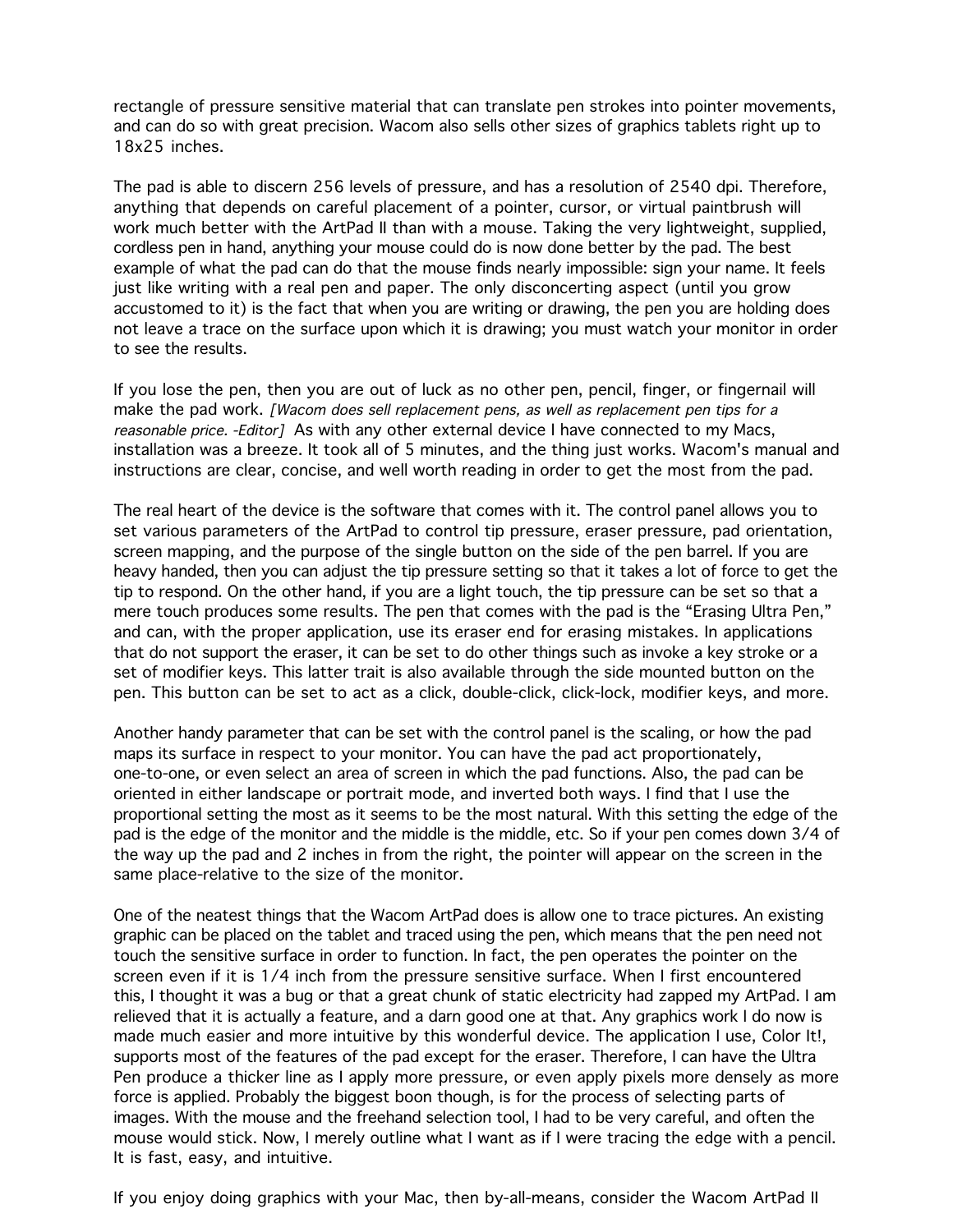or any of its larger cousins. I have tried mice and trackballs and I must say that this graphics tablet is the way to go.

 $\bullet$  •  $\bullet$  •  $\bullet$  •  $\bullet$  •  $\bullet$  •  $\bullet$  •  $\bullet$  •  $\bullet$  •  $\bullet$  •  $\bullet$  •  $\bullet$  •  $\bullet$  •  $\bullet$  •  $\bullet$ 

For more info: http://www.wacom.com/artpadii.html

Reviewing in ATPM is open to anyone, if you've got it, you can review it! If you're interested, check out the Guidelines, in this issue! It's fun!

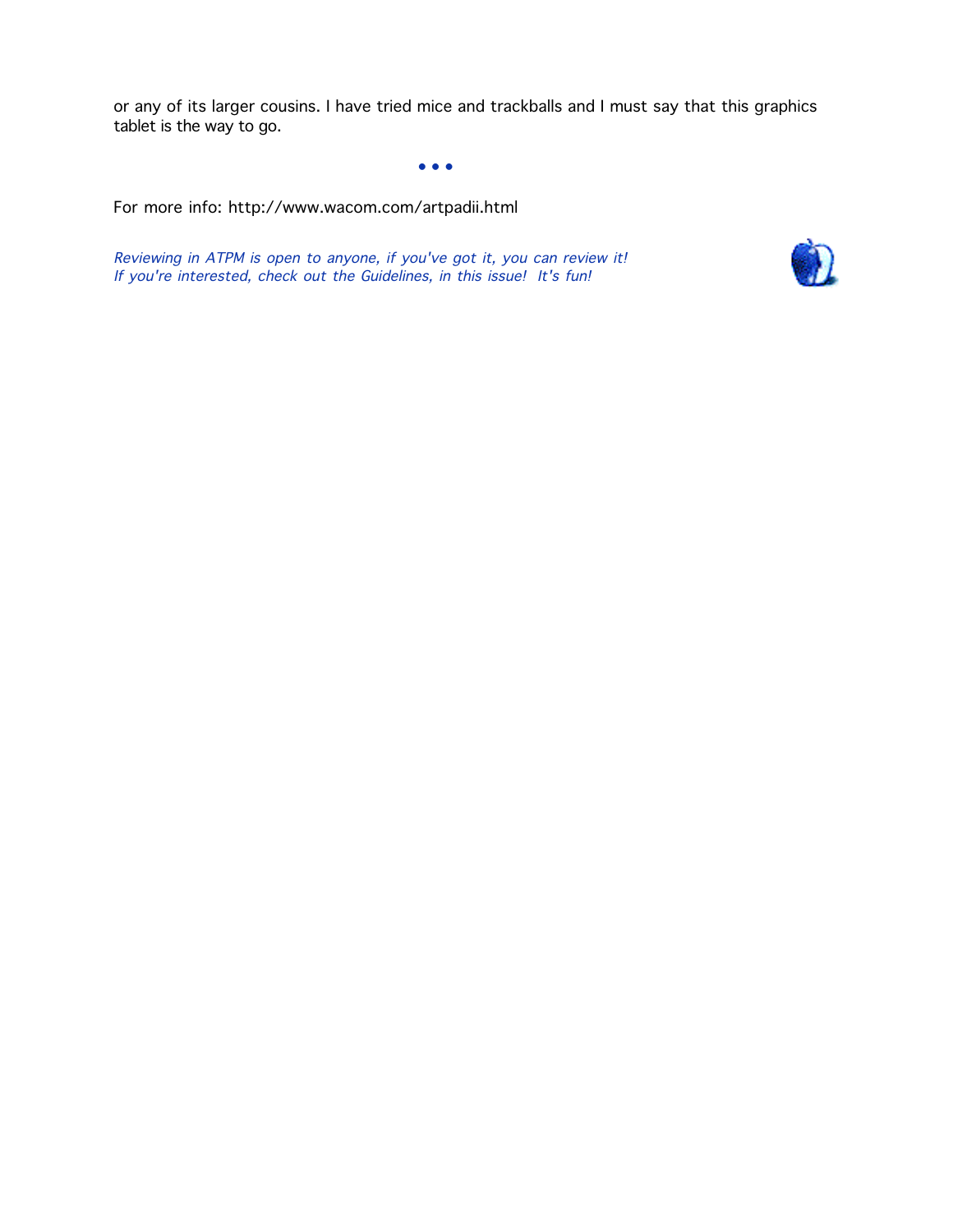



REVIEWED BY ROBERT MADILL, click here for more



### The Ultimate Frank Lloyd Wright

The Introductory Screen, with its engaging fusion of visuals, narration, and music, treats the users to their money's worth in a multimedia experience which is informative, interactive, and entertaining. The Ultimate Frank Lloyd Wright CD-ROM is an excursion into the life, times and creative works of one of the heroes of modern architecture.

Although it is possible to get lost within the multiple paths of information offered in each section, navigation is fairly easy, and an online Help Manual quickly gives users the basic skills necessary to slow down and appreciate the richness of information available.

Despite the fact that the small written manual accompanying the CD suggests the "Modeling Wright" section as an ideal starting point, users will probably tire quickly of this section. The modeling is primitive at best, with little precise control over the final product. The tedious rendering time is only offset by the fun that users can have watching the anti-aliasing taking place! Use this section once or twice and move on to the real heart of the CD.



 Time is best spent following the "Life and Times" section from beginning to end and using the other sections as resource material. This section chronologically follows the career and accomplishments of Wright, accessing a rich number of visuals, textual material, and QuickTime movies narrated by apprentices, observers and contemporaries.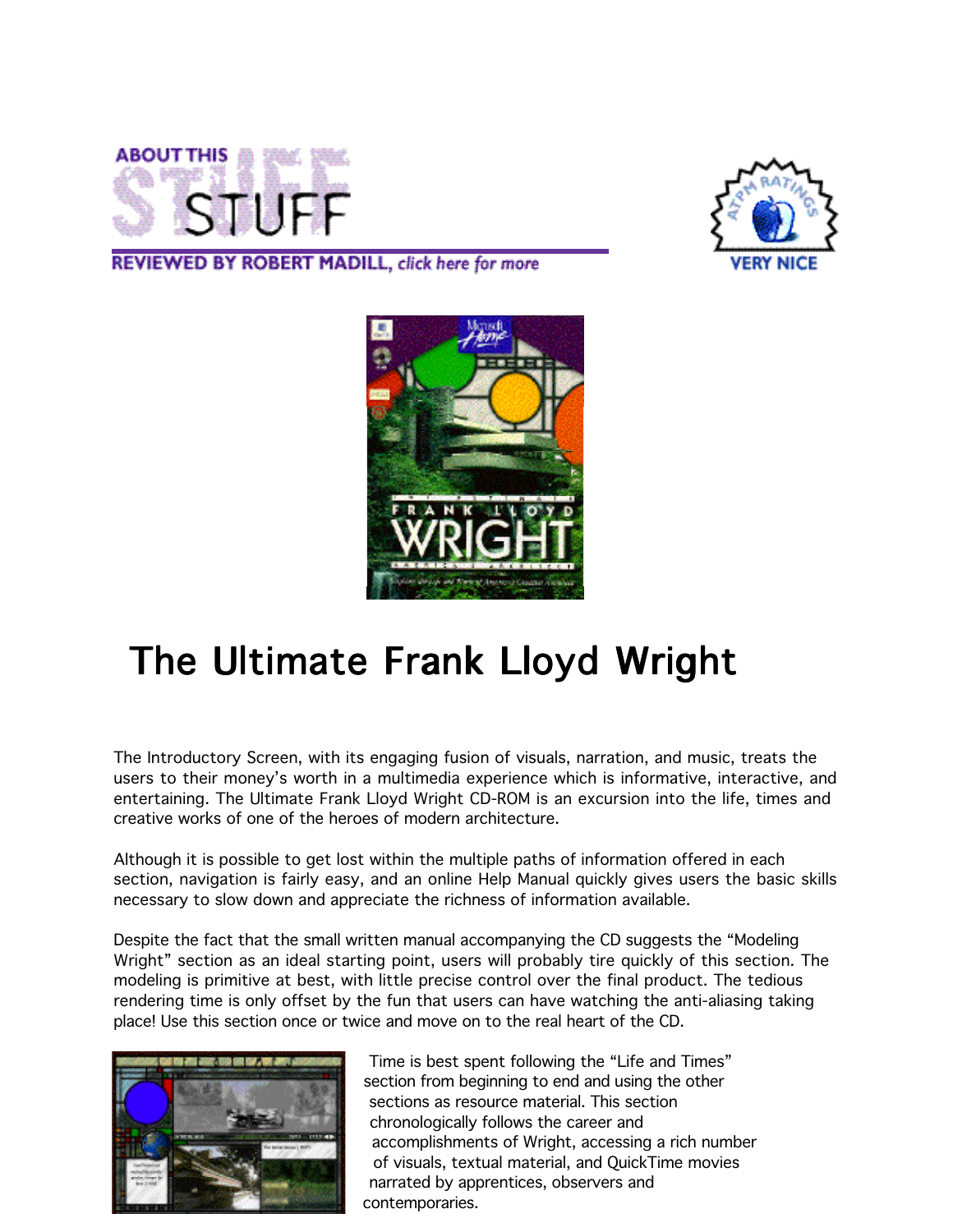"Wright Works" allows for searches of the architect's designs by the chronology of the buildings or by the locations of the structures throughout the United States.

The map interface of the location search gives the user an immediate visual image of the impressive extent to which Wright's architecture spread across the country. An additional category of "Decorative Arts and Furnishings" rounds off the material available directly in the section.

The "Tour" section of the disk contains threedimensional walk-through models of three examples of Wright's architecture. The quality of modeling is too primitive to be of much interest to anyone serious about Wright's work. In fact, the CD walk-through of the Robie House bears only a superficial resemblance to my 'real life' experience of the house. In this section, the novelty soon wears off.



As one of the most original designers of the late nineteenth and twentieth centuries, Wright's approach of combining synthetic and natural materials in buildings that appeared to "organically grow" out of their environments is neatly summarized in the section on "Structural Elements."



 beautifully concise and 'building blocks' which will suffice as a quick guide to understanding the importance of not only the 'Wrightian approach,' but of architectural design theory in general. Even the novice will this section.

A vast amount of textual information is contained within the "Library" which houses seven books by or about the architect, Frank Lloyd Wright. Any attempt to read the books on the computer screen, either in significant portions or in total, will serve only to reinforce the inappropriateness of such an activity on the computer. Read the books in book form! Use the CD "Library" section as an excellent index for sourcing and cross-referencing ideas, personalities, principles, and buildings.

The actual "Index" section contains an excellent, although somewhat dated, bibliography of material relevant to Frank Lloyd Wright, a listing of tour information including locations, dates, times and contact people for various buildings designed by the architect, as well as a comprehensive index of all of the information contained on the CD.

Although scholars and academics would find the CD-ROM to be of minimal use, this production is an almost sure-fire winner for students and the general public who find themselves fascinated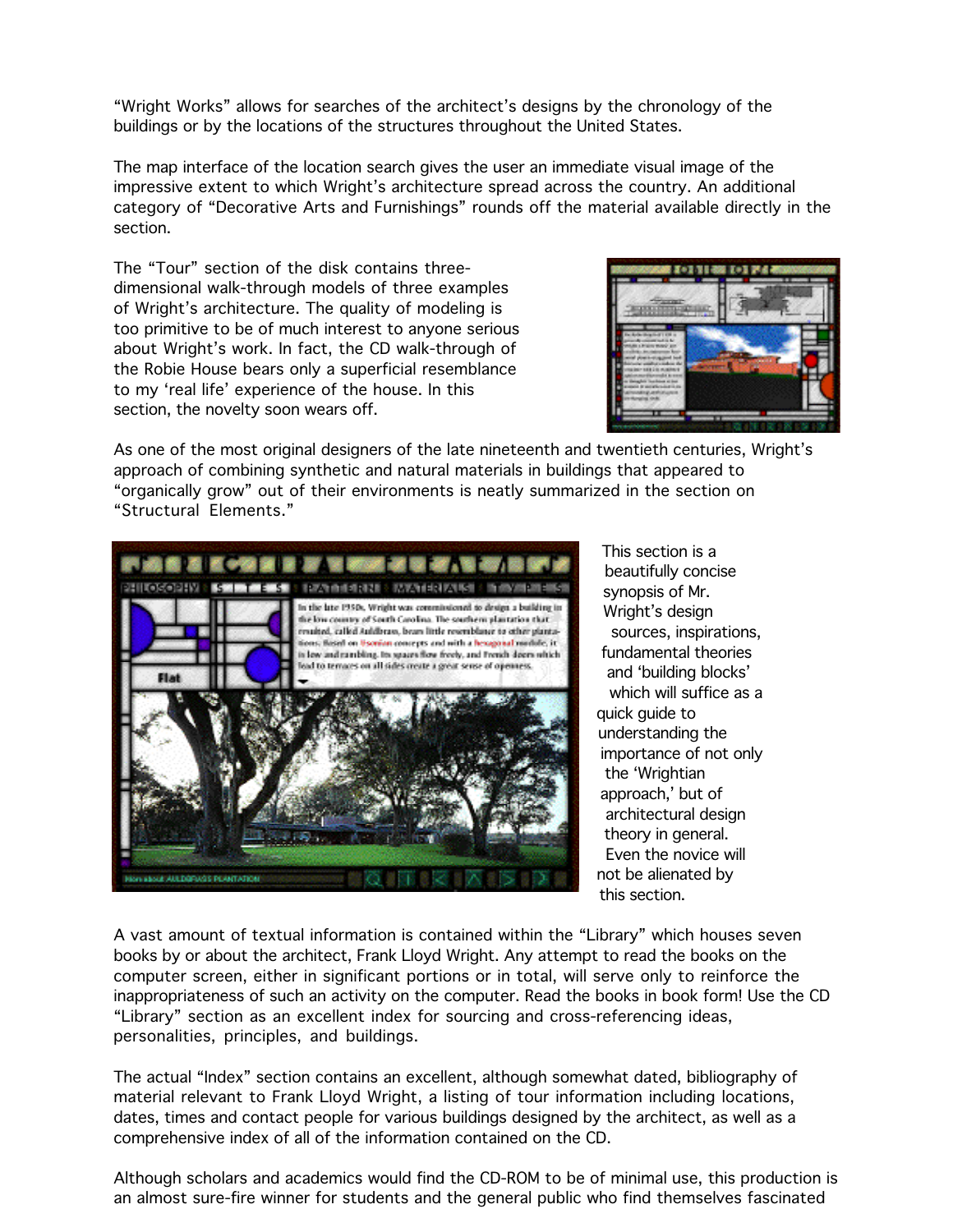with Wright's work.

 $\bullet$  •  $\bullet$  •  $\bullet$  •  $\bullet$  •  $\bullet$  •  $\bullet$  •  $\bullet$  •  $\bullet$  •  $\bullet$  •  $\bullet$  •  $\bullet$  •  $\bullet$ 

Available on CD-ROM for Macintosh (or Windows) Distributed by Microsoft (800) 426-9400 (206-882-8080) \$59.95/\$31 estimated street price.

Reviewing in ATPM is open to anyone, if you've got it, you can review it! If you're interested, check the Guidelines in this issue for what to do!

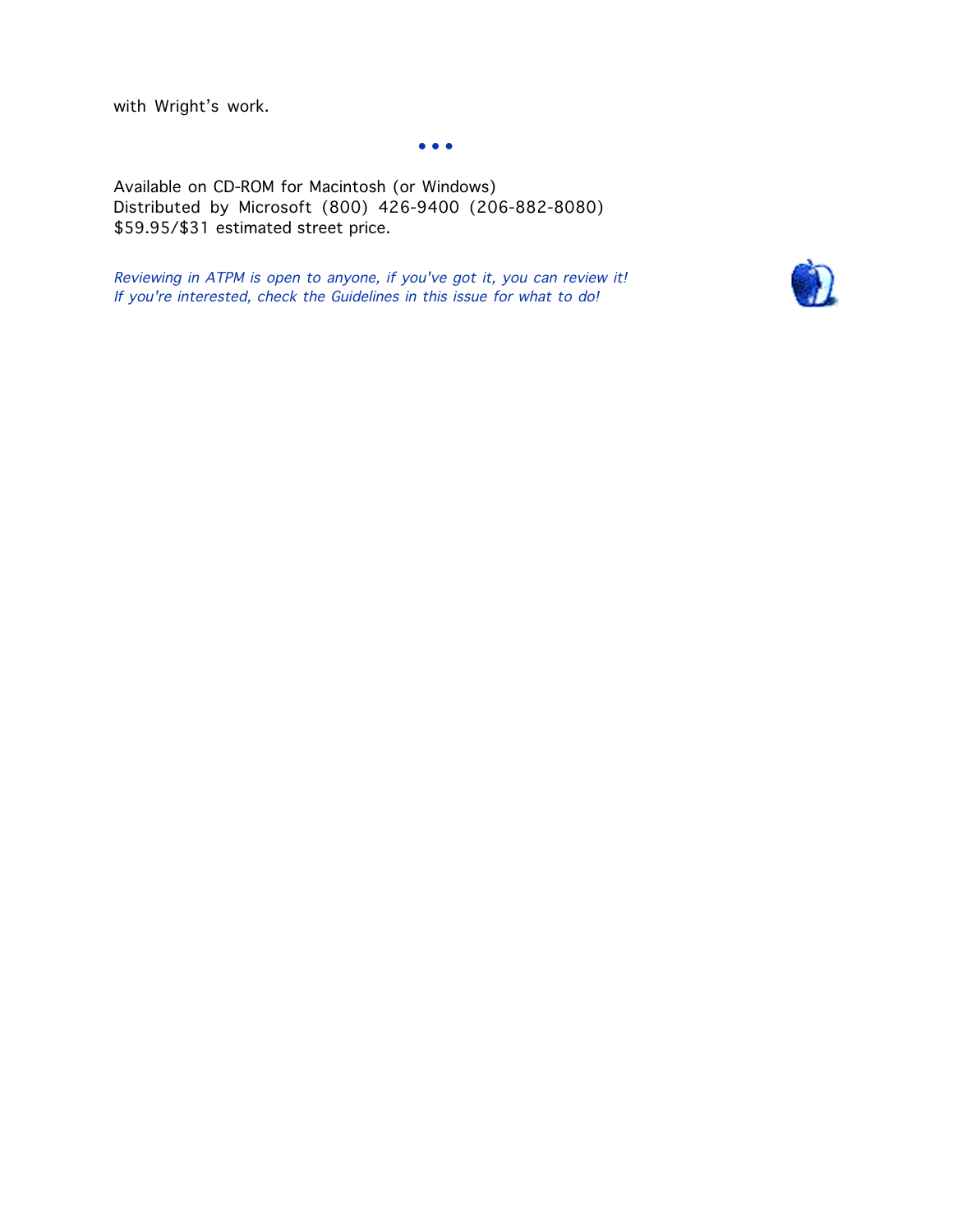

**KEYWORD, BY MARK STARLIN** 





O.K. I'll confess. I'm a font junkie. I love 'em. I need 'em. I burn up modems downloading them. Somebody help me! Seriously, without the arrival of PostScript fonts, the LaserWriter and an application called PageMaker, the Mac wouldn't exist. The combination of those three things created a brand new business: Desktop Publishing. It also gave Apple a desperately needed market for its new Macintosh computer.

When you start looking at the number of fonts available, it's staggering. From the shareware offerings available online to the commercial font foundries, there are literally thousands of fonts to choose from. So how do you choose? America Online recently began doing its part by creating font previews of its shareware offerings. Double-click on a font preview and you will see a small picture of what the font looks like. This can be very helpful in cutting down on wasted downloads. Log onto the internet and you will find numerous font foundries represented. Each with its own catalog or sample GIFs of available typefaces. Here are some interesting shareware fonts I found recently on America Online:

Wild Thing Talosman@aol.com

ABCDEFGabcdefg123456

Pabloco FizzBomb@aol.com

**Rickshaw** BryantPS@aol.com

ABDEFGabcdefg|23456

ABCDEFGabcdefgi234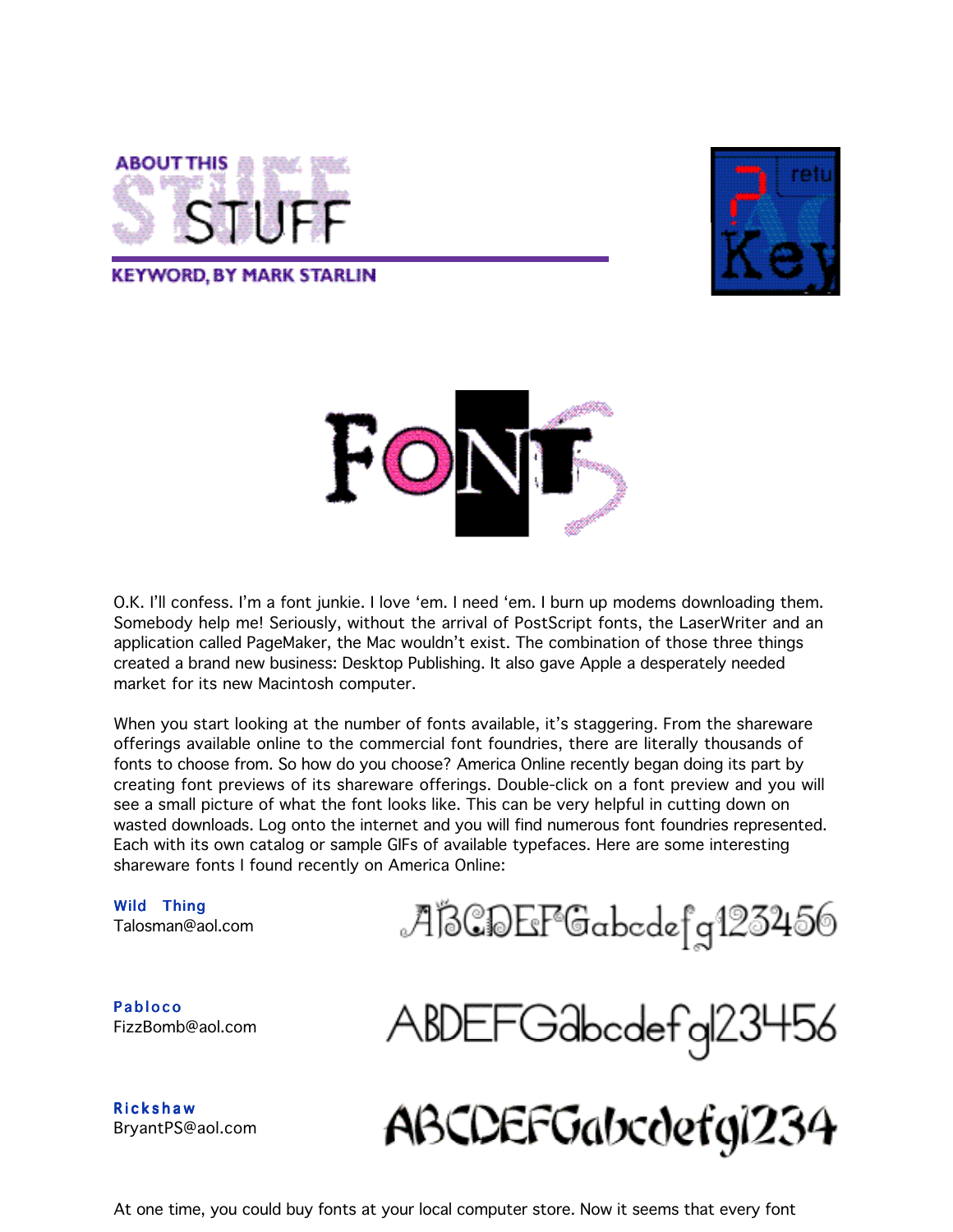foundry has gone to the internet, and buying fonts has entered the digital zone. Besides offering CD-ROMs of fonts that can be unlocked, many large (and small) foundries are selling fonts directly from the internet. You can find a listing of 50 large and small font foundries at:

• http://jasper.ora.com/compfont/foundry.htm

Each foundry is briefly described and contains a link to its web site.

Once you've purchased a couple hundred fonts, you'll begin to wish you could remember which ones are which. There are several shareware font utilities available to do just that. One of the best ones I found was Font Clerk.



Font Clerk's outstanding interface.

Font Clerk shows all the fonts in your System folder and it lets you add fonts not installed to the list for viewing. Its interface is both attractive and functional. You can view samples of a font in different point sizes and styles. In addition, you can see a sample paragraph of text using the font. Font Clerk will even show you the entire ASCII character set for a particular font (ASCII is the standard set of 255 characters assigned to all computer keyboards). It also tells you the font type.

As if the on-screen functions weren't enough, Font Clerk also provides four different types of printed reports.

Now that you've got the hottest new fonts on your computer, it's time to take a look back at where this whole business of type got started. Hop on the net and surf over to GRAPHION'S ONLINE TYPE MUSEUM:

• http://www.slip.net/~graphion/museum.html.

Here you will find a complete history of Typesetting, including several articles about typesetting and profiles of the major players. They also have a Glossary of Typographic Terms to explain typesetting terminology. At the TYPOGRAPHIC VISIONARIES page you can read about individuals who shaped the world of type. Included are:

- John Baskerville (1706-1775)
- Giambattista Bodoni (1740-1813)
- William Caslon (1692-1766)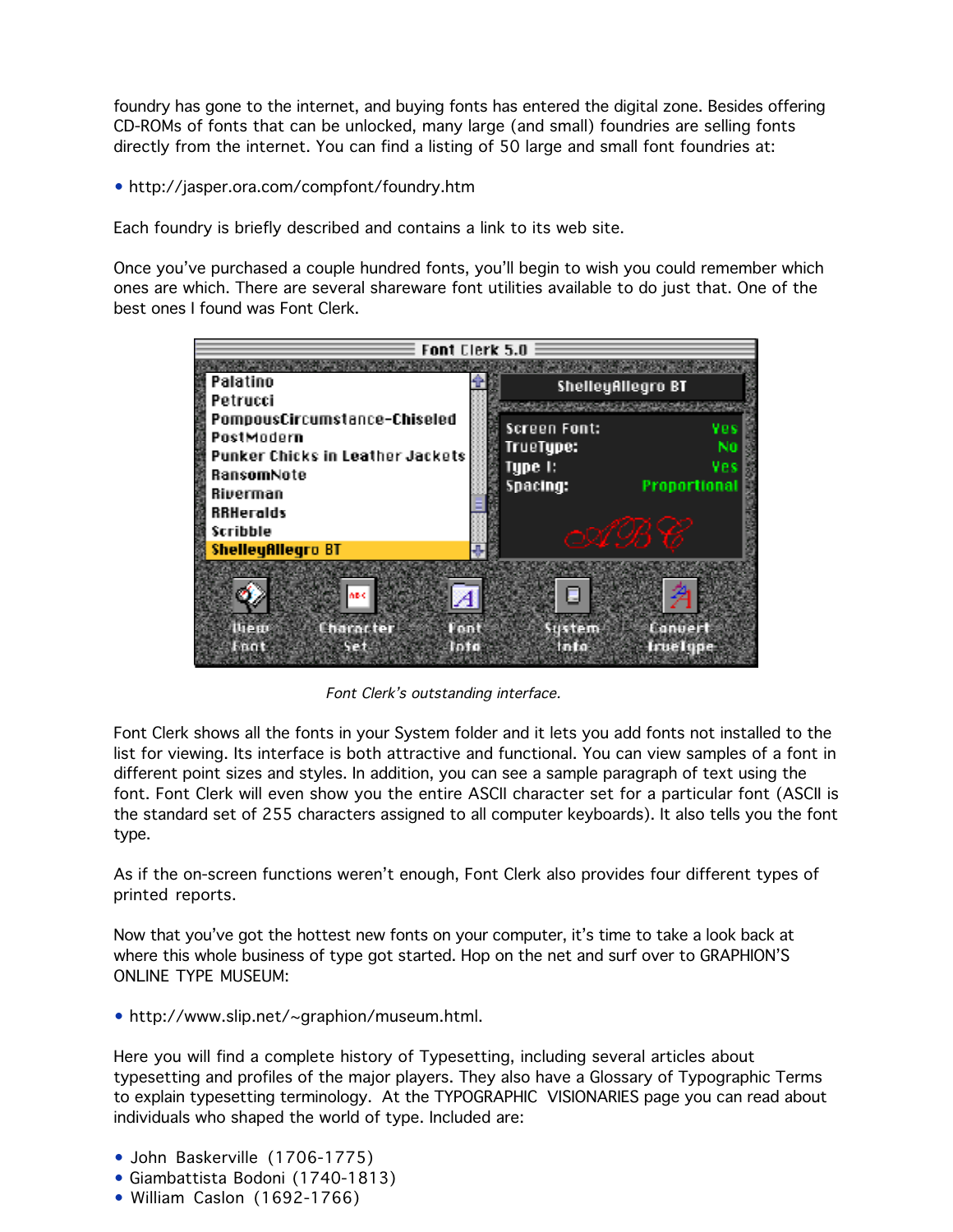- William Caxton (1422-1491)
- Eric Gill (1882-1947)
- Frederic W. Goudy (1865-1947)
- Johannes Gutenberg (1398-1468)
- Aldus Manutius (1450-1515)
- Jan Tschichold (1902-1974)

Other topics include:

- Elements of Typesetting Style
- Old Phototypesetter Tales
- The Crystal Goblet: An excerpt from Beatrice Warde's Lecture to the British Typographers' Guild

Perhaps you're a font designer yourself. You may be interested in the Internet Typeface Design Project:

• http://www.arlington.com/~reckless/ITDP.html

IDTP is a collaborative effort where one member begins a font and uploads it. Other member then continue to modify the font creating something entirely new. Samples of these "group effort" fonts are available for viewing at the web site. Below is a sample of one of their efforts.



Well, those are a few of the interesting things I found while looking for fonts. I'm sure you'll be able to find many more. See you next month.

"Keyword" is © 1996 by Mark Starlin, mStarlin@aol.com

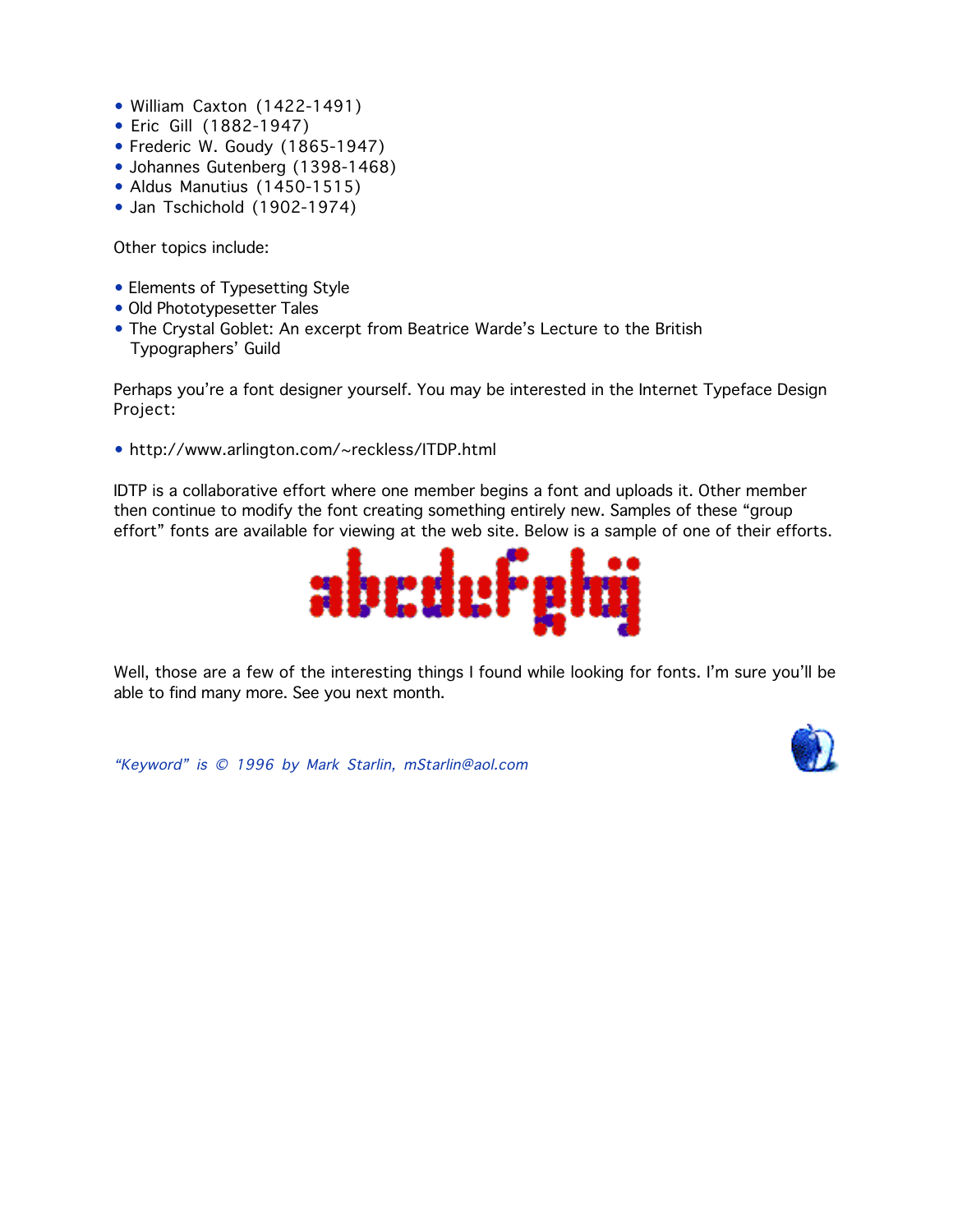



**MACMAN TO THE RESCUE! BY MIKE SHIELDS** 

# Equal Opportunity Virus

Ok, so how many people out there have Microsoft Word 6? One, two, three…okay, ten. Well, for those of you surfin' the 'net, you've probably experienced the world's first cross-platform virus!!! That's right, I know you PC afflicted are out there, you can admit it. You've probably gotten it, too. I am of course referring to the infamous Prank virus! Some of you may know it as the Concept virus, but it does the same thing, namely, when you do a save as in Word 6, it saves the document as a template. Obscure? Yes. Deadly? Definitely not. Huge has classified this virus as "Annoying."

This means you can live with it, but you should get rid of it. Because, not only does this save your document as a template, it does two rather obscure and at the same time novel things. It 1) alters your Normal template so that all future documents get saved as templates, and B) attaches the virus to said document. This is what makes it unique, in that it's platform independent.

Yes, my fellow Mac co-conspirators, a virus created in the PC world, can and will affect you. Why? Well, why does any virus get created in the first place?

It goes like this, some Mensa type with too much time on his hands wants to make a name for himself. Now, depending on whether or not he has a Mac or PC, we are treated to the next in a continuing series of appropriate Mac or PC viruses. There are 7500+ viruses catalogued, not to mention the 200+ that are still "out there". This info courtesy of the "Center for Computer Disease Control". Now I'm sure you've heard of the Michelangelo virus. It strikes on his birthday. A man named McAfee created a whole new industry from this information. For those of you just beaming in from planet Colob, virus protection software is a billion dollar industry. In fact, we have three (soon to be four) companies with available virus detection software for the Mac. The products are, as you are well aware: Virex, Disinfectant, and SAM, with a fourth to be named later, however, it will probably be called McAfee for Macintosh. Anyway, the software o' choice at Huge is SAM, or Symantec Antivirus for Macintosh. When the whole Prank thing started, SAM was able to give us a new definition file that detected the virus, but was unable to do anything about it. Kinda like the Boy who Cried Wolf, only entirely different.

The reason for this? Microsoft believed that this was a proprietary virus! So, of course, they were the only ones that were qualified to deal with it. Our good buddy Bill constructed a Macro disinfectant for the Macro virus. And, in an amazing display of philanthropy, he gave it away to anyone and everyone who wanted it! (Read, he put it on the 'Net.)

Problem solved, right?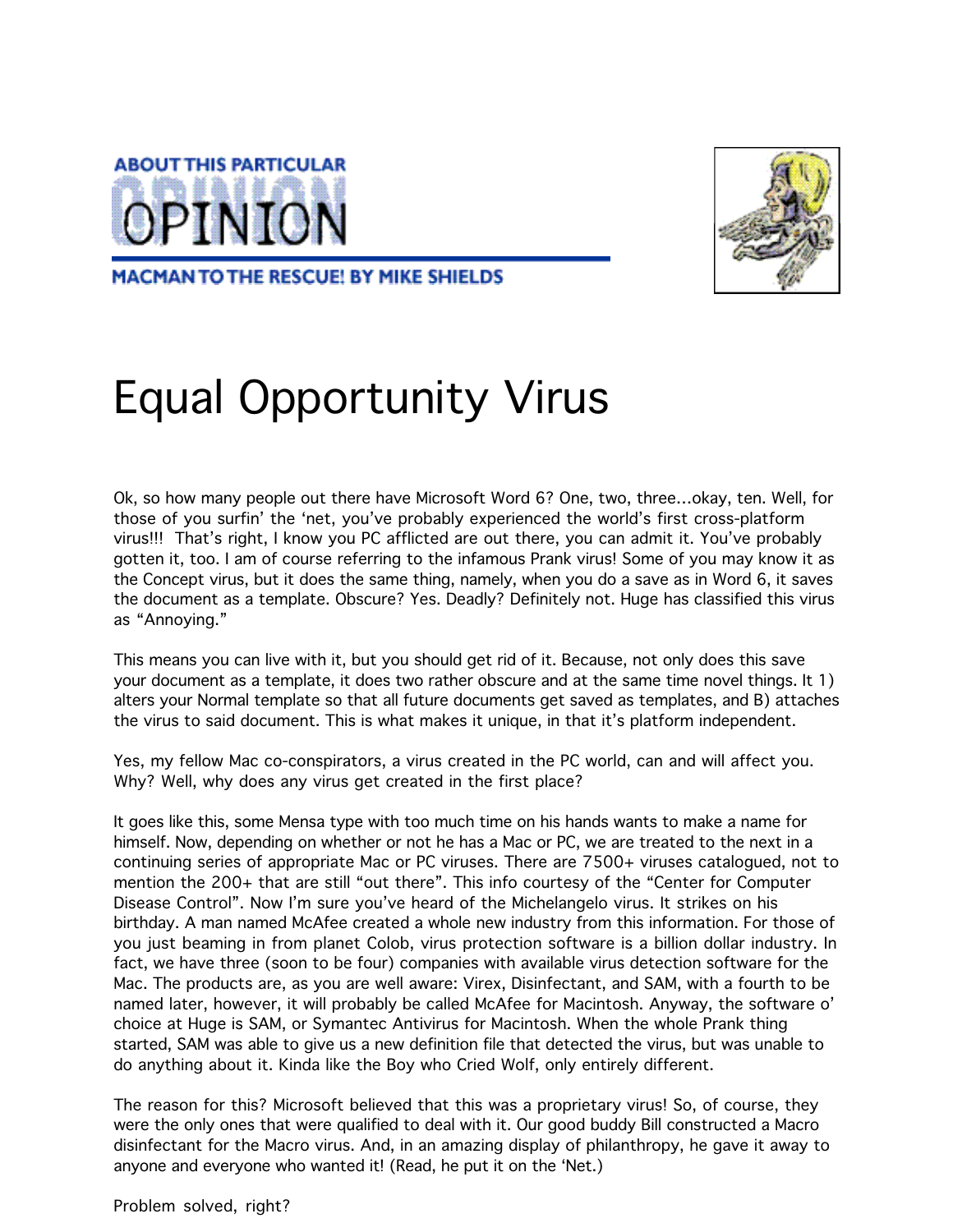Here's some history, which I'm not quite clear on. The virus was discovered around April or May of last year, shortly after Microsoft Word 6 came out for the PC. Which means, this current Mensa type was just waiting for the opportunity to strike. I heard that it finally made it to the Mac side around July or August, right around the same time Word 6 for the Mac reared its ugly head. You know, the thing that takes a minute and a half to load, and runs slightly faster than a snail going downhill, even on a 7200. So, the virus was prevalent at Huge, even before I got there.

Who leads the anarchy?

Actually, there was a lull in the action, because it was relatively non-existent for my first coupla weeks there. Then, we get "The Memo", and life hasn't been the same since.

Suddenly, we're getting about 10 to 15 calls a day, just dealing with the Prank virus, or what people thought was the Prank virus. The fix was of course, to go load the Scan.Doc file that our good buddy Bill so thoughtfully provided for us, and sit back and watch the magic happen.

The prank virus contains five parts: 1) & 2) strangely named macros, AAAZFS & AAAZAO. 3) FileSaveAs, 4) AutoOpen, and 5) Payload. The Payload Macro simply contains a remark statement saying, "This should prove my point." The strangely named macros detect the payload macro, and if not present, load the virus. So, the scanner, renames the offending macros if present, and loads another Payload macro. The new payload reads, "The prank macros check whether this macro exists. If present, they do not re-install." Now, personally, I don't see the difference. However, upon further examination, it follows that they are different.

In addition, 2+2=4. Wait, I used that joke last month. Seriously, the Scan.Doc file also contains a CleanAll macro that will do exactly that to your hard drive, as long as it's named Macintosh HD. Well, you can type in your hard drive's name if that's not what it is, and you can even ask it to go look in your subdirectories (read, "This was written on a PC, and then ported") for any and all Word files that may or may not contain the virus. Then sit back, and 30 minutes later, more or less, depending on how many Word documents you have, and how fast your machine is, you get a log file detailing the actions taken. If you didn't catch the virus right away, you may be asked to hit carriage return to the various prompts alot of times. I know I did. This should clean your Mac, and you can go on your merry way, word processing to your heart's content.

Unless you bring a file from your PC compatible at home.

I had a huser do this, and his file from home was infected, so he of course, re-infected his Mac. So, I got to go back to his machine two days later.

Anyway, to make a long story short, which is way too late at this point, the fine people at Symantec finally signed a deal with our good buddy Bill back in February or so, and now there is version 4.08 of SAM, complete with a fix for Prank infected files. The files will still be slightly infected, because you can still only save them as Templates. You might wanna think about writing a macro to copy a file to the clipboard, open a new document, paste the clipboard to the new document, and renaming it. This right after you write a letter home to your Mom. (After all, this is the Mother's Day issue.)

#### **MacMan to the Rescue!!!**

Well, again I only got two questions this month, both of which can be answered by the phrase, "Check into the Macintosh Repair Extension Program." Yes, your 5300 problems will be magically fixed by the fine people at Apple Computer free of charge, for seven years.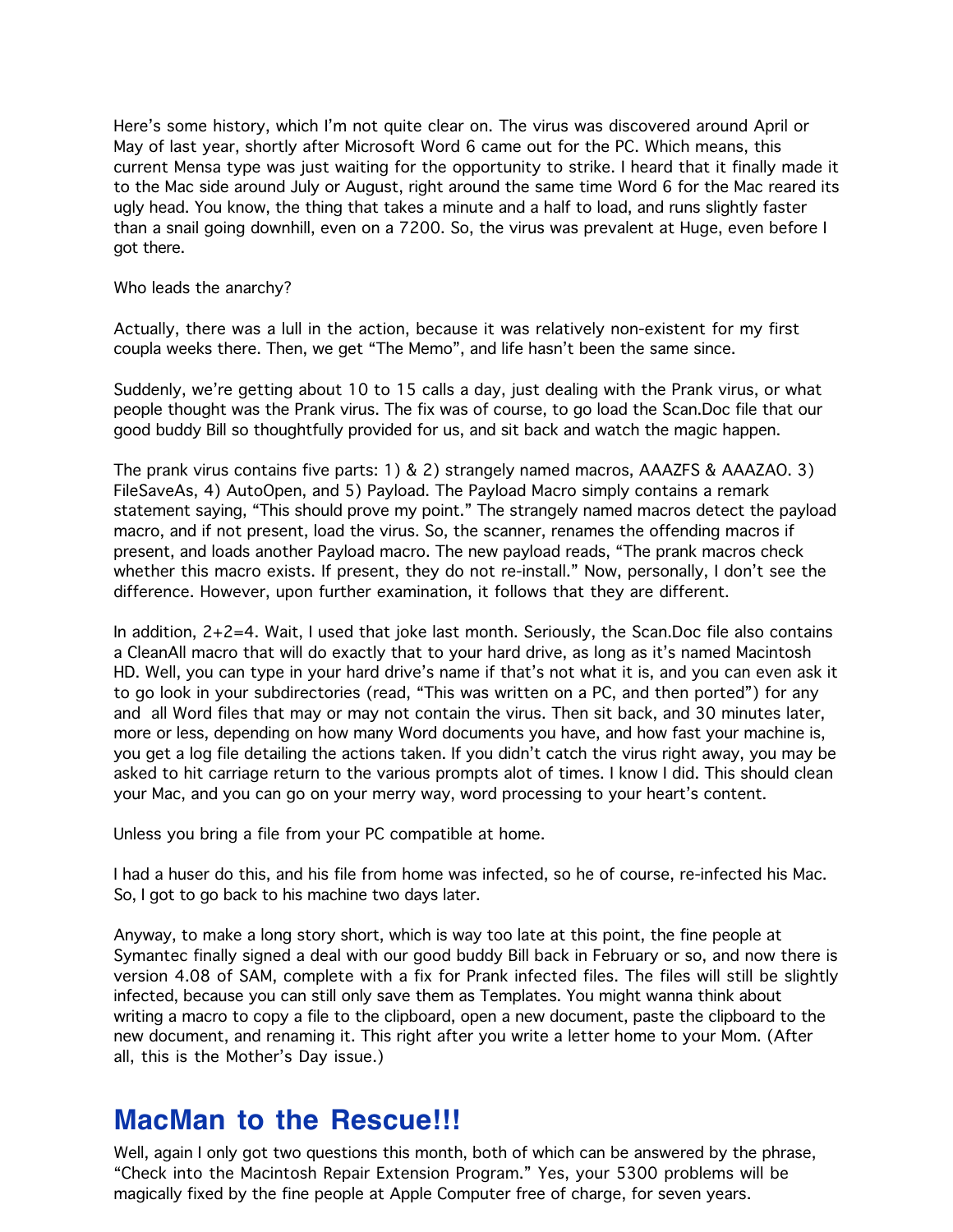So what I'm saying is, I need your Mac questions. Any question. I'll even take, "Where is the any key?" Write me soon at: Mshields@ccgate.hac.com. I get lonely, you know.

Next month: No clue. Write me with suggestions.

"Macman to the Rescue!" is what Mike Shields originally wanted to call this, and he's finally being humored. Send your questions to MShields@ccgate.hac.com

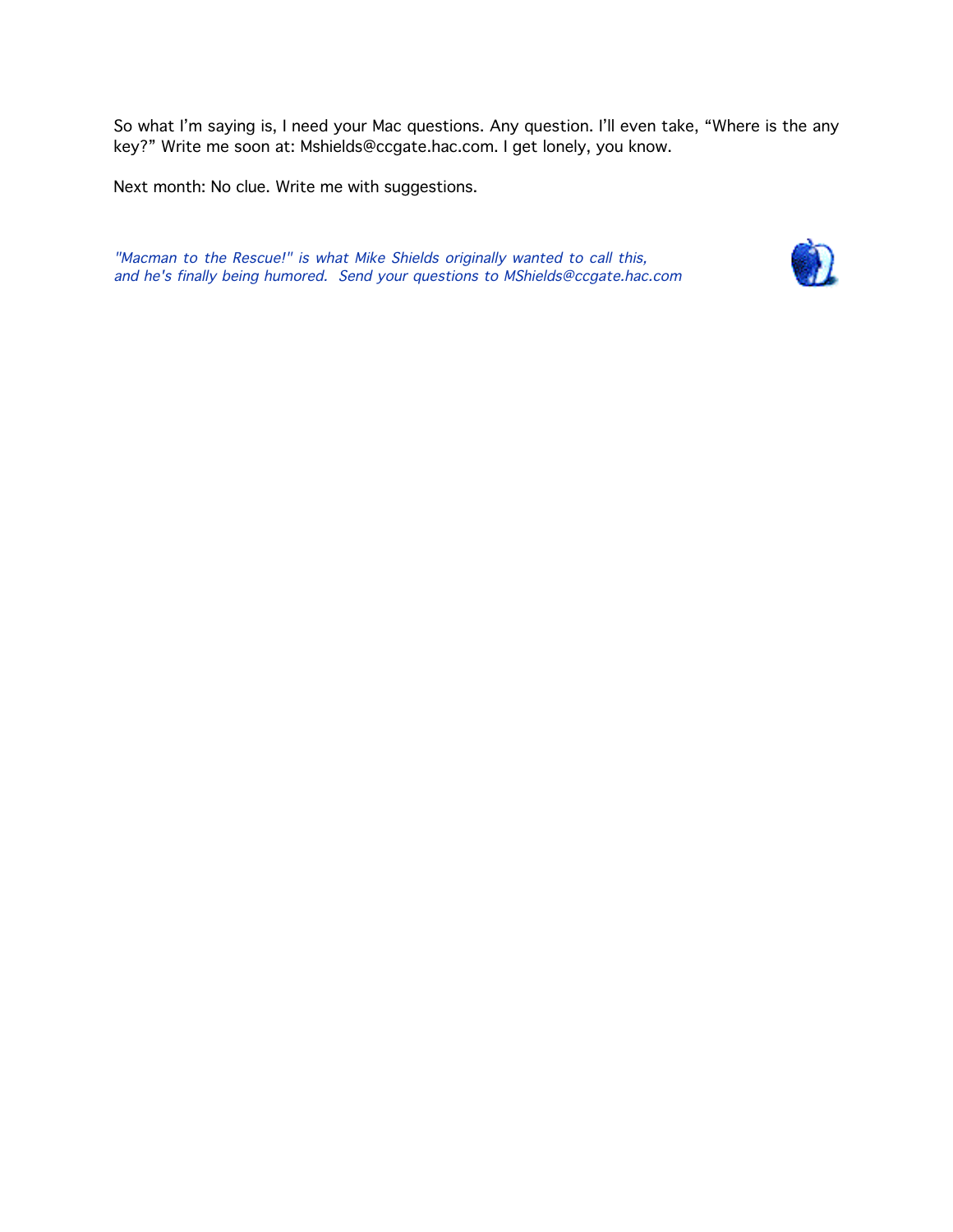# Guidelines

This chapter is the place to turn when you have a question about ATPM. Need to know where to write? Turn to the Guidelines. Need to know how to subscribe or unsubscribe? Turn to the Guidelines. You have this great story for ATPM, but you don't know where to send it? Turn to the Guidelines. If it's not here, you can always get in touch with us at ATPMEditor@aol.com and we'll do our best to help you.

#### **A little bit about ATPM's Mission**

Yeah, yeah, yeah. Sounds like we're a bit too big for our sneakers, no? What do we mean, our mission? Well, the way we envision ATPM, it's a place where you can find stories and tips and reviews and stuff that'll help you enjoy your Macintosh. Our tag line says, "About the personal computing experience." And that's what we believe the Macintosh is: the most personal of personal computers.

ATPM is about celebrating that, and about sharing just how cool your Mac is with the world of Macintosh users, 58 million strong, according to Apple.

ATPM doesn't make a profit. Yes, we're trying to get some sponsorship, but it's only to pay the bills. Maybe, at some point, we'll try to make some kind of profit, but for now, we're just a little operation out to show the world how cool our computers can be. And we want you to help us. We want you to write to us, with stories, anecdotes, jokes, horrific tales… anything to do with your particular Macintosh. You'll find our writer's guidelines below. Oh, and thanks for reading ATPM.

#### **We want to hear from you!**

ATPM is only as interesting as the sum of its parts, and the bulk of interesting Mac stories are still out there. Here at the magazine we have a number of ways you can contribute, and we'd love to have you join us for an issue. See if anything in the list below sparks your interest, and if it does, let us know!

Cover Art: We are proud to display new, original cover art every month. It's one of our most successful sections, and we want to keep it that way. If you're a Macintosh artist and you'd like to do a cover for us, all you have to do is ask. As soon as we have a topic, we'll let you know, and then it's all up to you. Covers are not paid, but we do mention the artist and offer space for your own plug, with an eMail address, or a web age, or whatever you care to add. Write to: ATPMEditor@aol.com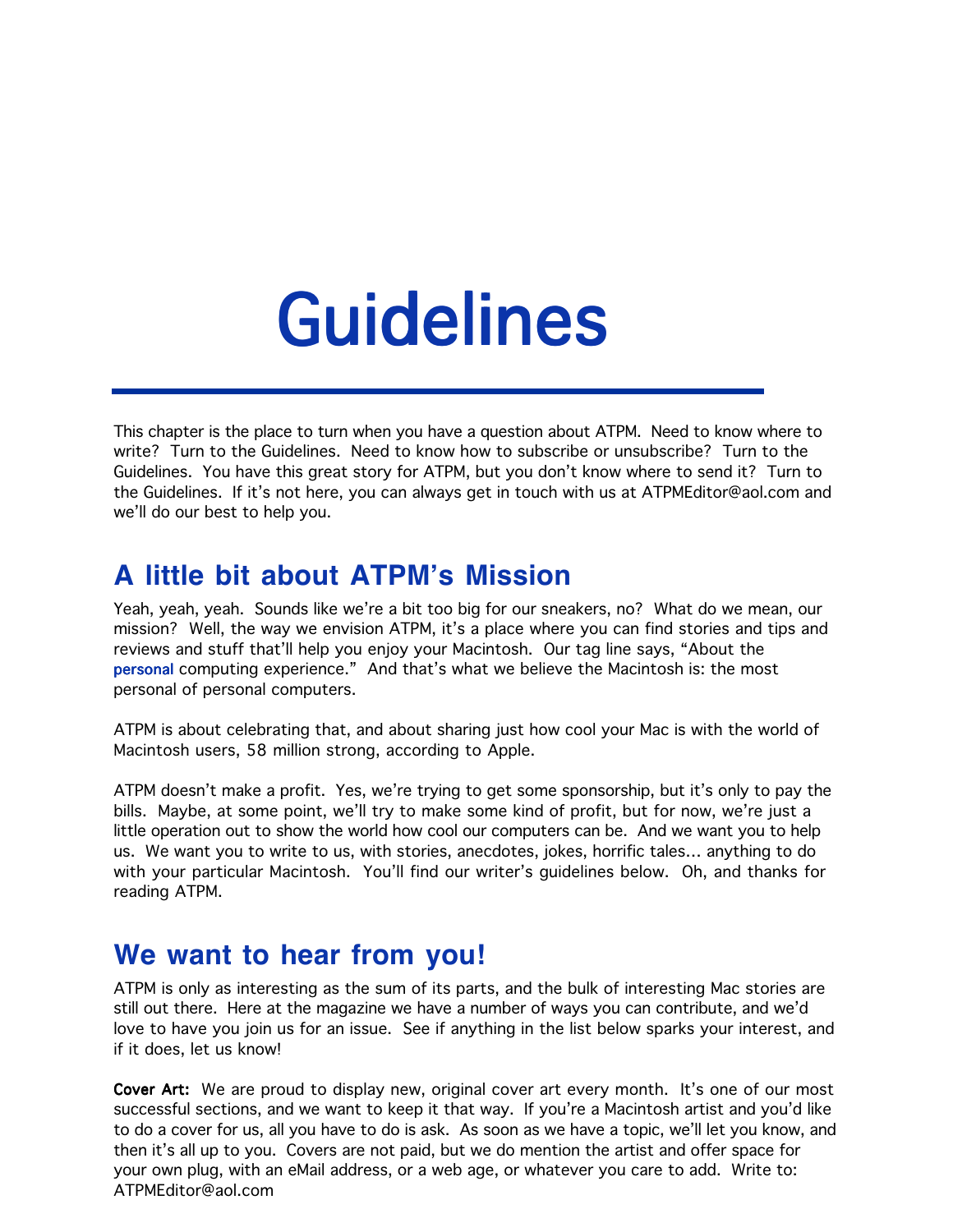**eMail:** Got a comment, a question, or a dig? We publish the most interesting eMail every month, and would love to have yours. Send it to: ATPMEditor@aol.com

Tech Help: Got a technical question for us? Need some help with something crashing on your Mac? This is all too familiar a problem for Mac users, and we only want to make it easier. Send your problem to Macman! at MShields@ccgate.hac.com

Segments: Slices from the Macintosh Life: This is one of our most successful spaces, we think of it as a guest column. This is where we put your stories, your opinions, your pictures, your kid's MacPaint composition… this is your space. If you want to share something about how much you love your Mac, this is where you can see it published. We really want to hear from you. Send it to ATPMOpEd@aol.com

Shareware Reviews: Is there a piece of shareware you absolutely love? Something you can't live without? Something you think everyone should have on their computer? Let us know! Write up a short review for our "What to Download" section, it doesn't have to be more than a paragraph, or two at most. This is probably the easiest way to help us out. Send your reviews to ATPMReview@aol.com

Hardware and Software Reviews: We also publish full-blown "reviews" of hardware and software products. But we don't want hard nuts & bolts reviews. We want to know what you think about your stuff. We want to know how you use it, if it's useful to you, and what your problems have been. Would you buy it again? Would you let your mother buy it? If you want to write a review, talk to our reviews editor at ATPMReview@aol.com, and he'll get you squared away.

Wishful Thinking: This section appeared in one issue this year, and has been silent since then. In Wishful Thinking we have a space for Mac enthusiasts who know exactly what Apple's advertising should be. Did you come up with a great advertising tag line? Have you had a Mac campaign stewing in the back of your mind for a year now? Send your ideas, or your art, to ATPMEditor@aol.com

If all else fails, you can always get a hold of us at ATPMEditor@aol.com.